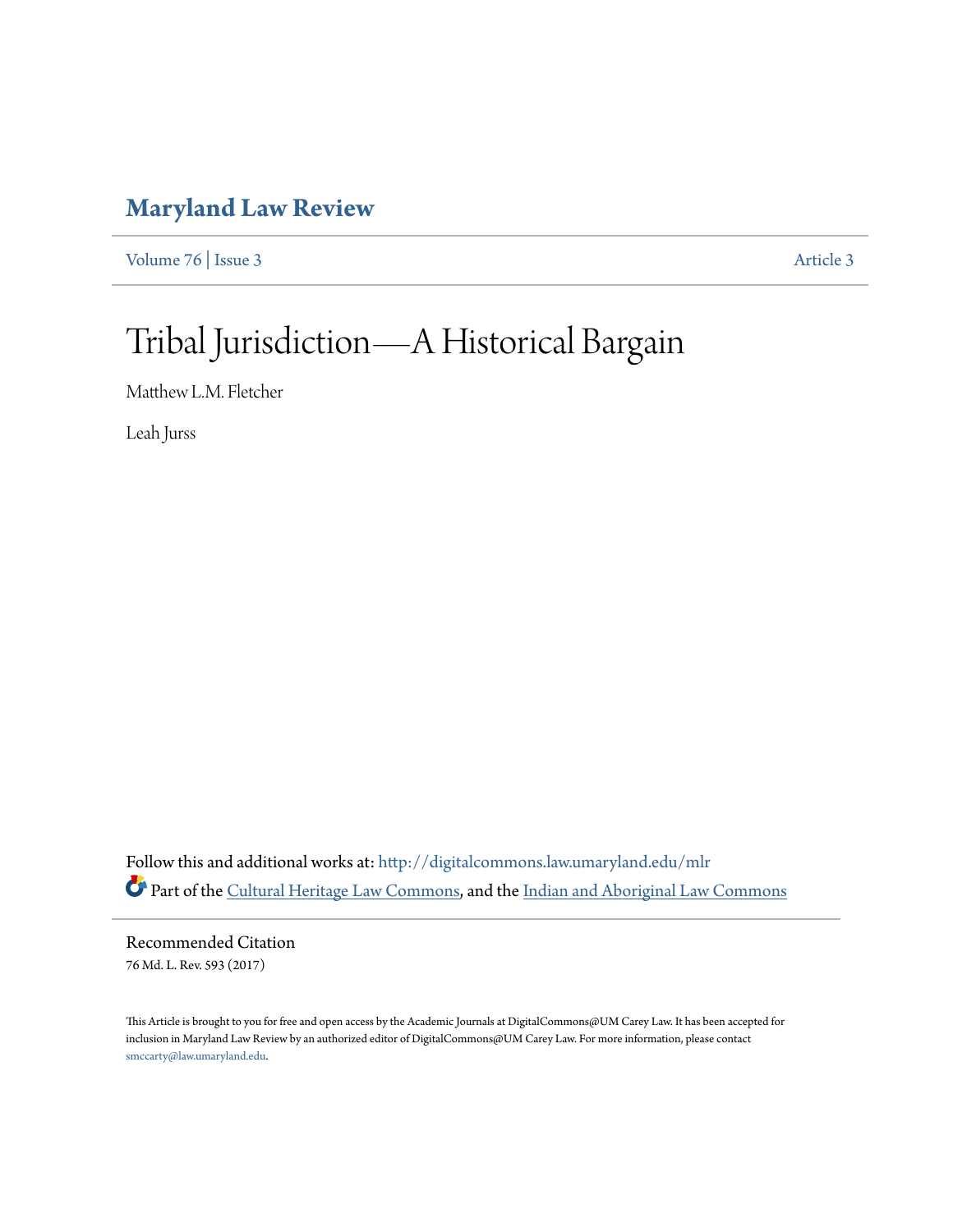#### **TRIBAL JURISDICTION—A HISTORICAL BARGAIN**

MATTHEW L.M. FLETCHER\* & LEAH K. JURSS\*\*

#### TABLE OF CONTENTS

| C. Five Civilized Tribes' Permitting and Intermarriage Laws115 |  |
|----------------------------------------------------------------|--|
|                                                                |  |
| II. IMPLICATIONS FOR MODERN TRIBAL JURISDICTION 123            |  |
|                                                                |  |
| 1. Employment of Nonmembers on Indian Lands 127                |  |
|                                                                |  |
|                                                                |  |
|                                                                |  |
|                                                                |  |
|                                                                |  |
| B. Normalizing Tribal Civil Jurisdiction  132                  |  |
|                                                                |  |
|                                                                |  |
|                                                                |  |
|                                                                |  |

Professor of Law, Michigan State University College of Law. Director, Indigenous Law and Policy Center. Visiting Professor of Law, Rogers College of Law, University of Arizona (Spring 2017).

Clerk to the Honorable Roberto A. Lange, United States District Court for the District of South Dakota. The views expressed in this Article are the author's alone, and do not in any way reflect or reveal the views of the author's employer or the United States government.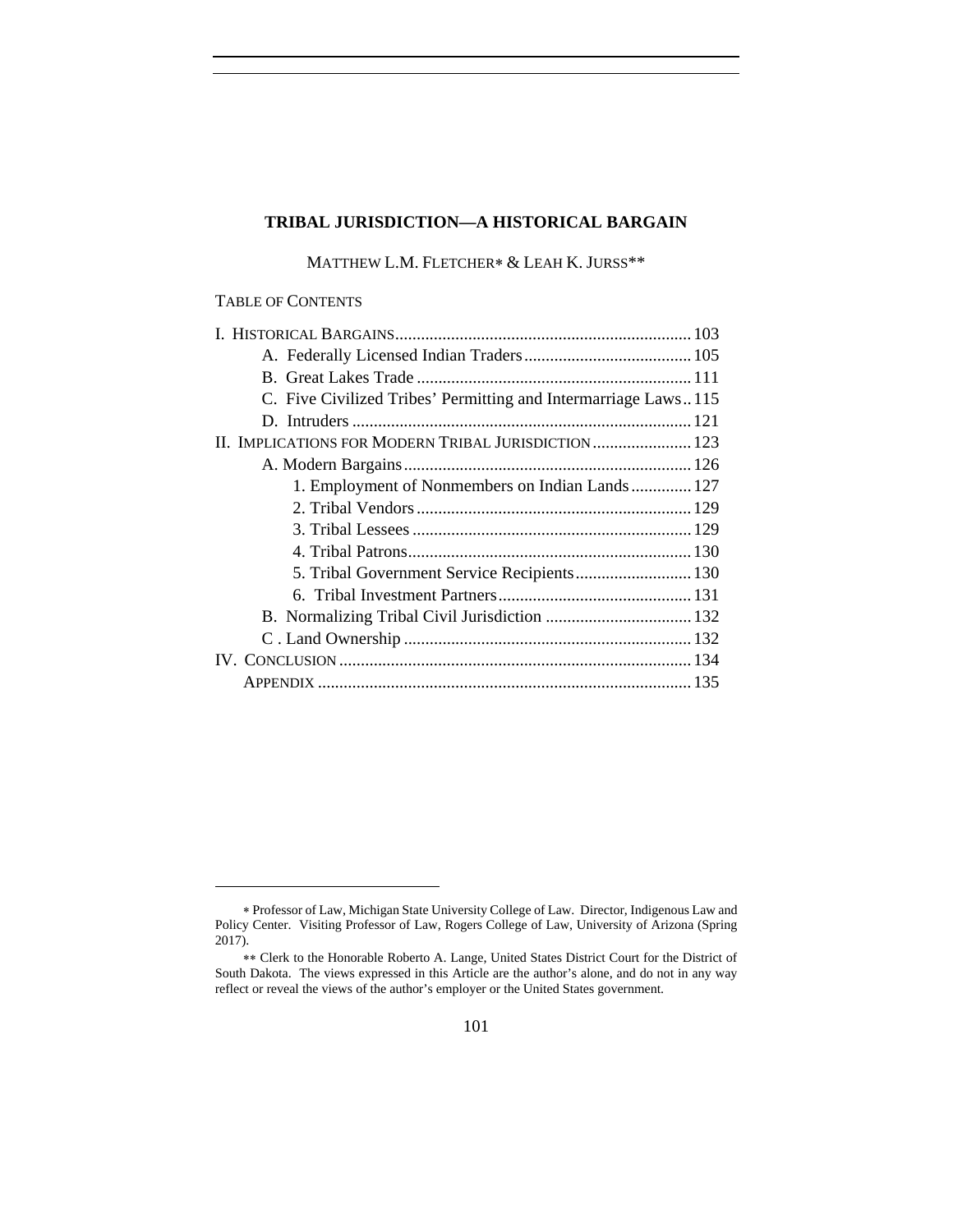102 MARYLAND LAW REVIEW [V<sub>OL.</sub> 76:nnn]

#### **INTRODUCTION**

An enduring and controversial question is the extent of American Indian tribal civil jurisdiction over nonmembers.<sup>1</sup> Twenty-first-century nonmembers<sup>2</sup> often object to being haled into tribal court where the judge and jury may be primarily Indians and where the laws, procedures, and court buildings bring the veneer of state courts but not the same perceived gravitas.<sup>3</sup> This is nothing new. Nineteenth century non-Indians likely shared the same discomfort when subjected to tribal laws and regulations.4

And yet, in recent decades, more and more nonmembers routinely consent to tribal laws, and they do so to enjoy the benefit of modern tribal governance, services, protection, and business opportunities. Modern Indian nations are serious economic players in many parts of the United States and are often the largest and most stable employers in large swaths of regional territories. As this Article will show, the 567 federally recognized Indian nations<sup>5</sup> employ hundreds of thousands of American citizens who are not members of an Indian nation. Indian nations and nonmember business partners do billions of dollars of business every year. Thousands of nonmembers lease housing, grazing lands, mineral rights, and other properties from Indian nations. And many thousands enjoy the benefits of tribal government services,

 <sup>1.</sup> Leading Supreme Court cases include *Dollar General Corp. v. Mississippi Band of Choctaw Indians*, 135 S. Ct. 2833 (2015), *Plains Commerce Bank v. Long Family Land & Cattle Co.*, 554 U.S. 316 (2008), *Atkinson Trading Co. v. Shirley*, 532 U.S. 645 (2001); *Nevada v. Hicks*, 533 U.S. 353 (2001), *Strate v. A-1 Contractors*, 520 U.S. 438 (1997), *South Dakota v. Bourland*, 508 U.S. 679 (1993), *Brendale v. Confederated Tribes & Bands of the Yakima Indian Nation*, 492 U.S. 408 (1989), *Iowa Mutual Ins. Co. v. LaPlante*, 480 U.S. 9 (1987), *Kerr-McGee Corp. v. Navajo Tribe of Indians*, 471 U.S. 195 (1985), *Nat'l Farmers Union Ins. Cos. v. Crow Tribe of Indians*, 471 U.S. 845 (1985), *Merrion v. Jicarilla Apache Tribe*, 455 U.S. 130 (1982), and *Montana v. United States*, 450 U.S. 544 (1981).

 <sup>2.</sup> This Article will primarily use the term "nonmembers" to denote those persons who are not members of a federally recognized Indian nation. However, in recognition of certain historical contexts, the Article will also use "white man" or a derivative, "non-Indian," or "noncitizen" interchangeably with "nonmembers."

 <sup>3.</sup> *See generally* Sarah Krakoff, *Tribal Civil Judicial Jurisdiction over Nonmembers: A Practical Guide for Judges*, 81 U. COLO. L. REV. 1187 (2010) (surveying cases).

 <sup>4.</sup> *E.g.*, Hamilton v. United States, 42 Ct. Cl. 282 (1907) (affirming tribal authority to confiscate Indian trader's assets for failure to comply with Chickasaw permitting laws).

 <sup>5.</sup> Indian Entities Recognized and Eligible to Receive Services from the United States Bureau of Indian Affairs, 80 Fed. Reg. 1942 (Jan. 14, 2015) (listing 566 federally recognized Indian nations). The government recognized one additional tribe since the promulgation of this list. Final Determination for Federal Acknowledgement of the Pamunkey Indian Tribe, 80 Fed. Reg. 39,144 (July 8, 2015).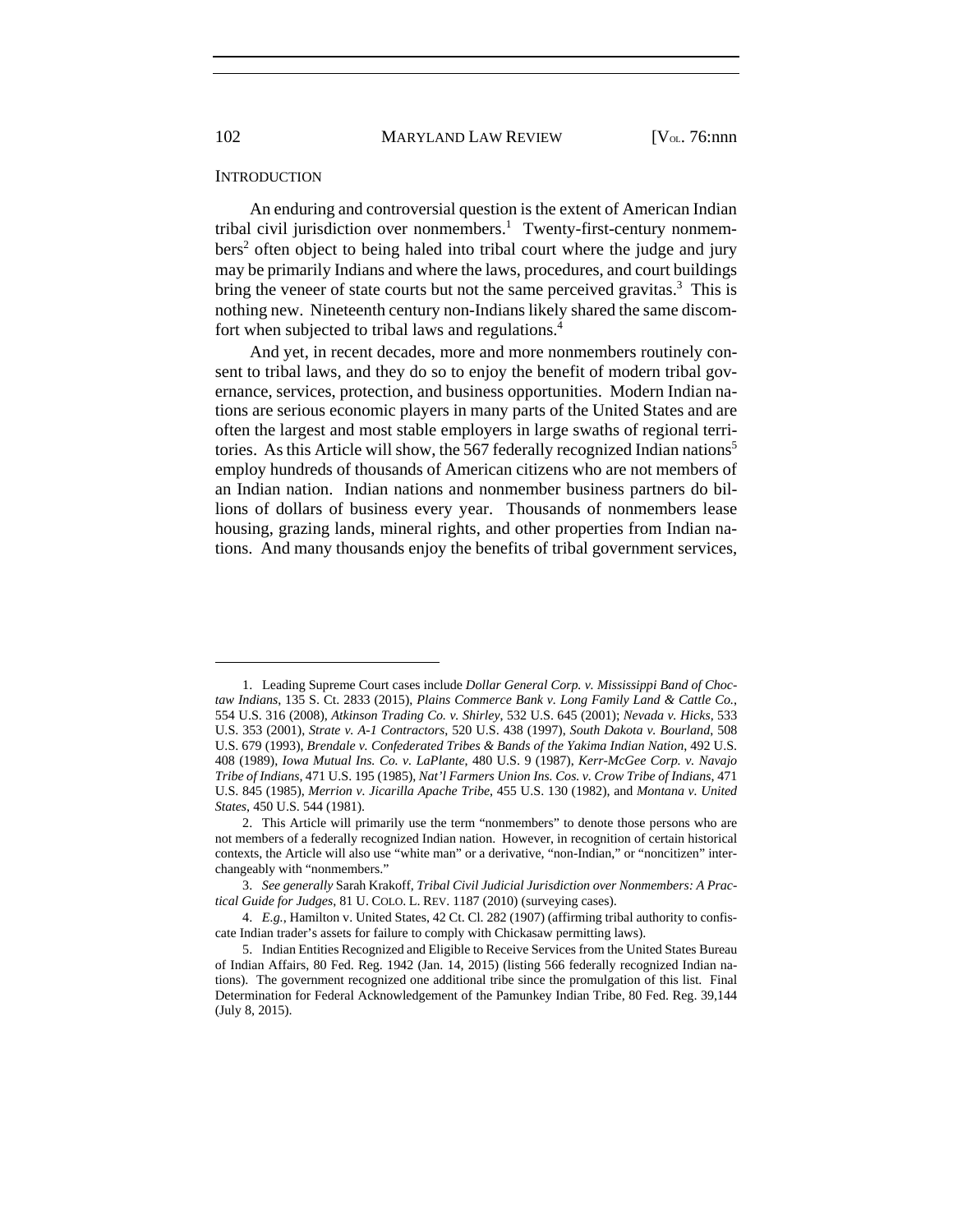from health care to social services to public safety protections. Indian gaming alone is nearly a \$30 billion industry.<sup>6</sup> Federal expenditures for tribal government services was about \$4.4 billion in 1999.<sup>7</sup>

This, too, is nothing new. Though the scale of Indian tribal economic activity in the nineteenth century pales in comparison to twenty-first century tribal economies, many nineteenth century American citizens flocked to Indian country to exploit economic opportunities. These nonmembers and noncitizens applied for and received tribal permits to work for Indian landowners. They procured licenses from tribal governments to do business on reservation lands. They became Indian traders licensed by the United States in exchange for the right to do business in Indian country. They married Indian women, often after receiving formal tribal permission, to gain access to trading markets and property rights. Some even acquired tribal membership through intermarriage, with all of the benefits and obligations that citizenship entailed, including limited treaty rights. They paid tribal taxes.

This Article intends to compare the modern practices and understandings of nonmembers doing business with Indian nations and inside of Indian country with the analogous practices and understandings of non-Indians engaged in similar activities in the period before the modern Indian self-determination era. Though non-Indians and nonmembers occasionally object to tribal jurisdiction, the long history of tribal governance and economic regulation demonstrates that nonmembers have received and continue to receive the benefit of a bargain that places them under considerable tribal regulation in exchange for access to tribal markets. For nonmembers to argue that they have not consented to tribal jurisdiction, at any stage of American history, is to ignore the very real economic benefits the nonmembers have received from their Indian country business activities. It is to claim something for nothing.

#### I. HISTORICAL BARGAINS

The pre-contact American Indian commercial markets and trading fairs were extraordinary affairs covering the whole of what is now American territory. These networks and markets continued for centuries after the arrival of European outsiders from overseas.<sup>8</sup> Lakes and rivers were the commercial superhighways of North American Indian markets, allowing Indian people to

 <sup>6.</sup> Randall K. Q. Akee, Katherine A. Spilde & Jonathan B. Taylor, *The Indian Gaming Regulatory Act and Its Effects on American Indian Economic Development*, 29 J. ECON. PERSP., no. 3, 2015, at 185, 194.

 <sup>7.</sup> *Id.* at 189.

 <sup>8.</sup> ROBERT J. MILLER, RESERVATION "CAPITALISM": ECONOMIC DEVELOPMENT IN INDIAN COUNTRY 21–22 (2012).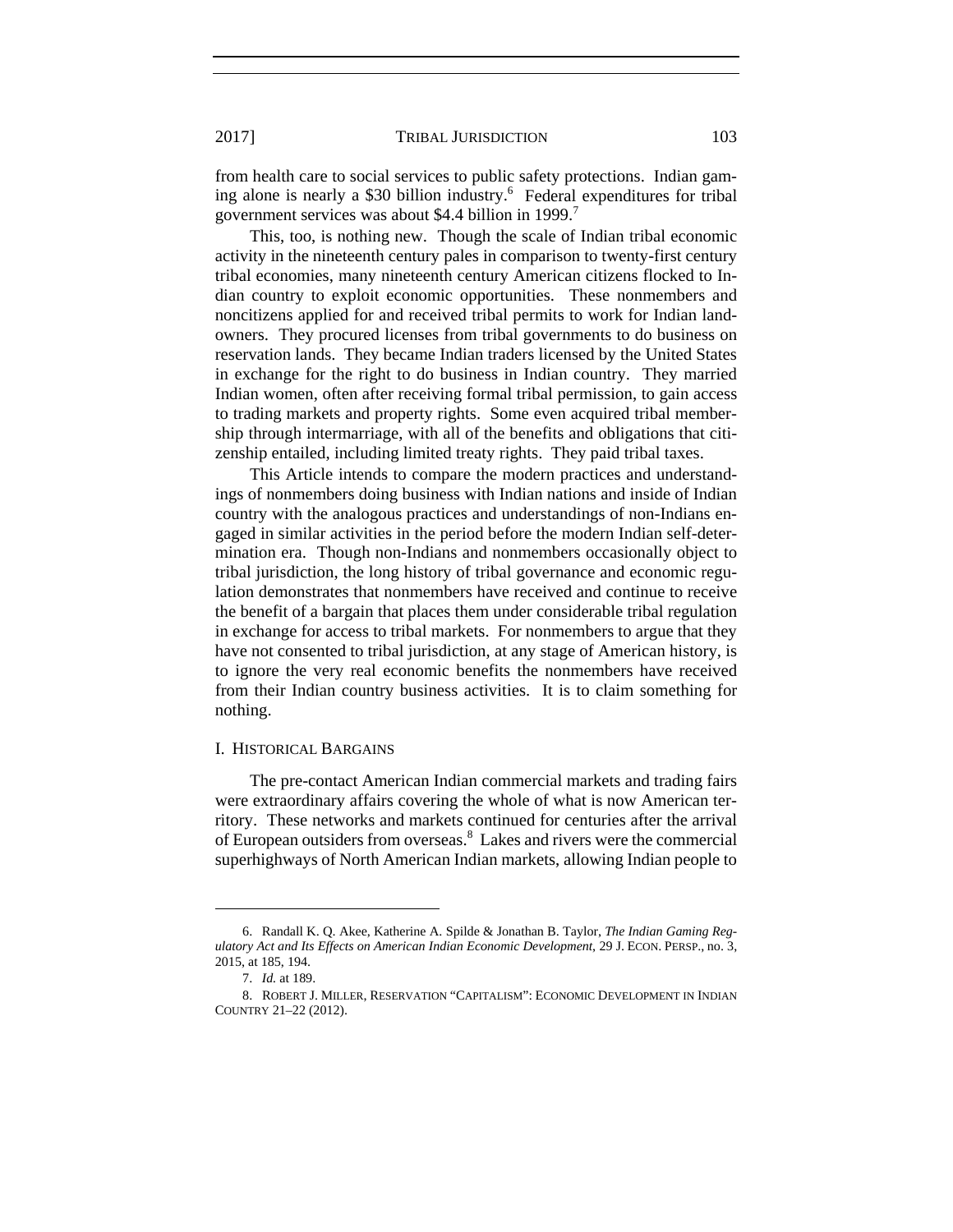transport goods over a thousand miles.<sup>9</sup> Regularly held Indian trading fairs were enormous and may have included thousands of Indian peoples representing dozens of Indian nations.<sup>10</sup> For example, in 1805, Lewis and Clark were amazed to find enormous trading fairs drawing Indians from dozens of tribes.<sup>11</sup> Nonmembers, even enemies, would be adopted into the tribal community to allow for more effective and inclusive trading.<sup>12</sup> A limited form of tribal citizenship, then, could be a formal prerequisite to Indian trade, a kind of permission to access the Indian market.

The French and Spanish, then the Dutch and the British, and finally the Americans, bargained to access the Indian commercial market. Tribal commercial practices adapted to meet the new trading partners' particular notions of property rights and trade.<sup>13</sup> The newcomers also adapted to the Indian practices, as the historical survey in Part I of this Article shows, with non-Indians, nonmembers, and noncitizens making significant concessions to Indian nations and Indian people in order to access the Indian market.

After the conclusion of the American Revolution, western Indian lands and resources quickly became a target of American economic interests. While there was much disruption among the Indian nations, many lands, such as that in the Ohio River Valley, remained under the control and ownership of Indian nations. In the early decades of the American Republic, federally licensed traders entered Indian country en masse, bargaining to enter the Indian markets as had been the norm for centuries. Americans began trying to acquire Indian land and their resources, however, through the vast land cession treaties of the early nineteenth century that also established Indian reservations, as will be shown in this part of the Article.

 <sup>9.</sup> *Id.* at 22; ATLAS OF GREAT LAKES INDIAN HISTORY 6 (Helen Hornbeck Tanner ed., 1987) ("A complete geographic description of the Great Lakes Region[] . . . draws attention first to the Straits of Mackinac connecting Lake Huron and Lake Michigan, and to the St. Marys River flowing from Lake Superior to Lake Huron. This vital crossroads was the center of a trade and communications network permeating the Great Lakes Region and by extensions reaching the Great Plains of the Canadian and American West, Hudson Bay, the Atlantic Ocean and the Gulf of Mexico."). *See generally* Henry F. Dobyns, *Trade Centers: The Concept and a Rancherian Culture Area Example*, 8 AM. INDIAN CULTURE & RES. J., no. 1, 1984, at 23, 23 ("Native Americans developed during prehistoric times a continent-wide system of trade between ethnic groups.").

 <sup>10.</sup> MILLER, *supra* note 8, at 22.

 <sup>11.</sup> *Id.* at 22, 23.

 <sup>12.</sup> *Id.* at 23 ("Trade was so important and integral to these communities and their economies that enemies would be temporarily and ceremonially adopted into the tribe to engage in trade.").

 <sup>13.</sup> *Id.* at 23 ("Tribes and Indians were also readily adaptable to the new economic activities and trading partners that arrived from Europe. . . . Various tribal practices and principles of property ownership were influenced by and adapted to this new commercial activity."); Susan Sleeper-Smith, *Cultures of Exchange in a North Atlantic World*, *in* RETHINKING THE FUR TRADE: CULTURES OF EXCHANGE IN AN ATLANTIC WORLD, xxxvii, xxxvii–xlvi (Susan Sleeper-Smith ed., 2009) (describing the tribal transformation into "Indians as Consumers").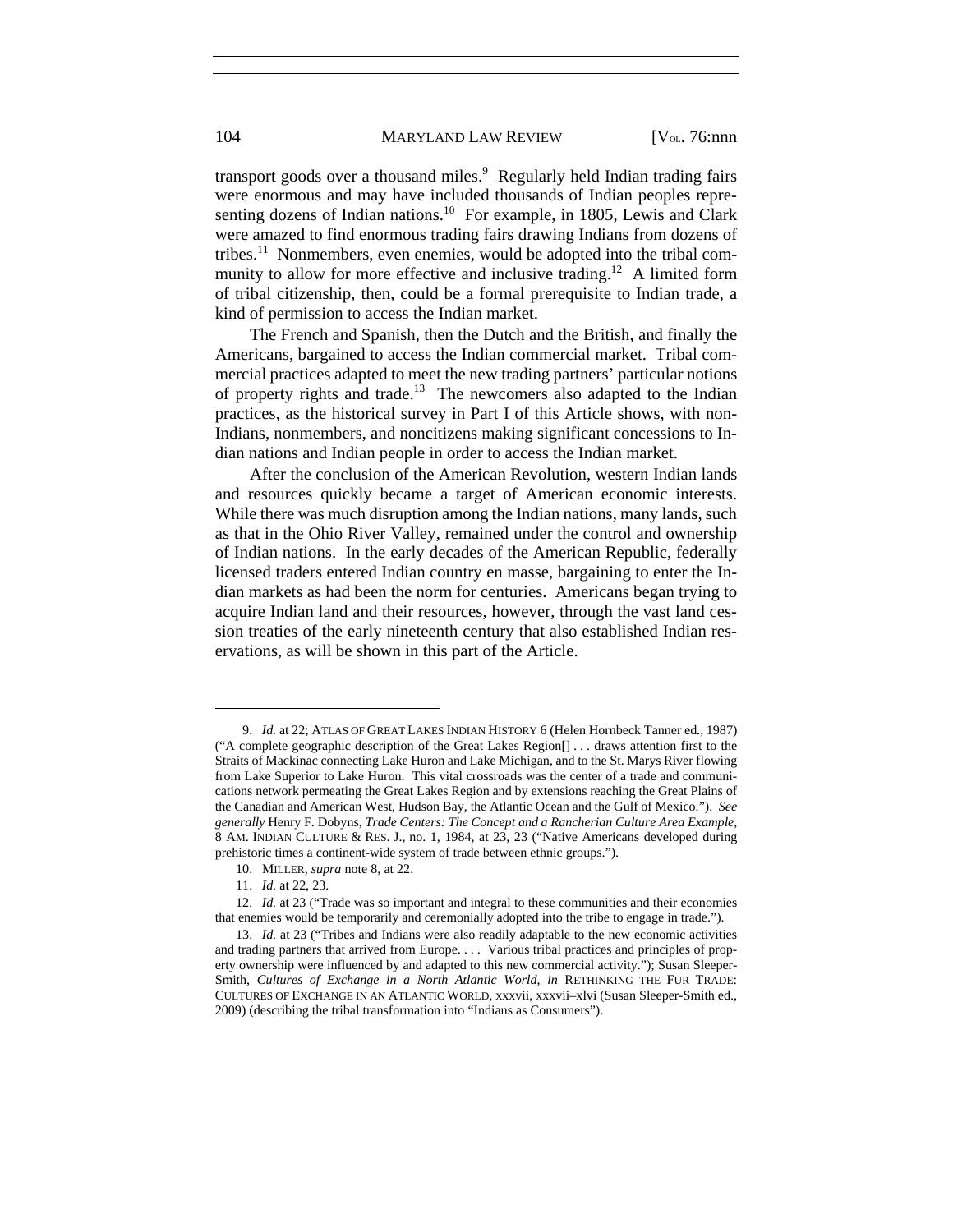But Americans would not stop at reservation borders. Demand for Indian resources in traditional Indian homelands almost always morphed into demand for reservation resources. The demand for reservation resources brought many American citizens to Indian country seeking access to reservation assets. Here, too, non-Indians had several options and strategies for accessing Indian markets and usually accepted some form of tribal regulation in bargaining for access.

#### *A. Federally Licensed Indian Traders*

The end of the American Revolution saw the United States quickly move towards establishing commercial relationships with Indian nations and Indian people as a means of governing Indian affairs. The federal government was very interested in acquiring Indian lands and resources but was hampered by a lack of political capital to do so. The United States had limited capacity to militarily engage Indian nations and was concerned that unscrupulous traders could be a continual source of violent conflict between Indians and whites. And so, the United States sought to continue earlier colonial efforts by the Dutch, French, and English to license and regulate traders. The first treaties with southern Indian nations in the 1780s included provisions for the regulation of Indian traders.<sup>14</sup> The confederate Congress enacted ordinances attempting to govern Indian commercial relationships beyond those established by treaties, but these laws failed due to lack of enforcement.<sup>15</sup>

The Framers of the Constitution vested Congress with a general power over Indian affairs through the exclusive, plenary power to regulate commerce with Indian tribes.<sup>16</sup> As it did with interstate commerce, congressional control over Indian commerce grew expansively and quickly, guided by recommendations from Henry Knox, who proposed a focus on the purchase of Indian lands instead of acquisition by conquest.<sup>17</sup> The First Congress quickly asserted control over Indian commerce in 1790.<sup>18</sup> That year, the United States enacted the first Trade and Intercourse Act.<sup>19</sup> Congress repeatedly reauthorized that and other trade and intercourse laws until 1834, when it

 <sup>14.</sup> Mario Gonzalez, *Regulation of Indian Traders: A Historical Perspective*, 5 AM. INDIAN L. REV. 313, 321 & 337 n.90 (1977) (citing Treaty with the Cherokee, Nov. 28, 1785, 7 Stat. 18; Treaty with the Choctaw, Jan. 3, 1786, 7 Stat. 21; Treaty with the Chickasaw, Jan. 10, 1786, 7 Stat. 24).

 <sup>15.</sup> *Id.* at 321–22.

 <sup>16.</sup> U.S. CONST. art. I, § 8, cl. 3. *See generally* Gregory Ablavsky, *Beyond the Indian Commerce Clause*, 124 YALE L.J. 1012 (2015); Gregory Ablavsky, *The Savage Constitution*, 63 DUKE L.J. 999 (2014).

 <sup>17.</sup> Gonzalez, *supra* note 14, at 322.

 <sup>18.</sup> *Id.* at 323 (citing Act of July 22, 1790, ch. 33, 1 Stat. 137).

 <sup>19.</sup> Act of July 22, 1790, ch. 33, 1 Stat. 137.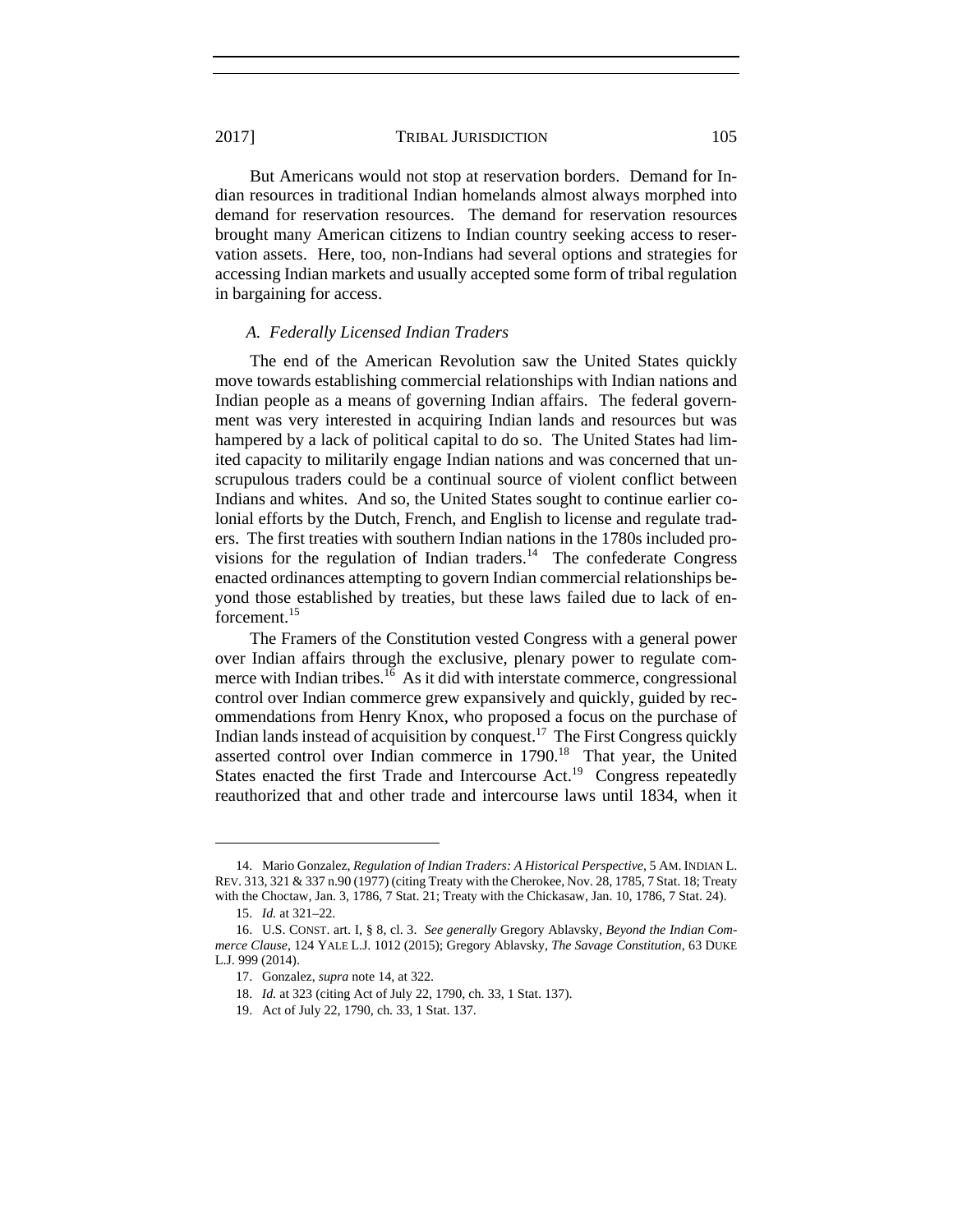106 MARYLAND LAW REVIEW [V<sub>OL.</sub> 76:nnn]

enacted a permanent series of statutes that included the Indian Trader statutes.<sup>20</sup> Indian trader statutes are still extant,<sup>21</sup> though it is not clear if the United States continues to license traders in the twenty-first century. The Indian trader regulations are completely out of date; they refer to federal offices that no longer exist, such as the Commissioner of Indian Affairs,<sup>22</sup> and assume Indians will only pay in cash.23

Federal policy, however, was only one part of the equation. Indian trader laws regulated American citizens who would become traders with the Indians, but federal licenses did not automatically mandate or provide entrance into Indian country markets. Merely providing American traders access to Indian country was only step one. Trade within Indian country was the domain of Indian nations and tribal governments, and Indian trade on the ground was heavily dependent on reciprocal relationships.<sup>24</sup> For example, Potawatomi leaders rose to power based in part on their ability to "broker deals" with Indian traders.<sup>25</sup> Intratribal political disputes in the southeast arose between the Creek and Choctaw nations in the early eighteenth century because of disputed control over trade with the British.<sup>26</sup>

 25. Secunda, *supra* note 24, at 60 (explaining that in Potawatomi villages, tribal members "formed around a leader who demonstrated a capacity to broker deals, secure goods, and otherwise provide for the well being of his followers"); *see also id.* at 76 ("[Potawatomi leaders] were inviting their own missionaries as well as conducting their own business with selected laborers and traders. The exchange was being managed by the Potawatomi village leaders themselves.").

 26. Kevin T. Harrell, *The Terrain of Factionalism: How Upper Creek Communities Negotiated the Recourse of Gulf Coast Trade, 1763–1780*, 68 ALA. REV. 74, 90 (2015). As Professor Harrell explains:

 Many Upper Creek headmen expressed concerns about the southern trade. The entrepreneurial spirit emerging from companies like John McGillivray's along the Gulf coast invited a flourish of commercialism. Traders might no longer need to travel through Creek lands to access the Choctaws, nor were the Chickasaws as distant. The commercial and military advantages for the Choctaws were also glaringly apparent. The Choctaws could easily control a southern trade corridor from Mobile, denying the Upper Creeks a role in regulating the western flow of goods that passed through their towns. Additionally, as Joshua Piker argues, competition between southern and northern Upper Creek factions and town leaders arose in response to this trade and the new settlements. Northern Upper Creek towns like Okfuskee and Okchai benefited diplomatically and commercially from the generations-old overland paths and the interpersonal and inter-communal

 <sup>20.</sup> Act of June 30, 1834, ch. 161, 4 Stat. 729 (partially codified as amended at 25 U.S.C. §§ 261-65 (2012)).

 <sup>21.</sup> *See, e.g.*, 25 U.S.C. §§ 261–64 (2012).

 <sup>22. 25</sup> C.F.R. § 140.9 (2016).

 <sup>23. 25</sup> C.F.R. § 140.24 (2016).

 <sup>24.</sup> W. Ben Secunda, *To Cede or Seed? Risk and Identity Among the Woodland Potawatomi During the Removal Period*, 31 MIDCONTINENTAL J. ARCHEOLOGY 57, 80 (2006) (noting successful efforts to enhance "traditional value[s] of reciprocity" between Potawatomi villages and American traders and missionaries in the nineteenth century); *cf.* Marty O'Shea, *Springfield's Puritans and Indians: 1636–1655*, HIST. J. MASS., Winter 1998, at 46, 52 (1998) (noting that seventeenthcentury colonists agreed to compensate Massachusetts Indians if colonial livestock damaged Indian lands).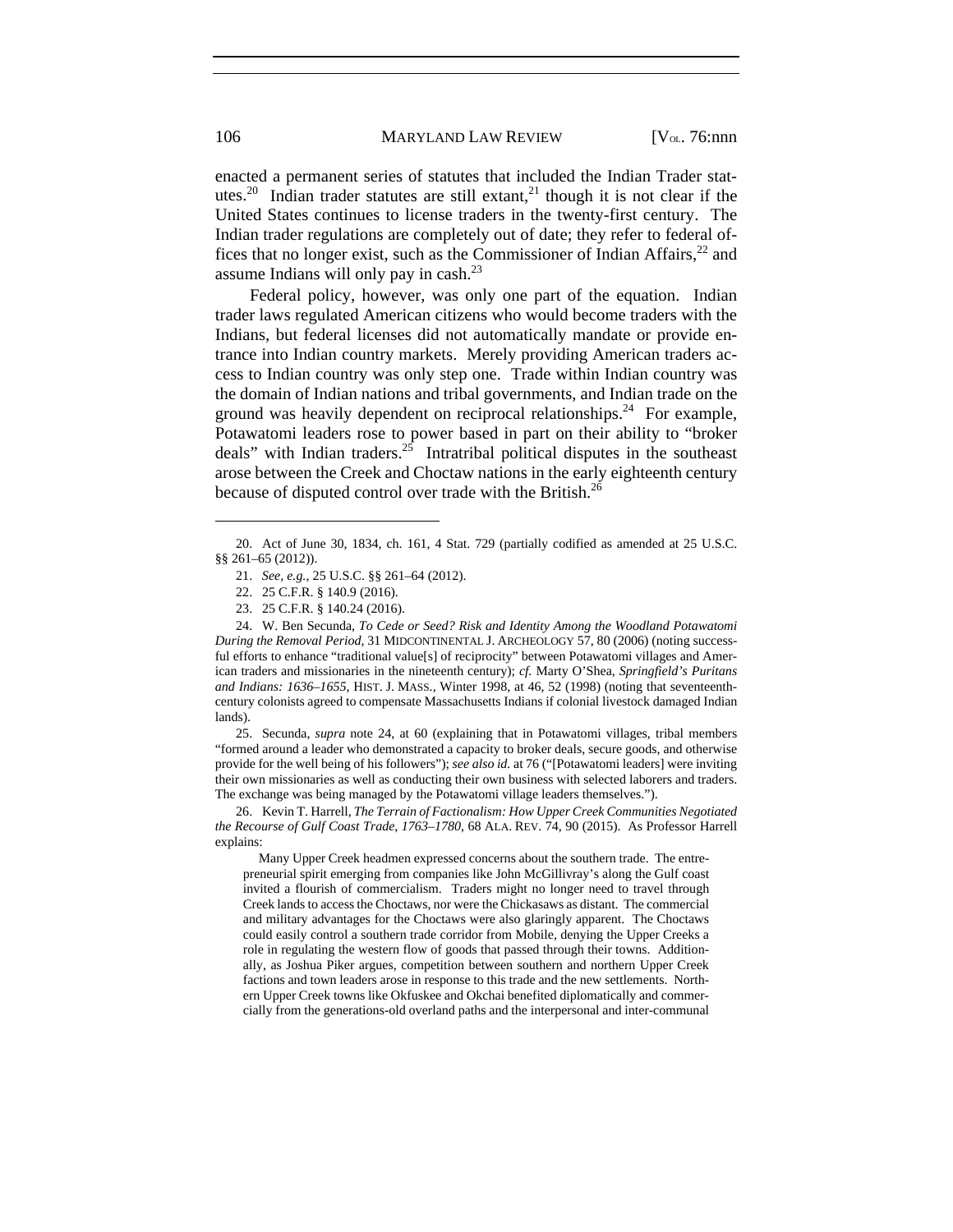Tribes barred traders from accessing the market without permission. Permission could mean that Indian traders must somehow acquire tribal citizenship or familial ties with the tribe to earn that permission. Kinship ties created between Indian traders and tribal members bound together the groups both politically and socially. Indian traders married into the tribe, worked for the tribe as interpreters, and otherwise took on the rights and responsibilities that tribal rules and norms required of relatives.<sup>27</sup> The "real source of power" in the trading relationship during this time was not the federal government and its Indian trader statutes, but a "[n]ative political imaginary" delineating the boundaries of the trading spaces.<sup>28</sup>

Even Congress, at times, seemed to understand that tribal regulations were of greater import than federal Indian trader statutes, which proved to be an ineffective means to govern Indian trade.<sup>29</sup> In 1834, a critical year in federal Indian policy, $30 \text{ Congress expressed hope that Indian nations would add-}$ dress the problem of unscrupulous trading by federally licensed Indian traders. During the discussion of the Western Territory bill, $31$  a bill that would have recognized the Indian Territory as the State of Sequoyah, the House of Representatives hoped that Indian nations would assert greater regulatory enforcement over Indian traders, relieving the Interior Department of the obligation.32

relationships linking their towns with Augusta, Savannah, and Charlestown. Conversely, southern Upper Creek towns were more geographically situated to benefit from southerly-river courses and land routes just as they had been under the French regime. This, perhaps, best explains why some Upper Creek headmen favored trade from the Gulf coast, while others were vehemently opposed.

*Id.* (footnotes omitted) (first citing GEORGIA AND FLORIDA TREATIES, 1763–1776, 12 EARLY AMERICAN INDIAN DOCUMENTS: TREATIES AND LAWS, 1607–1789, at 217–19 (John T. Juricek ed., 2002); and then citing Joshua A. Piker, *"White & Clean" & Contested: Creek Towns and Trading Paths in the Aftermath of the Seven Years' War*, 50 ETHNOHISTORY 315, 315–47 (2003)).

 <sup>27.</sup> MICHAEL WITGEN, AN INFINITY OF NATIONS: HOW THE NATIVE NEW WORLD SHAPED EARLY NORTH AMERICA 33 (2012).

 <sup>28.</sup> *Id.* at 138.

 <sup>29.</sup> *E.g.*, Izumi Ishii, *Alcohol and Politics in the Cherokee Nation Before Removal*, 50:4 ETHNOHISTORY 671, 674 (2003) (noting that "[t]he Trade and Intercourse Act did not regulate the actions of Indians who were conducting business with other Indians within their own nations"). *See generally* Gonzalez, *supra* note 14, at 324–25 (noting abuses of Indian traders, justifying additional federal regulation in 1834).

 <sup>30.</sup> That year saw the passage of the Indian Intercourse Act of 1834. Act of June 30, 1834, ch. 161, § 12, 4 Stat. 729, 730 (codified as amended at 25 U.S.C. § 177 (2012)).

 <sup>31.</sup> The legislative history of this bill, which was never enacted, was cited favorably by the Supreme Court in *Oliphant v. Suquamish Indian Tribe*, 435 U.S. 191, 201–02, 201 n.12, 202 n.13 (1978).

 <sup>32.</sup> H. EVERETT, REGULATING THE INDIAN DEPARTMENT, H.R. REP. NO. 23-474, at 19 (1834). Congressman Everett stated:

The regulations of trade and intercourse among the tribes should be liberal and uniform; such regulations must be made either by the United States, or by the tribes. They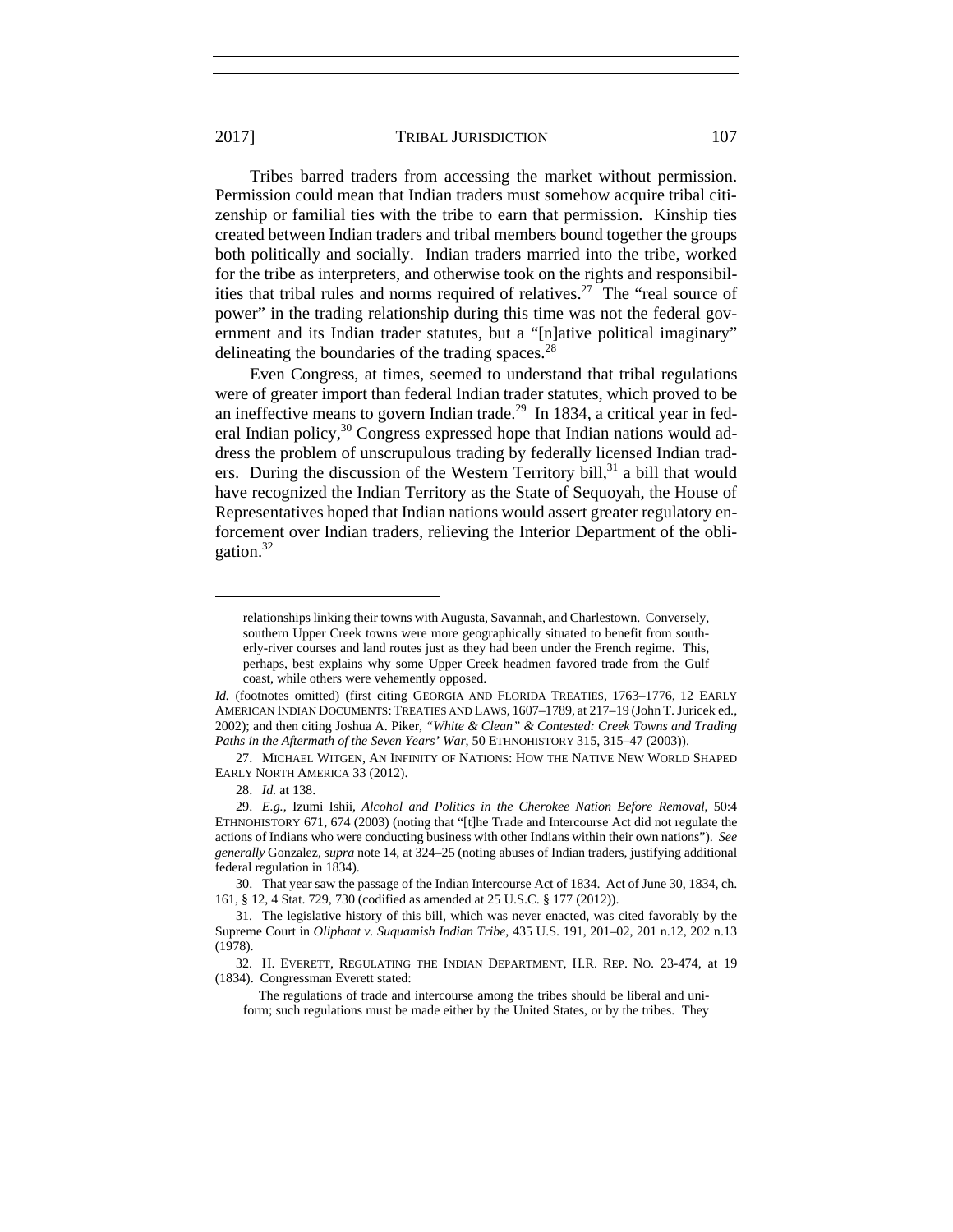#### 108 MARYLAND LAW REVIEW [V<sub>OL.</sub> 76:nnn]

By that time, it was well established that federal government efforts to regulate Indian traders had failed. Indian traders in many tribal communities were exploitative and abusive.<sup>33</sup> They sold liquor illegally to Indian people and engaged in other illegal trade activities, such as the slave trade and smuggling.34 Indian nations from around the country complained about these traders.<sup>35</sup> A few tribes were hamstrung by treaty provisions that precluded tribal regulatory jurisdiction over federally licensed Indian traders.<sup>36</sup> Other tribes entered into treaties with the United States, which provided that the federal government would enforce Indian trader laws and regulations.37 As Congress noted in 1834, no legal bar existed to prevent tribal regulation of federally licensed Indian traders.<sup>38</sup> Possession of a federal trading license did not equate to immunity from state or tribal regulation. States could and did tax Indian trader stocks, as Indian traders were private business entities, not federal agents.<sup>39</sup> However, relatively few tribal governments acted formally, perhaps deferring to individual tribal members' dependence on trade goods.

Tribal kinship networks were expanded not only by advantageous traders, but also through marriages between Indians and non-Indians based in love.<sup>40</sup> There are numerous instances where non-Indian men and women married into tribal families and became tribal members socially, politically,

will be more satisfactory if made by them, than if made by us, and it must be our desire to do nothing for them which they can do for themselves.

*Id.* 

 <sup>33.</sup> *E.g.*, ALFRED A. CAVE, LETHAL ENCOUNTERS: ENGLISHMEN AND INDIANS IN COLONIAL VIRGINIA 144 (2011) (detailing how the confluence of suspicion and fear of Native Americans was used as a justification in the exploitation and abuse of tribal members); LEWIS O. SAUM, THE FUR TRADER AND THE INDIAN (1965).

 <sup>34.</sup> *See generally* DAVID M. DELO, PEDDLERS AND POST TRADERS: THE ARMY SUTLER ON THE FRONTIER (1998); WILLIAM E. UNRAU, WHITE MAN'S WICKED WATER: THE ALCOHOL TRADE AND PROHIBITION IN INDIAN COUNTRY, 1802–1892 (1996).

 <sup>35.</sup> JOINT SPECIAL COMMITTEE APPOINTED UNDER JOINT RESOLUTION OF MAR. 3, 1865, CONDITION OF THE INDIAN TRIBES app. 365 (1867) ("I met and conferred with a large number of the chiefs of the different bands of the Sioux. Nearly all complained of the violation of their treaties, and the bad faith, dishonesty, and misconduct of the agents and traders. They say the goods designed for them under their treaties with the government do not reach them; that they are taken by their agents, traders, &c.") (statement of Hon. A.W. Hubbard, commissioner).

 <sup>36.</sup> *E.g.*, Treaty with the Sacs and Foxes art. 8, Nov. 3, 1804, 7 Stat. 84 (providing that "the said tribes do promise and agree that they will not suffer any trader to reside amongst them without [a federal] license").

 <sup>37.</sup> *E.g.*, Treaty with the Teton, Yancton, and Yanctonies Bands of the Sioux Tribe of Indians art. V, June 22, 1825, 7 Stat. 250–51 (providing "that for injuries done by individuals, no private revenge or retaliation shall take place, but instead thereof, complaints shall be made, by the party injured, to the superintendent or agent of Indian affairs, or other person appointed by the President").

 <sup>38.</sup> EVERETT, *supra* note 32.

 <sup>39.</sup> *E.g.*, Truscott v. Hurlbut Land & Cattle Co., 73 F. 60, 65 (9th Cir. 1896); Moore v. Beeson, 51 P. 875, 877 (Wyo. 1898).

 <sup>40.</sup> FRANCIS E. LEUPP, THE INDIAN AND HIS PROBLEM 344–45 (1918) (describing "the squaw-man").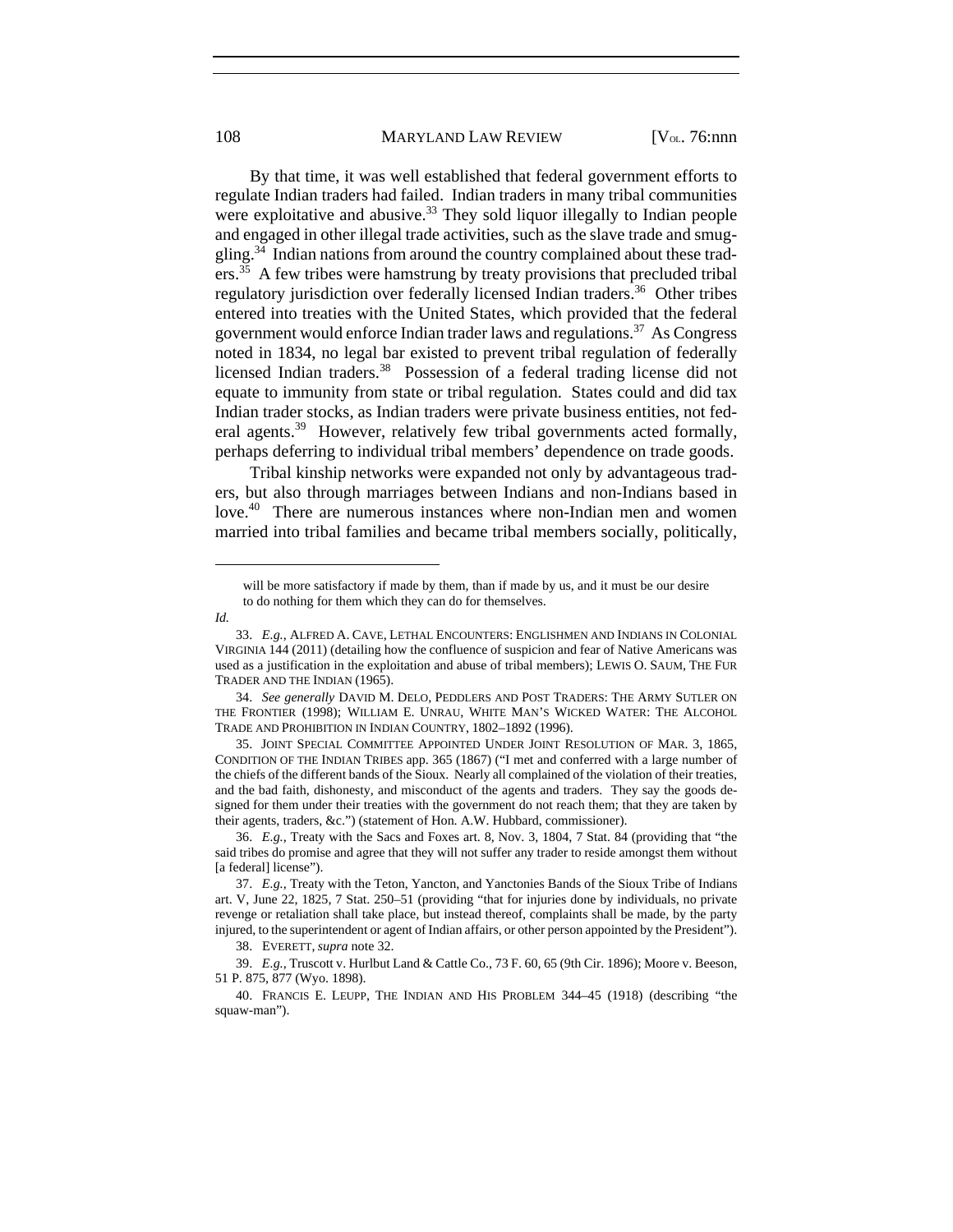and most importantly, legally. Instructive is the case of *Janis v. United States*.<sup>41</sup> This is the classic "squaw man" case, holding that a man who had married into a Lakota tribal community is no longer entitled to bring a claim for Indian depredations in the court of claims after Indians stole his cattle because the court considered the man to be an Indian.<sup>42</sup> Other courts have mentioned white men that married into tribal communities, acquired tribal membership, and may have even acquired a property interest in land as a result of their tribal relations. In *United States v. Rowell*, 43 for example, the Supreme Court rejected a property claim by a white man that had acquired tribal membership through marriage.44 The Court specifically acknowledged that the United States had the power to award an allotment to Rowell, an adopted member of the tribe.<sup>45</sup> Courts also held that intermarriage, captivity, or other acts of immersion into Indian communities, such as adoption, could put an American citizen beyond the reach and protections of American law.<sup>46</sup>

In the southwest, French and Spanish traders followed the Caddo tribe's lead in trading protocols from the beginning to the end of the exchange, "making clear the Caddos' power over their European visitors."<sup>47</sup> These new traders "learned and obeyed the rules governing visits" to Caddo communities.48 One requirement was that Spanish men bring their own wives with them. This was a way for the Caddo to regulate and limit intermarriage, which protected Caddo women from abuse, and showed that "they expected those who settled among them and became part of Caddo societies to be

l

 47. JULIANA BARR, PEACE CAME IN THE FORM OF A WOMAN: INDIANS AND SPANIARDS IN THE TEXAS BORDERLANDS 27 (2007).

 <sup>41. 32</sup> Ct. Cl. 407 (1897).

 <sup>42.</sup> *Id.* at 411 ("The principle which governs it is that when a citizen of the United States carries his property voluntarily into the Indian country, makes the home of the Indians his home, casts in his lot as a resident with them, he becomes subject, so far as his property is involved, to the risks of a natural-born Indian, and to that extent must be considered as one of the tribe.").

 <sup>43. 243</sup> U.S. 464 (1917).

 <sup>44.</sup> *Id.* at 466–67 ("James F. Rowell is a white man who went to the large reservation as an Indian trader in 1899 and has since lived with these Indians. He is a physician and has practiced among them. In 1903 he married a Kiowa woman and in 1909 was adopted as a member of the tribe.").

 <sup>45.</sup> *Id.* at 468 ("In view of the scope of this power, as reflected by over a century of practice and by the decisions of this court, we think it was quite admissible for Congress to give effect to Rowell's status as an adopted member of the tribe, to recognize his claim to an allotment out of the tribal lands, to designate the land which he should receive and to direct that it be conveyed to him by a patent in fee without awaiting the expiration of the usual trust period of twenty-five years.").

 <sup>46.</sup> *See, e.g.*, Ruffner v. McLenan, 16 Ohio 639, 643 (1847) ("It may be assumed as a fact, that within the territory now constituting the State of Ohio, there was not a white man at the date of the ordinance, subject to the jurisdiction of the United States. There might have been some few Indian traders, and were undoubtedly some whites who had been made captives by the Indians, and who had been adopted into, and had become members of their different tribes.").

 <sup>48.</sup> *Id.* at 52.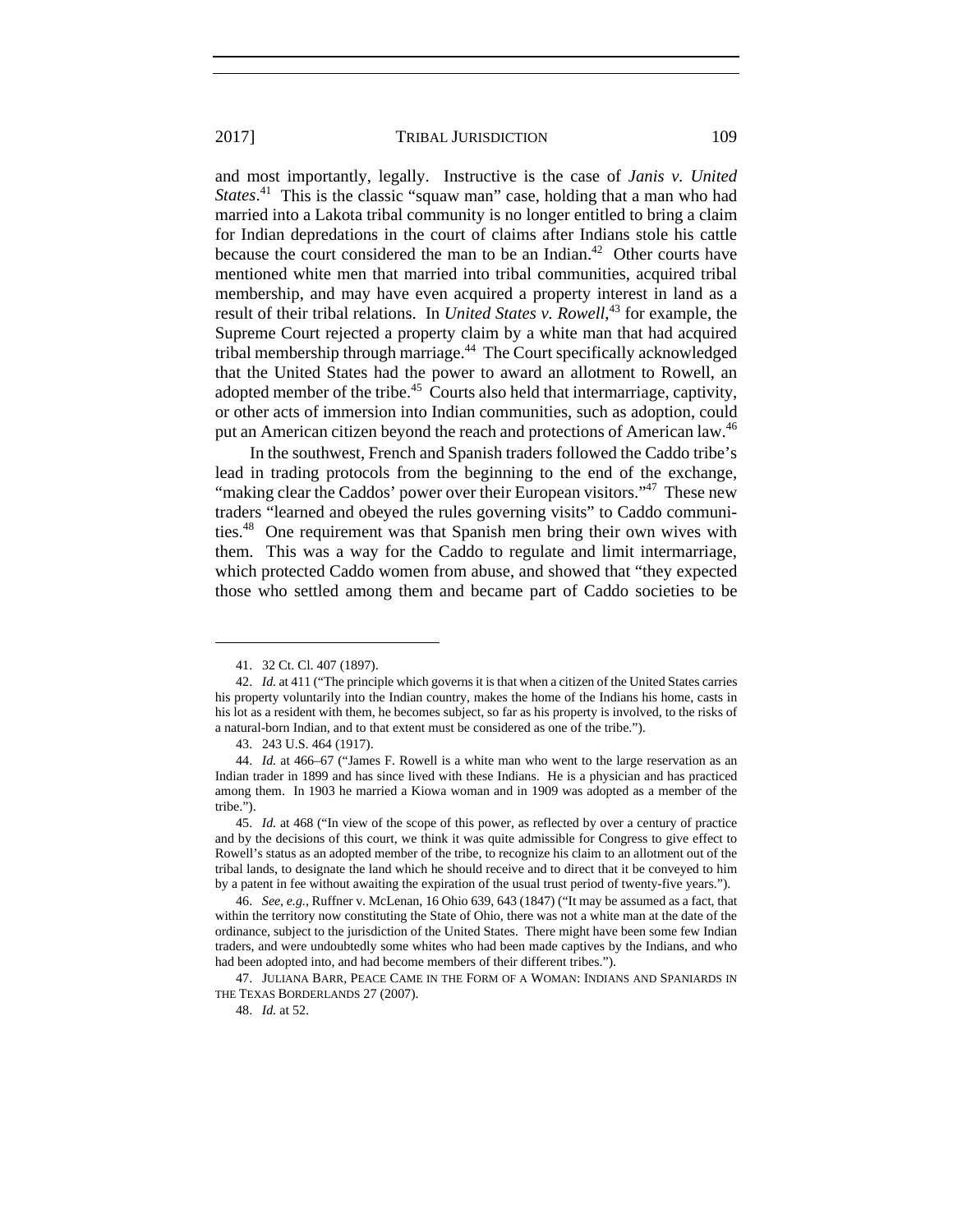properly equipped to contribute to those societies."<sup>49</sup> The trading relationship between the Spanish and the Caddo broke down, however, when the Spanish failed to bring their own wives and children with them to the small settlement communities, thus failing to show the reciprocal respect for Caddo women within the community hierarchy.<sup>50</sup> In contrast, French traders who engaged in "family-based settlement[s]" were allowed to intermarry with Caddo women and engage and rise in the hierarchy of Caddo society, thus providing economic benefits and obtaining the loyalty of the Caddo as allies.<sup>51</sup> Indigenous nations in the southwest retained their power over European and American traders for more than a century after their northeastern counterparts, because settler survival was only assured by reciprocal relationships with the more powerful Indian nations.<sup>52</sup>

This tribal regulation of nonmember business activities and intermarriage in the southwest has survived well into the modern era. Some pueblo nations, for example, continue to bar or severely restrict nonmember business activities.<sup>53</sup> Other pueblos continue to restrict intermarriage.<sup>54</sup> The Jicarilla Apache Nation allows nonmembers to marry into the tribe without permission, but those nonmembers must receive permission from the tribal council to do business with the tribe.<sup>55</sup>

l

Usually the tribal council must decide whether to permit a business to acquire land and begin operating on a reservation. Business on the reservation, especially if run by outsiders, can have difficulty obtaining land or permits. Some tribes do not permit business by outsiders on the reservation (e.g., Sandia Pueblo, which is near Albuquerque). In San Felipe Pueblo, everything depends on what the kind of business it is. Under certain conditions, in Santo Domingo Pueblo an outsider may get a permission from the tribal council.

 <sup>49.</sup> *Id.* at 70.

 <sup>50.</sup> *Id.* at 61–63.

 <sup>51.</sup> *Id.* at 71.

 <sup>52.</sup> *Id.* at 288–89. For more scholarship on situations where Native tribes exercised the majority of authority in their relationships with Europeans, see generally NED BLACKHAWK, VIOLENCE OVER THE LAND: INDIANS AND EMPIRES IN THE EARLY AMERICAN WEST (2006) (Great Basin), KATHLEEN DUVAL, THE NATIVE GROUND: INDIANS AND COLONISTS IN THE HEART OF THE CONTINENT (2007) (Arkansas River Valley), and PEKKA HÄMÄLÄINEN, THE COMANCHE EMPIRE (2008) (New Mexico and Texas).

 <sup>53.</sup> Robert D. Cooter & Wolfgang Fikentscher, *Indian Common Law: The Role of Custom in American Indian Tribal Courts (Part II of II)*, 46 AM. J. COMP. L. 509, 525 (1998). Professors Cooter and Fikentscher discuss the diverse regulations that pueblo nations impose on nonmember businesses seeking to enter pueblo markets:

*Id.* 

 <sup>54.</sup> *Id.* at 545–47. 55. *Id.* at 545.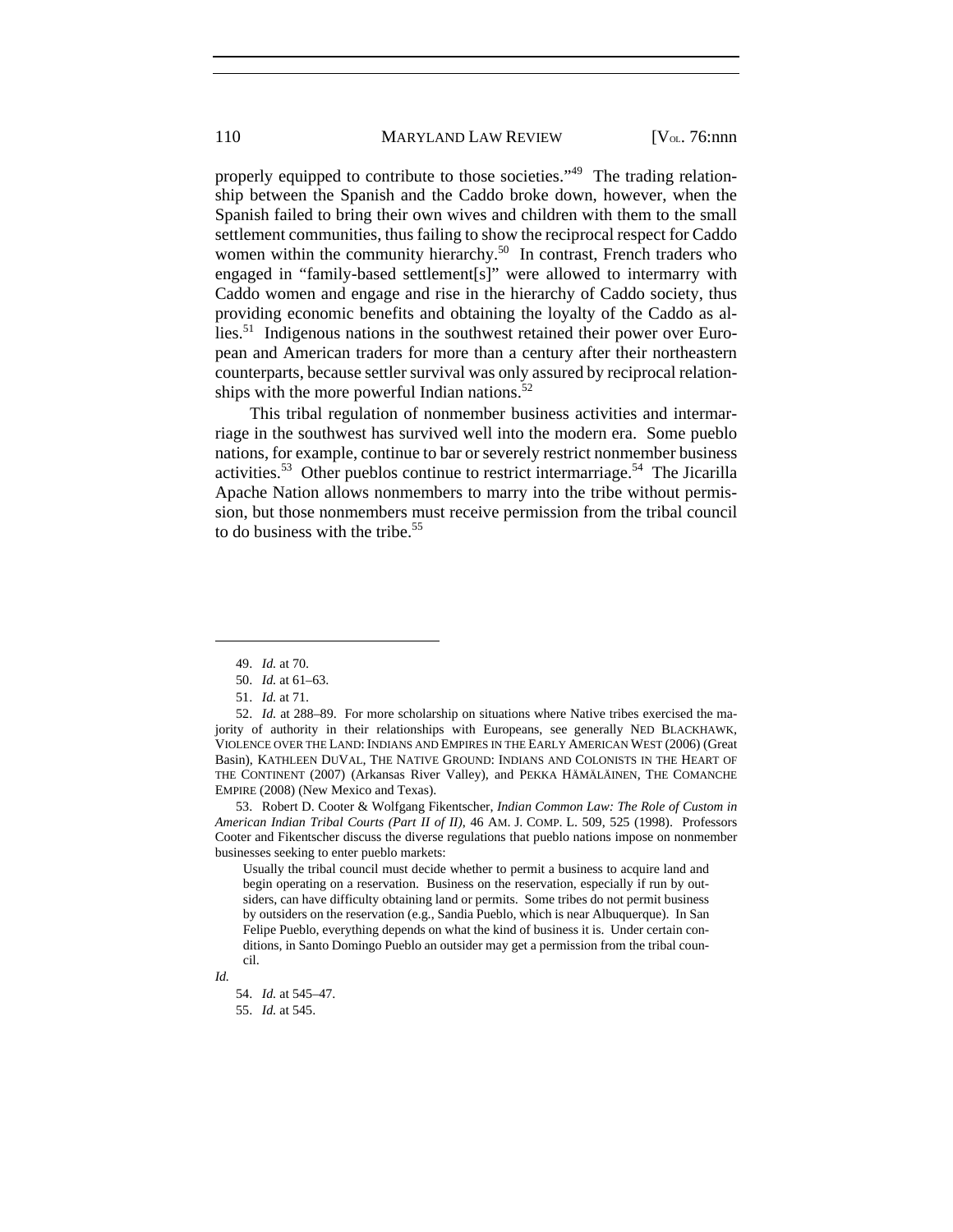#### *B. Great Lakes Trade*

Intermarriage as a form of entry into Indian trade markets was very strong in the western Great Lakes region well into the American era. American citizens, sometimes armed with a federal Indian trader license and sometimes not, often used intermarriage to form the kinship ties necessary to access the fur trade. It was an old tactic, if not a ritual, going back to the sixteenth and seventeenth centuries when the French began marrying Anishinaabe women.<sup>56</sup>

The American fur trade started with French and Dutch in the late sixteenth century.57 With the arrival of European colonists in the seventeenth century came the introduction of government regulation of the fur trade; absent the regulation, colonial governments feared unscrupulous traders would swindle Indian traders or encroach on Indian hunting territories, creating often-violent conflict.<sup>58</sup> However, the regulations were simply not effective, forcing non-Indian traders to adapt by immersing themselves deeper into Indian communities to forge profitable and efficient trade activities.<sup>59</sup>

Anishinaabe trade prior to the twentieth century was a highly propertied affair. Families and clans formed complex property rights structures to control fishing, farming, ricing, hunting, trapping, sugaring, and other productive activities.60 Distribution of Anishinaabe-produced goods were also subject to complex property systems. As the French before them—but less so the British—Americans married into Anishinaabe families. They typically served as middle-men between Indian producers and non-Indian purchasers of Great Lakes trade goods. They lived in large houses on Mackinac Island

 <sup>56.</sup> SUSAN SLEEPER-SMITH, INDIAN WOMEN AND FRENCH MEN: RETHINKING CULTURAL ENCOUNTER IN THE WESTERN GREAT LAKES 16–17, 19 (2001).

 <sup>57.</sup> Gonzalez, *supra* note 14, at 313.

 <sup>58.</sup> *Id.* at 314–16.

 <sup>59.</sup> These unlicensed traders were often called *coureurs de bois*, or "runners of the woods." Despite the dangers of being unlicensed, the potential profits from the early fur trade were so high that it encouraged traders to enter the woods unlicensed and form kinship relations with tribes to make engage in trade instead of brandishing licenses. *See generally* GEORGES-HÉBERT GERMAIN, ADVENTURERS IN THE NEW WORLD: THE SAGA OF THE COUREURS DES BOIS (2003).

 <sup>60.</sup> *See generally* Frank G. Speck, *The Family Hunting Band as the Basis of Algonkian Social Organization*, 17 AM. ANTHROPOLOGIST 289 (1915); Dean R. Snow, *Wabanaki "Family Hunting Territories"*, 70 AM. ANTHROPOLOGIST (NEW SERIES) 1143 (1968).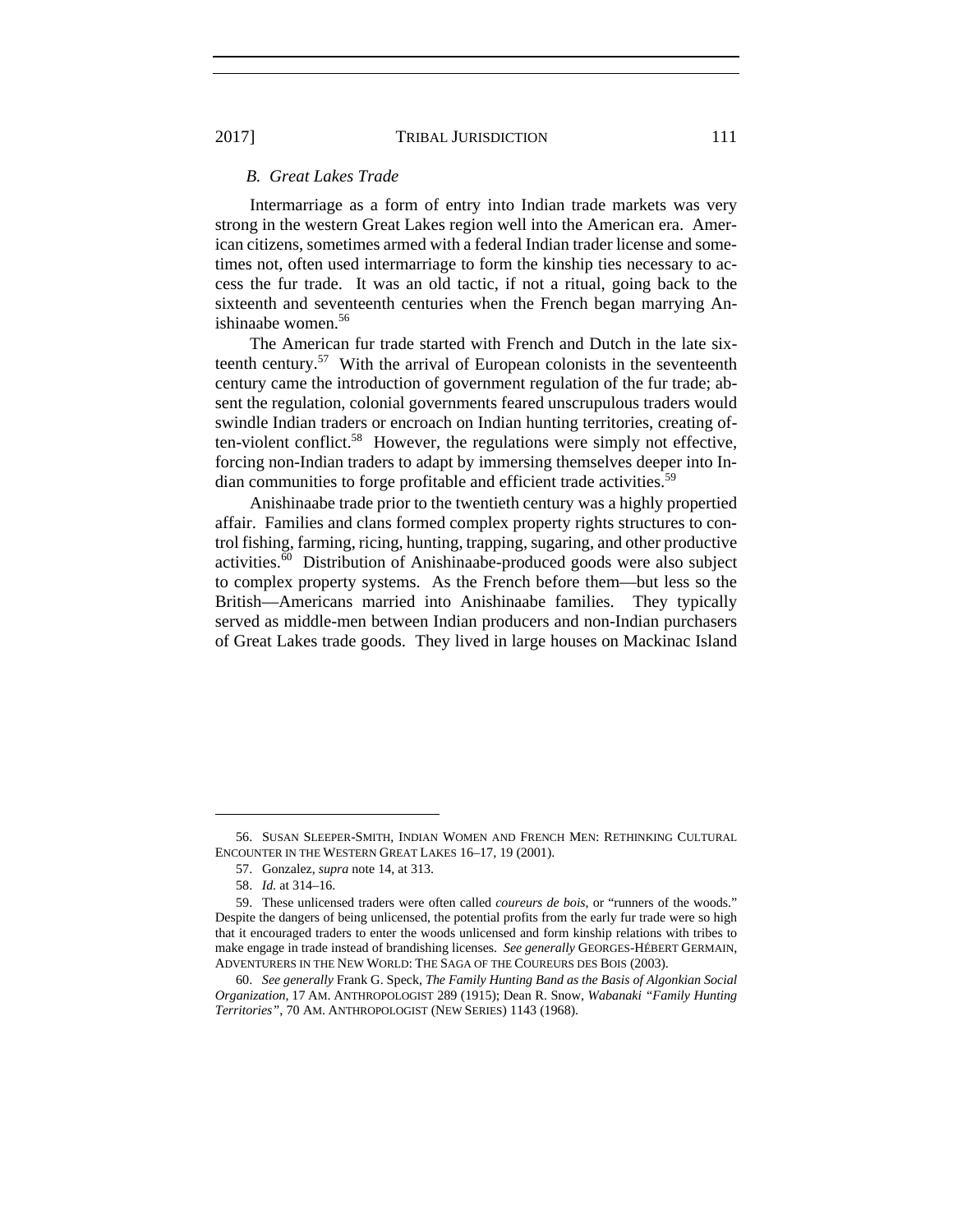and often prospered.<sup>61</sup> But they also acquired obligations to the Anishinaabe families and clans into which they married. $62$ 

As a general matter, non-Indians not part of the Anishinaabe production and distribution could be nothing more than mere passive participants in trade. The western Great Lakes were not empty places where non-Indians could walk in and set up camp. Trade secrets such as locations of good fishing and trapping, or wintertime lodges, or good routes to reach what is now called the St. Lawrence Seaway, would not be given away to the first white men who walked into the area. Many early French traders realized that access to trade secrets was closely guarded by familial and clan relationships. If non-Indians were to access and exploit Anishinaabe production and distribution markets, then they would have to form familial and clan relationships. Many did.<sup>63</sup>

As the British replaced the French after the French and Indian Wars, the Anishinaabeg expected the British to make concessions to access the Indian market.<sup>64</sup> Professor McDonnell explains, "[i]f the British wished to occupy

 <sup>61.</sup> *See generally* John E. McDowell, *Therese Schindler of Mackinac: Upward Mobility in the Great Lakes Fur Trade*, 61 WIS. MAG. OF HIST. 125 (1978); Lucy Eldersveld Murphy, *Public Mothers: Native American and Métis Women as Creole Mediators in the Nineteenth-Century Midwest*, 14 J. WOMEN'S HIST. 142, 155-56 (2003); Elizabeth A. Scott, *A Feminist Approach to Historical Archaeology: Eighteenth-Century Fur Trade Society at Michilimackinac*, 25 HIST. ARCHEOLOGY 42 (1991).

 <sup>62.</sup> *Cf.* Michael A. McDonnell, *Maintaining a Balance of Power: Michilimackinac, the Anishinaabe Odawas, and the Anglo-Indian War of 1763*, 13 EARLY AM. STUD. 38, 49 (2015). According to Professor McDonnell:

French officials constantly complained that métis traders confounded efforts to impose imperial policies at places like Michilimackinac—because they acted too much in the interests of their Indian kin. Historians have tended to view men such as Langlade as gobetweens, or mediators, and as métis, but his Indian kin were just as likely to see him as Anishinaabe. As one French official complained as early as 1709, the children born of mixed marriages "try to create as many difficulties as possible for the French."

*Id.* (footnote omitted) (quoting 33 MICHIGAN HISTORICAL COLLECTIONS 454 (Michigan Pioneer & Historical Society ed., 1904)).

 <sup>63.</sup> *E.g.*, *id.* at 49 ("A Nassauekueton Odawa (nation de la Fourche) woman named Domitilde, for example, married one in 1712, and, after his death, she married Augustin Langlade in the 1720s. Their son, Charles Langlade, became one of the most influential and well-known figures from Michilimackinac."); Murphy, *supra* note 61, at 144 ("People who had been born in the Great Lakes region, residents of towns such as Green Bay, Prairie du Chien, St. Louis, Vincennes, Detroit, and Mackinac, included French and Anglo-American fur traders and related workers, Indian wives, and some of their kin, and a wide variety of young and old Métis people, with a few African Americans.").

Nineteenth-century court decisions involve many fact patterns relating to intermarriage. For example, see the Michigan Supreme Court case of *Stockton v. Williams*, 1 Doug. 546 (Mich. 1845), a case of alleged identity theft. In that case, an Anishinaabe woman, Mokitchenoqua (aka Nancy Smith), the child of Jacob Smith, an Indian trader, alleging that another Anishinaabe woman, Mokitchenoqua (aka Elizabeth Lyons), the child of yet another Indian trader, Archibald Lyons, stole her lands.

 <sup>64.</sup> *E.g.*, McDonnell, *supra* note 62, at 40.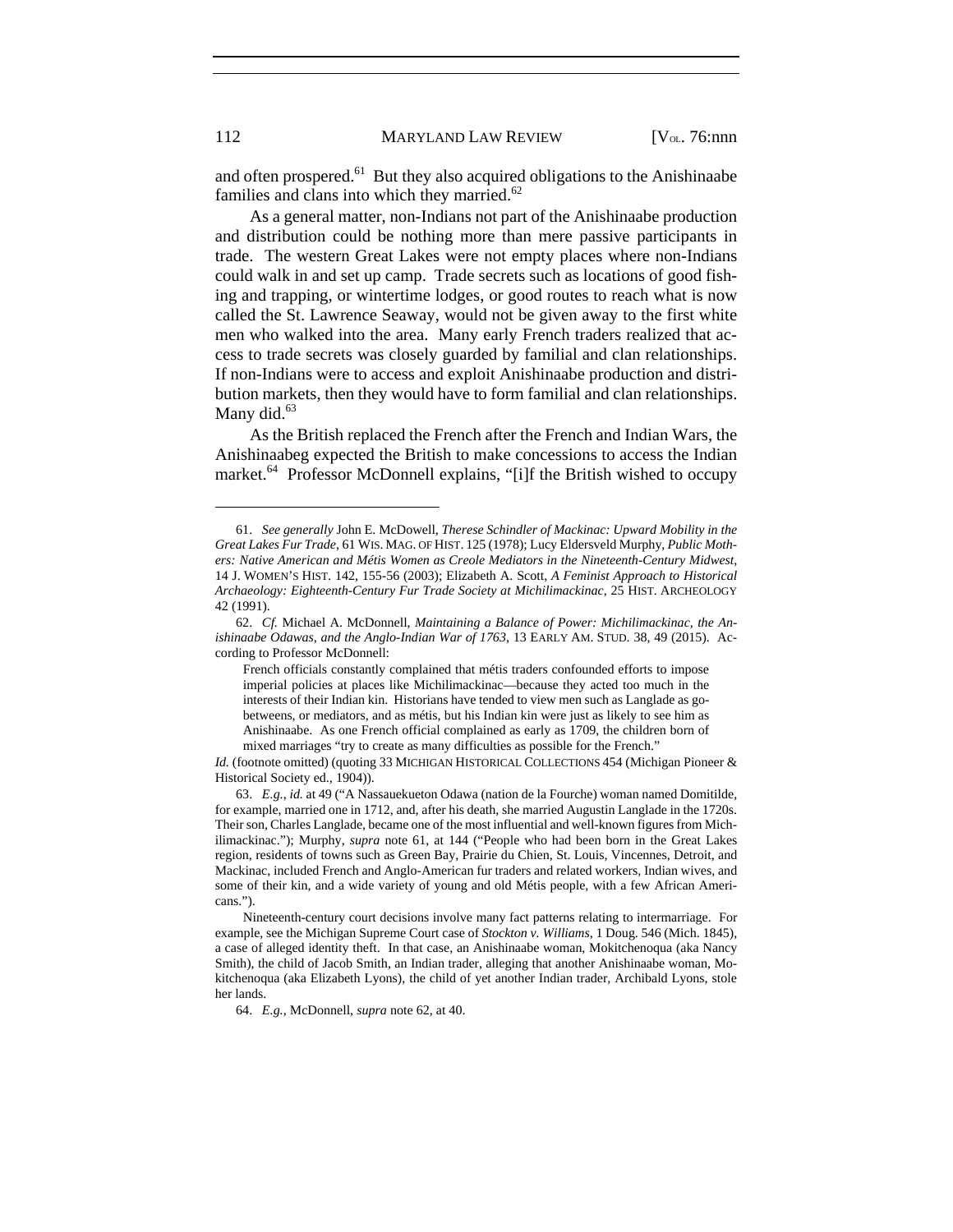the French posts and establish a trade with the western nations, they would have to do so on Indian terms. . . . [N]ewcomers would have to follow longestablished customs in return for their occupation of the posts and their trade with the Indians."<sup>65</sup> After some uncertainty, and after the 1763 Anishinaabe uprising against the British, British traders and other interests became dependent on the Odawa Indians of northern lower Michigan.<sup>66</sup> Like the French before them, the British bargained for entrance into the Indian market, relying on the same method of intermarriage and compliance with Indian traditions and norms.<sup>67</sup>

By 1820, the time the United States formally asserted control over what is now Michigan, Anishinaabe culture had changed along with the economic changes brought by the influx of French, then British, then American interests and individuals. The famed Michigan Indian agent Henry Schoolcraft's career is instructive. Though he was a government agent and not strictly an economic player, Schoolcraft married into a prominent mixed Ojibwe family with control over much of the Upper Peninsula's fur trade. He married Bamewawagezhikaquay, or Jane Johnston, daughter of John Johnston and Ozhaguscodaywayquay/O-shaw-gus-co-day-way-quah.<sup>68</sup> O-shaw-gus-coday-way-quah's father was Waubojeeb, an important Lake Superior Ojibwe ogema.69 John Johnston's marriage "transformed him into a successful Lake Superior trader, and his wife became one of the most powerful women in the region."70 Schoolcraft benefitted from these familial relationships during his long tenure as Indian agent in the western Great Lakes. It could be said that a critical key to his success as a government official was his decision to enter into a familial relationship with an important and wealthy Michigan Ojibwe

l

*Id.* 

 67. *Id.* at 40 ("The Anishinaabeg at Michilimackinac saw no reason for this position and relationship to end with the coming of the British.").

 <sup>65.</sup> *Id.* 

 <sup>66.</sup> *Id.* at 79. Professor McDonnell contends:

With a flourishing population, a strategic location, and a dense and widespread kinship and alliance network, the Odawas at Waganakising especially reclaimed and commanded a privileged place in both Indian and British councils. From 1763 the British—unlike many historians of colonial America—would never again fail to take note of Michilimackinac. Nor would they mistake Detroit as the decision-making center of the "western nations." The Odawas and their Green Bay allies had provided an early demonstration of the importance of the straits and the different strategic alliances at play in the *pays d'en haut*. As later British agents had to concede, good relations with the Odawas were essential since they were "a Nation much respected by all the others."

 <sup>68.</sup> SLEEPER-SMITH, *supra* note 56, at 19; *see also* ROBERT DALE PARKER, THE SOUND THE STARS MAKE RUSHING THROUGH THE SKY: THE WRITINGS OF JANE JOHNSTON SCHOOLCRAFT 4 (2008).

 <sup>69.</sup> WILLIAM W. WARREN, HISTORY OF THE OJIBWAY PEOPLE 173 (1984).

 <sup>70.</sup> SLEEPER-SMITH, *supra* note 56, at 19.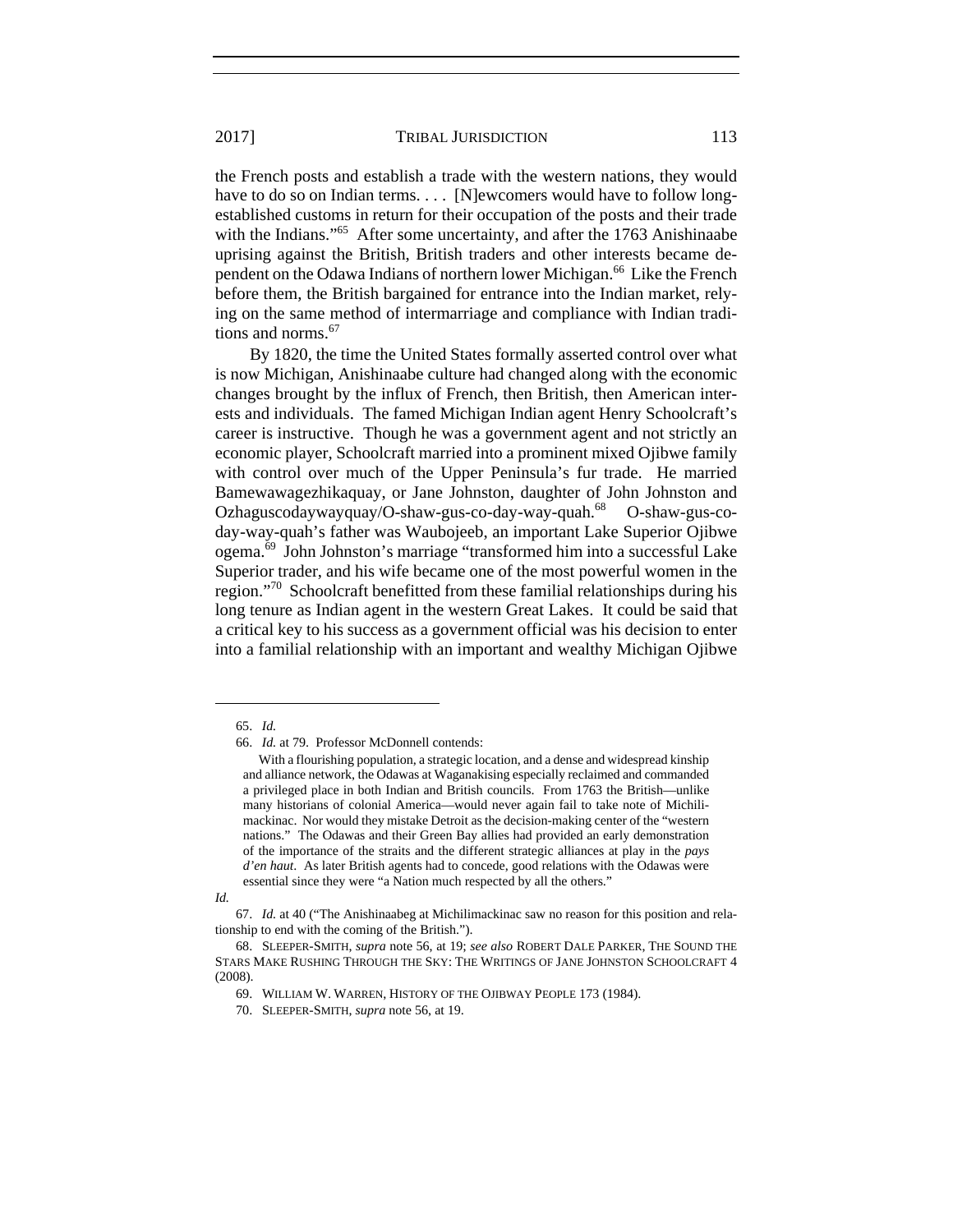family. Of course, it was his downfall as well, as he was later forced to resign after allegations of nepotism in government appointments came to light.<sup>71</sup>

It may appear crass to modern sensibilities that white men who entered into kinship relationships with Anishinaabe families often did so in order to acquire access to markets and trade routes. That sensibility dates back centuries; the Jesuits that accompanied the French in the early years of the fur trade were "horrified" by these practices.<sup>72</sup> But given that Anishinaabe traditional governance was—and continues to be—heavily based in kinship and clan relationships, it made a great deal of sense for outsiders seeking access to the Indian market to marry into the market. In fact, many Indian nations believed formal treaties with European and American governments established familial relationships between nations.<sup>73</sup>

Although non-Indians gained many benefits from establishing relationships with tribes, they acquired duties and responsibilities to their newfound kin that were concomitant to their entrance into the family business. Family responsibilities extended beyond merely providing sustenance to close relatives. Obligations would include defending the larger family from attacks, providing resources to a large group of relatives and others who had need, enforcing local rules, and helping to hold others accountable for their responsibilities. These duties parallel modern governmental obligations. There was little tolerance for failure to meet these obligations, and self-dealing or double-dealing could be met with swift retribution.<sup>74</sup>

Intermarriage was only one way that the Great Lakes Anishinaabeg governed their hunting and trading territories—Indian people expected compensation for trespass and property damages. In one notable instance, missionaries in what is now the Upper Peninsula of Michigan, invited by fur traders in the nineteenth century, faced demands that they enter into agreements to compensate local Indians for expanding the facilities at the trading posts or face attacks on their own property in retaliation.<sup>75</sup> Natives in Waukesha,

 <sup>71.</sup> THEODORE J. KARAMANSKI, BLACKBIRD'S SONG: ANDREW J. BLACKBIRD AND THE ODAWA PEOPLE 102 (2012).

 <sup>72.</sup> *Id.* at 16–17.

 <sup>73.</sup> *See generally* ROBERT A. WILLIAMS, JR., LINKING ARMS TOGETHER: AMERICAN INDIAN TREATY VISIONS OF LAW AND PEACE, 1600–1800, at 62–82 (1997).

 <sup>74.</sup> CARY MILLER, OGIMAAG: ANISHINAABEG LEADERSHIP, 1760–1845, at 124–25 (2010); *see also, e.g.*, ANTON TREUER, THE ASSASSINATION OF HOLE IN THE DAY (2011) (detailing the life of Hole in the Day the Younger, who asserted more power than his tribal community recognized in him, and was assassinated).

 <sup>75.</sup> Miller, *supra* note 74, at 101. Professor Miller elaborates:

When fur traders and missionaries in the nineteenth and even early twentieth centuries used Anishinaabeg resources without proper compensation, communities reminded them of their obligations. In the 1830s, [at L'Anse,] . . . missionaries, who understood themselves as invited into the field by the fur traders, asked only their missionary supervisors, the regional Indian agent, and the local fur traders for permission when wishing to add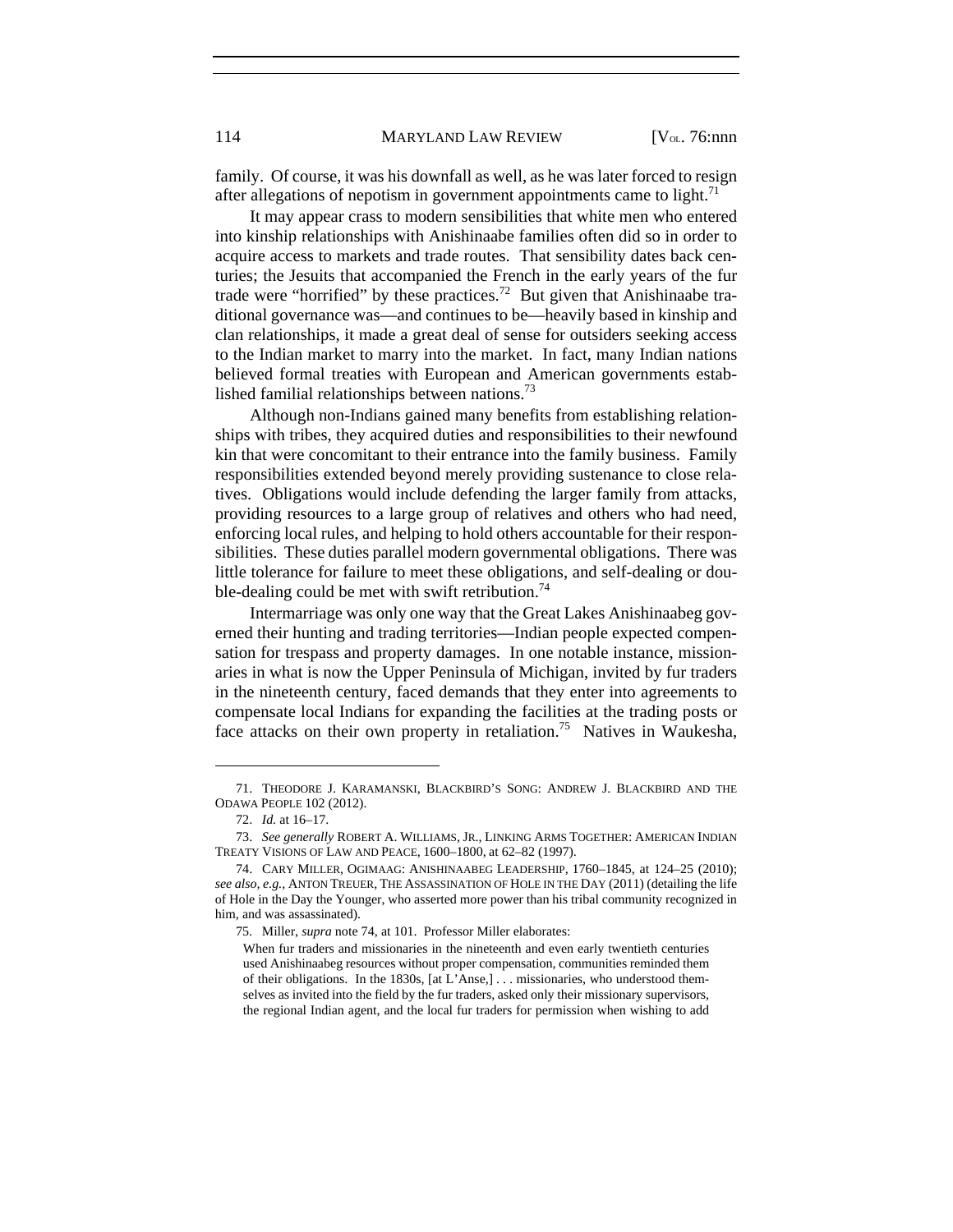Wisconsin, for example, demanded damages after white settlers allowed their cattle to roam free and destroy Indian corn crops; the "Indians being legally in possession of the land" required and received compensation in the form of a large ox in one instance.<sup>76</sup>

In short, non-Indians expecting to reside within Anishinaabeg territories and do business with Indian people and Indian nations understood that the tribe expected them to comply with tribal customary and traditional law in exchange for permission to reside and trade.

#### *C. Five Civilized Tribes' Permitting and Intermarriage Laws*

The so-called Five Civilized Tribes established and codified the most detailed and comprehensive tribal regulatory schemes to govern noncitizens in nineteenth-century American history. Other Indian nations located near these tribes also adopted similar laws.

After the removal of the Five Civilized Tribes to Oklahoma, the tribes established strict permitting requirements governing noncitizens who wished to reside upon, work within, and lease Indian lands, or marry into Indian families. In Oklahoma Indian country, American citizens wishing to access the Indian markets had to acquire a federal Indian trader permit and a tribal permit, and often married into the tribe and acquired tribal citizenship.<sup>77</sup> In many instances, it appears, white men married Indian women merely to acquire property in Indian country.78

In the mid-nineteenth century, several Indian nations in and around Indian Territory, in what is now the state of Oklahoma, enacted legislation purporting to govern non-Indian activity.<sup>79</sup> These Indian nations regulated entrance, residence, contracting, and employment by non-Indians with the

on to their facilities at the posts. This behavior aroused the animosity of the local villages, who insisted that the missionaries desist or enter into an agreement with the community. When the missionaries ignored repeated warnings to engage in proper reciprocal and compensatory behavior, they often jeopardized their own property, especially livestock.

*Id.* 

 <sup>76.</sup> Alexander F. Pratt, *Reminiscences of Wisconsin*, *in* 1 WISC. HIST. COLLECTIONS 127, 135 (Lyman Copeland Draper ed., State Historical Society of Wisconsin 1903) (1855).

 <sup>77.</sup> *E.g.*, Oliver Knight, *An Oklahoma Indian Trader as a Frontiersman of Commerce*, 23 J. SOUTHERN HIST. 203 (1957) (detailing the life of James J. McAlester, an American citizen who traded inside of Choctaw Indian country under a federal license and a tribal permit and acquired tribal citizenship by marrying a Choctaw woman).

 <sup>78.</sup> LEUPP, *supra* note 40, at 345–46.

 <sup>79.</sup> In at least one instance, the Choctaw Nation, the tribe's removal treaty expressly provided that noncitizens must procure a written permit from the tribe or the federal government before conducting business on Choctaw land:

No person shall expose goods or other article for sale as a trader, without a written permit from the constituted authorities of the Nation, or authority of the laws of the Congress of the U.S. under penalty of forfeiting the Articles, and the constituted authorities of the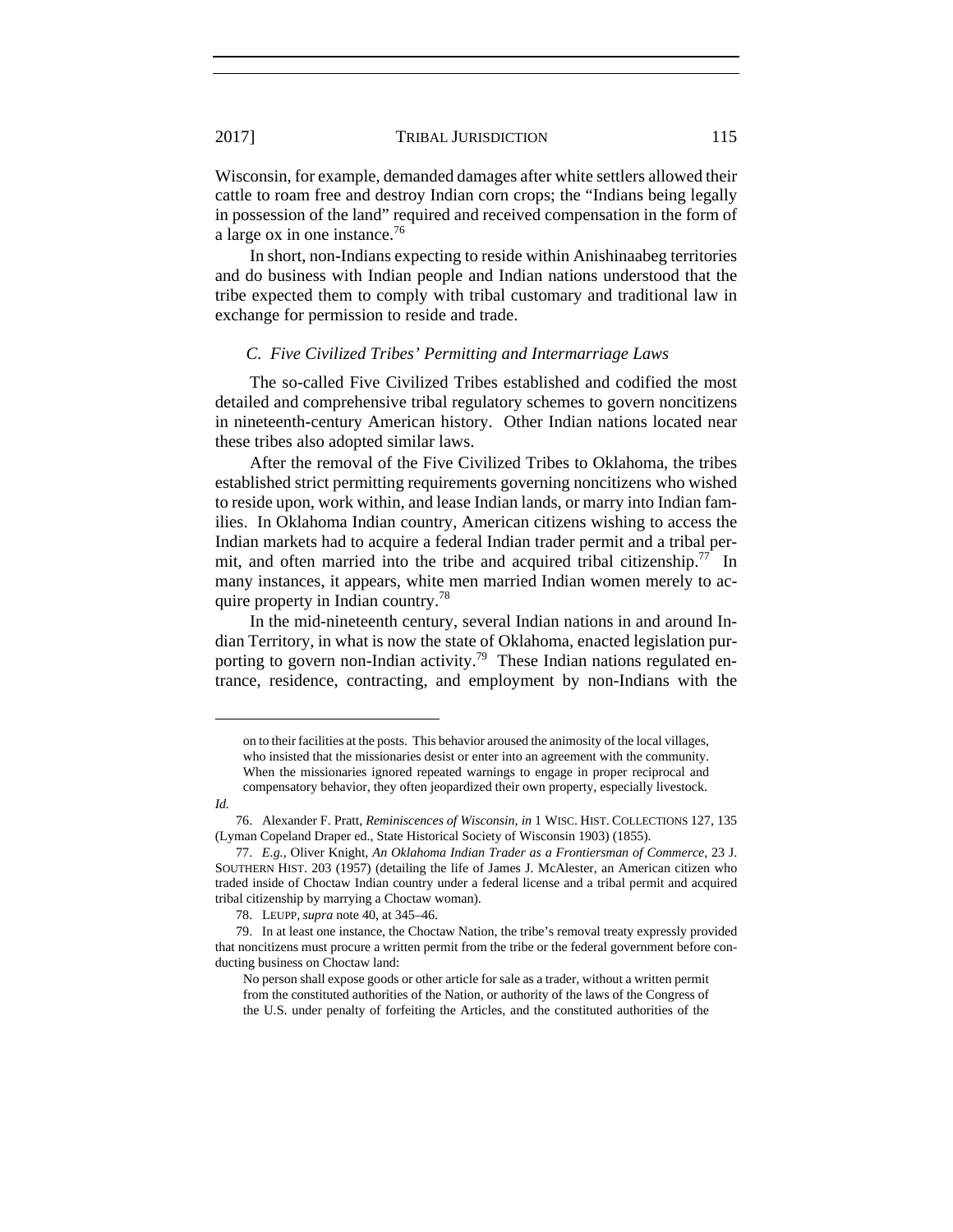tribes. In 1880 and 1890, Interior Department reports on Indian affairs acknowledged these types of permitting statutes.<sup>80</sup> Additionally, a 1912 report to Congress on the Five Civilized Tribes noted that the tribes had long been issuing employment permits to noncitizens.<sup>81</sup> The same report noted that tribal courts adjudicated the rights of noncitizens employed in accordance with a permit.<sup>82</sup>

The Cherokee Nation of Oklahoma is a good example of a tribe restricting non-Indian activity within its borders.<sup>83</sup> Immediately after removal, the Cherokee Nation took legislative action in 1839 to strictly regulate noncitizen activity on the reservation by initially barring citizens from leasing land to noncitizens in 1839.<sup>84</sup> From then until the 1880s, the Cherokee Nation continually enacted laws regulating noncitizen activities, usually restricting noncitizen rights to own land.<sup>85</sup> In 1843, the Cherokee Nation enacted a permit system similar to that enacted by other Oklahoma tribes in the same period.86 The Civil War interrupted enforcement of the intermarriage permit system, but the Cherokee Nation moved to reinstate the system in the 1870s.<sup>87</sup> In addition to laws restricting use and ownership of tribal land, the Cherokees enacted many stringent regulations on noncitizens wishing to marry tribal

Nation shall grant no license except to such persons as reside in the Nation and are answerable to the laws of the Nation.

A Treaty of Perpetual Friendship, Cession and Limits, Choctaw-U.S. art. X, Sept. 27, 1830, 7 Stat. 333.

 <sup>80.</sup> DEP'T OF INTERIOR, REPORT OF THE COMMISSIONER OF INDIAN AFFAIRS 91 (1890), http://digicoll.library.wisc.edu/cgi-bin/History/History-idx?type=article&did=His-

tory.AnnRep90.i0003&id=History.AnnRep90&isize=M ("Each of the five nations has its distinct permit system."); DEP'T OF INTERIOR, REPORT OF THE COMMISSIONER OF INDIAN AFFAIRS 217 (1880) ("These nations have a permit system, by which citizens of the nations can employ citizens of the United States to labor for them one year by paying a small tax to the national treasurer. If these laborers attend to their own business, and carry out their contract in good faith, they remain here for years.").

 <sup>81.</sup> DEP'T OF THE INTERIOR, FIVE CIVILIZED TRIBES IN OKLAHOMA, S. DOC. NO. 1139, at 110 (3d Sess. 1912) ("The people who thus removed to the Choctaw-Chickasaw country west of the Mississippi entered upon the land and made homes thereon, acquired farms, and otherwise improved the country. To some of them, as the records of the department show, permits were issued by the tribal authorities to employ noncitizens. Thus, the persons receiving such permits were, in one way, recognized as citizens.").

 <sup>82.</sup> *Id.* at 121 (referencing "people who were accorded school privileges in the Indian nations who were granted permits to employ noncitizens and whose rights were adjudicated in the tribal courts").

 <sup>83.</sup> *See generally* NANCY HOPE SOBER, THE INTRUDERS: THE ILLEGAL RESIDENTS OF THE CHEROKEE NATION, 1866–1907 (1991).

 <sup>84.</sup> *Id.* at 27.

 <sup>85.</sup> *Id.* at 27–28.

 <sup>86.</sup> *Id.* at 28; *see also supra* notes 77–79 and accompanying text.

 <sup>87.</sup> *Id.* at 28–29.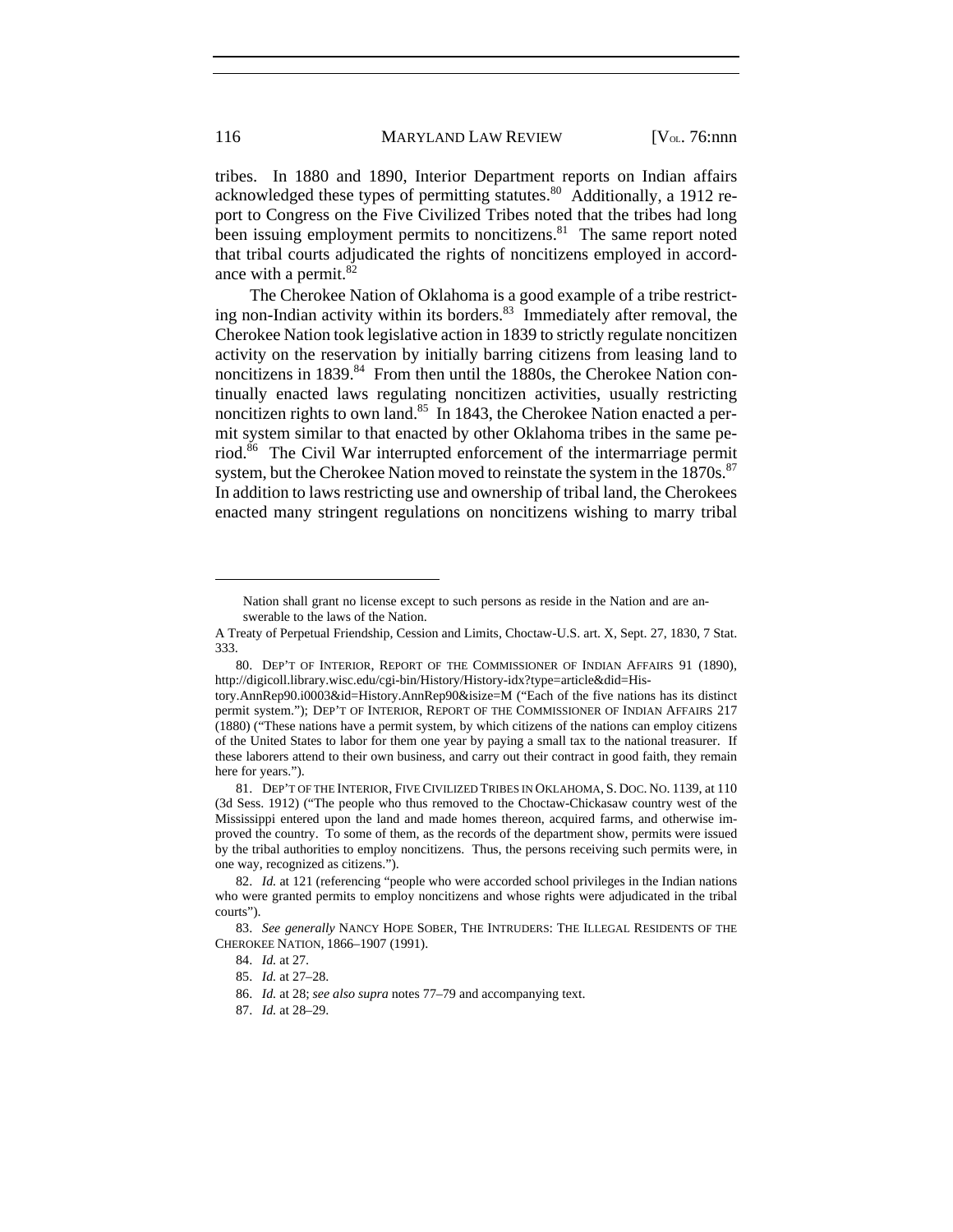citizens.88 However, by the late decades of the nineteenth century, the Cherokee Nation was overrun by intruders as neither the tribe nor the federal government could or would enforce the tribe's permit laws.<sup>89</sup>

The United States Attorney General also addressed the legal consequences of tribal permit systems and acknowledged tribal authority to govern nonmembers. In an 1855 opinion, Attorney General Caleb Cushing reviewed the permitting and intermarriage systems established by the Choctaw Nation.90 Around ten years prior, the Supreme Court had decided *United States v. Rogers*, 91 which held that a white man who had acquired tribal citizenship was not released from federal criminal jurisdiction.<sup>92</sup> Cushing disagreed with this holding, however, and stated that he would have held that non-Indians who acquired tribal citizenship remained subject to tribal civil authority.<sup>93</sup>

In the opinion, the Attorney General concluded that the Choctaw tribal court (which then had jurisdiction over Chickasaw tribal members) could have civil jurisdiction over a white man who had acquired tribal citizenship through the permit system. The opinion's syllabus concludes:

[I]n matters of civil jurisdiction, arising within the nation, its courts have jurisdiction over a white man who has voluntarily made himself a Chicasaw by intermarriage and exercise of all the rights of a Chicasaw, and where the question concerns property the proceeds of a head-right granted to him as a Chicasaw.<sup>94</sup>

The syllabus suggests that tribal jurisdiction over white men is dependent on the white man's adoption by marriage into the Chickasaw Nation, and property acquired by white men through a treaty provision.

The particular white man in question in Cushing's opinion, Thomas F. Cheadle, married a Chickasaw woman before the federal government removed the majority of the Chickasaw and Choctaw people from the southeast United States to what is now Oklahoma.<sup>95</sup> He acquired property—a Chickasaw head-right—in an 1834 treaty, drew a treaty annuity as a Chickasaw

 <sup>88.</sup> *Id.* at 30.

 <sup>89.</sup> *Id.* at 126–34.

 <sup>90.</sup> Jurisdiction of the Courts of the Choctaw Nation, 7 Op. Att'y Gen. 174 (1855).

 <sup>91. 45</sup> U.S. 567 (1846).

 <sup>92.</sup> *Id.* at 573.

 <sup>93. 7</sup> Op. Att'y Gen. at 185 ("Congress has seen fit to withhold from the Choctaw nation all criminal jurisdiction over white men within their territory, but not to withhold from them civil jurisdiction over such white men as of their own free will and accord choose to become members of the nation.").

 <sup>94.</sup> *Id.* at 174–75.

 <sup>95.</sup> *Id.* at 175 ("Thomas F. Cheadle, represented to be a 'white man,'—which, if it have any pertinent meaning in the case, must mean that he is a man of European race, and a *possible* citizen of the United States, by right of birth or naturalization according to law,—married a Chicasaw woman, by whom he had children, previous to the emigration of the Chicasaws from the State of Mississippi . . . .").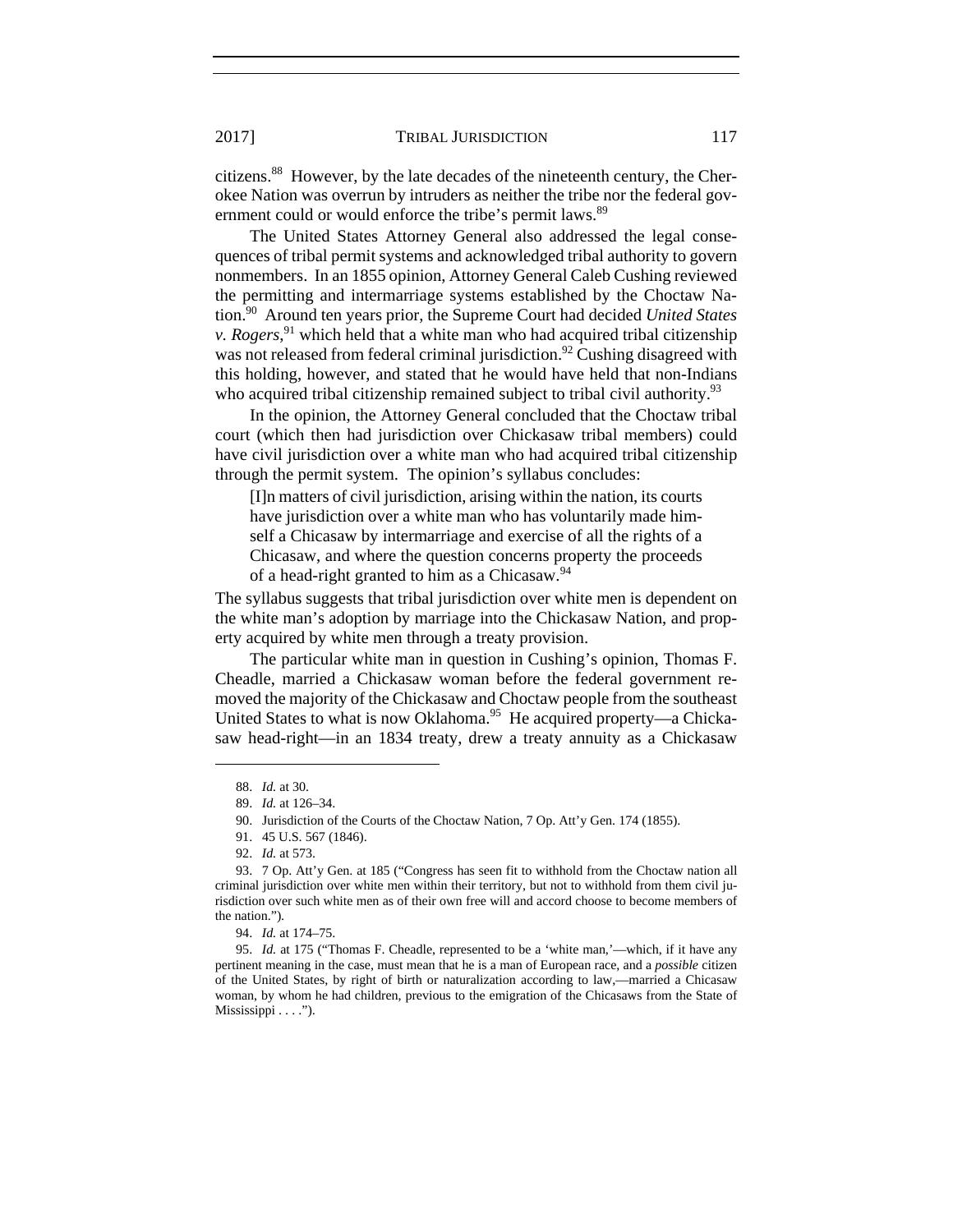tribal member, and enjoyed Chickasaw political rights.<sup>96</sup> Cheadle and his wife eventually sold the property he acquired by virtue of the treaty terms, and their children claimed the proceeds.<sup>97</sup>

The Choctaw Nation argued that the dispute should be resolved in tribal court, but the United States Indian agent opposed that position, arguing that he should have exclusive authority to resolve the dispute.<sup>98</sup> The Attorney General rejected the view of the Indian agent out of hand, labeling the position "suicidal," deeply unsatisfied with the proposition that the President should be forced into a position to decide every simple property rights matter arising in Indian country.<sup>99</sup> That left the tribal court as the proper forum. The critical portion of the opinion of the Attorney General was that no federal or state court would have jurisdiction over this uniquely internal question:

 But there is no provision of treaty, and no statute, which takes away from the Choctaws jurisdiction of a case like this, a question of property strictly internal to the Choctaw nation; nor is there any written law which confers jurisdiction of such a case on any court of the United States. The Agent admits that if the courts of the Choctaws have not jurisdiction, the case must depend for its decision on the executive authorities of the United States.<sup>100</sup>

*Id.*

 <sup>96.</sup> *Id.* ("[Cheadle] became entitled to a Chicasaw head-right of three sections of land under the treaty between the United States and the Chicasaws, of July 1st, 1834;—emigrated with the Chicasaws to their present residence in the country of the Choctaws,—draws annuity as a Chicasaw, has sued as plaintiff in the Choctaw courts, votes for officers to the General Council, and exercises all the other rights of a Chicasaw member of the Choctaw and Chicasaw Union.").

 <sup>97.</sup> *Id.* at 176.

 <sup>98.</sup> *Id.* ("The Choctaw nation think it belongs to their courts: the United States Agent, residing with the Choctaws, (Mr. Cooper,) thinks there is no court which has jurisdiction of the matter, and that the determination of it belongs in the first instance to him, subject, of course, to the authority of his executive chiefs, the Commissioner of Indian Affairs, the Secretary of the Interior, and the President.").

 <sup>99.</sup> *Id.* at 179. Attorney General Cushing declared that the agent, an extension of the executive branch, would be constitutionally incapable of adjudicating such a claim:

Such a conclusion is suicidal. How shall the President of the United States adjudicate upon a mere question of *meum* and *tuum*, a right of property, possession, inheritance, succession, usufruct, or whatever it may be, in controversy between private individuals in the United States? How shall any subordinate executive agent of his do this? A judgment or decree of any such executive agent, disposing of any such question, and giving title to the successful party, would be a new and strange thing in the jurisprudence of the United States.

 <sup>100.</sup> *Id.* at 179.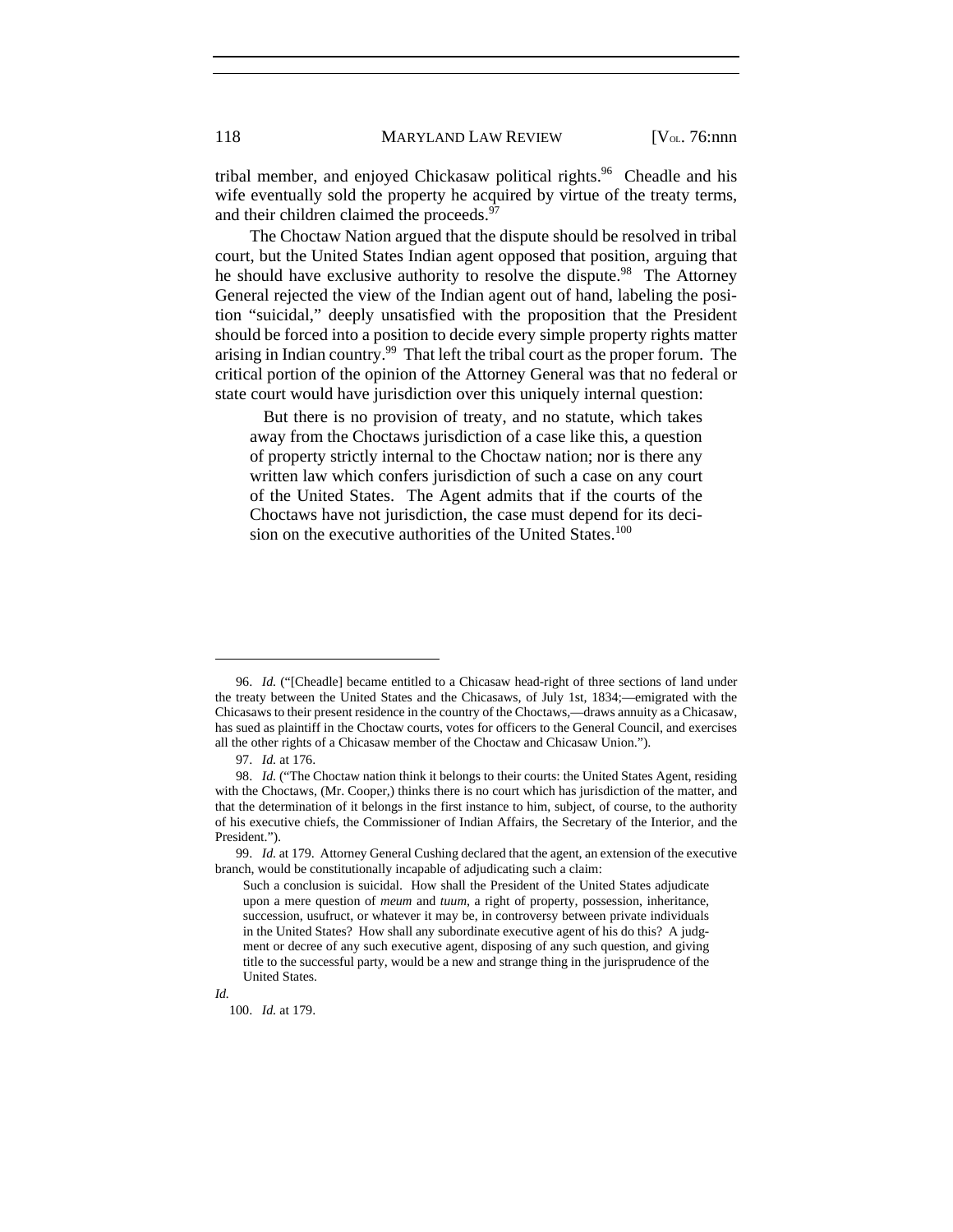Immediately following this decision, the Attorney General's views had support in a smattering of lower court cases addressing similar issues.<sup>101</sup> Attorney General Cushing effectively validated the permit system as a mechanism by which tribes could assert jurisdiction over nonmembers.

Often, the Oklahoma Indian nations codified their permit system codes, and used the permit system to impose tribal taxes on the commercial activities of noncitizens and other non-Indians.<sup>102</sup> At the height of tribal self-governance in mid-nineteenth-century Oklahoma, however, tribal enforcement of permitting systems faced federal court challenges to tribal authority. At least one federal court indirectly affirmed the authority of Oklahoma Indian nations to enact permitting systems and to enforce them by confiscating and selling noncompliant, noncitizen property. In *Hamilton v. United States*, 103 the court rejected the claims under an Indian depredation act for dwellings seized and sold by the Chickasaw Nation under the tribe's permitting system. The court concluded that the noncitizen had consented to tribal jurisdiction by acquiring a permit under tribal law:

 The claimant by applying for and accepting a license to trade with the Chickasaw Indians, and subsequently acquiring property within the limits of their reservation, subjected the same to the jurisdiction of their laws. Redress for any infringement of their property rights, by national authority, in pursuance of legislative enactment can not be granted in this kind of a proceeding, and the petition is dismissed.104

A second federal court rejected the authority of the Interior Department to enforce tribal permitting laws, at least where a treaty expressly excluded federally licensed Indian traders from tribal authority over permitting laws, as in the 1866 treaty respecting the Choctaws and Chickasaws.<sup>105</sup>

 <sup>101.</sup> *See, e.g.*, Tuten's Lessee v. Byrd and Welcker, 1 Tenn. 108, 108 (1851) ("For many years preceding the treaty of 1817 said Wyly Tuten resided with the Cherokee tribe of Indians, and was recognized by them as one of their nation, and as entitled to all the rights and privileges of a native Indian. Under the treaties of 1817 and 1819 he registered his name in the office of the Cherokee agent for a life-estate reservation in the section of land sued for in this action."); United States v. Ragsdale, 27 F. Cas. 684, 686 (C.C.D. Ark. 1847) (No. 16,113) ("After adoption [by the Cherokee Nation, white men] became members of the community, subject to all the burdens, and entitled to all the immunities of native born citizens or subjects; and it is reasonable, in my judgment, to suppose that they were intended to be included in the general amnesty."). Though beyond the scope of this Article, Cushing's Opinion has been revived in recent decades by the Supreme Court. *See* Nat'l Farmers Union Ins. Cos. v. Crow Tribe of Indians, 471 U.S. 845, 855 (1985).

 <sup>102.</sup> A representative survey of these laws is included in an Appendix following this Article. *See* App'x.

 <sup>103. 42</sup> Ct. Cl. 282 (1907).

 <sup>104.</sup> *Id.* at 287.

 <sup>105.</sup> *See* Zevely v. Weimer, 82 S.W. 941 (Indian Terr. 1904). In *Zevely v. Weimer*, the Court of Appeals of Indian Territory stated: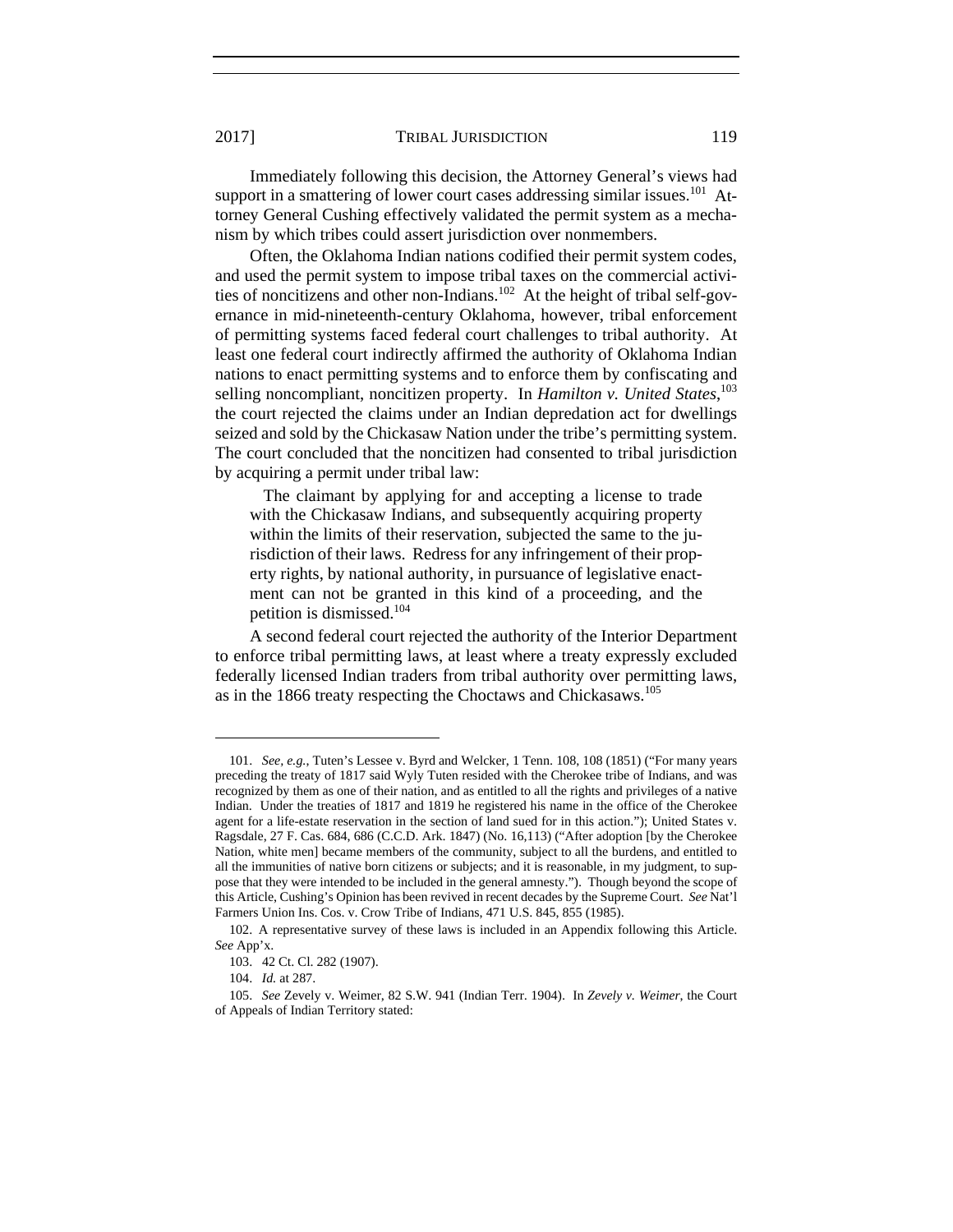The Oklahoma Indian nations also levied business and commercial taxes on noncitizens, enforcing and collecting those taxes throughout the nineteenth century. The lack of tribal capacity to collect taxes from an overwhelming number of noncitizens, coupled with some interference from the federal government, eventually undermined practical tribal power to assert jurisdiction.

As tribal governance capacity was overwhelmed by noncitizen activity in the latter decades of the nineteenth century, the Department of Interior did begin to assist several tribes in collecting tribal taxes. In 1900, the report from the Commissioner on Indian Affairs to the Interior Secretary noted that the Choctaw Nation required noncitizens to pay a tax on "the value of goods introduced by them for sale in that nation," and the Chickasaw Nation required noncitizens "engaged in business" to pay a tax on "the amount of their

*Id.* at 945–46.

It thus clearly appears by the treaty of 1855 that the Choctaws and Chickasaws shall be secured in the unrestricted right of self-government, and full jurisdiction—where? "Within their respective limits." They are not to have jurisdiction over noncitizens and their property "found within their limits," and such shall be considered intruders and be removed, but an exception to those to be removed are those "trading" therein under license from the United States; and by the treaty of 1866, art. 39, "No person shall expose goods for sale as a trader without a permit of the legislative authorities of the nation he proposes to trade in;" the treaty of 1855 being thus modified by the later treaty of 1866 so that the license shall be granted by the legislative authorities of the nation, instead of by the government of the United States. By the express terms of the treaties, the only persons to be removed are the noncitizens "found within their limits," but "traders" are not to expose goods for sale without a permit from the legislative authorities, and are expressly excepted from those to be removed. The appellees, by their own complaint, admit that they are traders "without license from the legislative authorities of the nation they propose to trade in." By article 45 of the treaty of 1866 it is provided: "Art. 45. All the rights, privileges and immunities heretofore possessed by said nations or individuals thereof, or to which they were entitled under the treaties and legislation heretofore made and had in connection with them shall be, and are hereby declared to be, in full force, so far as they are consistent with the provisions of this treaty." It seems, therefore, quite unnecessary to enter the field of speculation or explore the realms of imagination to discover by what authority the tribal governments of the Choctaws and Chickasaws fix a license fee for traders, or to investigate for precedents for such action, when by express terms it is under and by virtue of the power conferred by the aforesaid treaties with the government of the United States.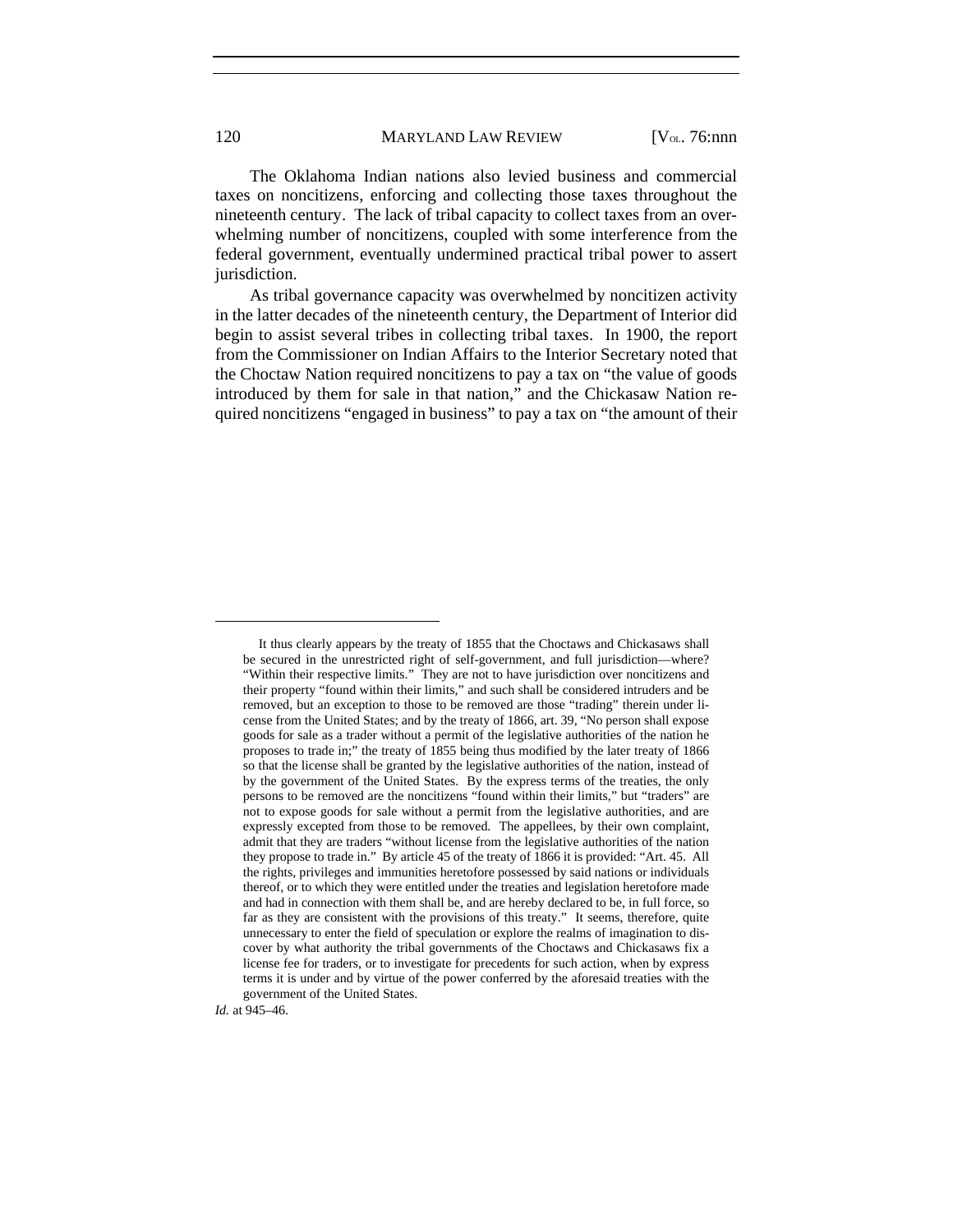capital stock invested."106 The tribes collected their own taxes from noncitizens.<sup>107</sup>

The Commissioner also reported that the Creek Nation attempted to impose a tax on national banks within the reservation: "Section 246 of the Laws of the Creek Nation provides for a tax on each banking establishment of 'onehalf of 1 percent of capital stock invested—assessment to be made on the bank on account of the shares thereof.'"<sup>108</sup> The Indian agent asked for an opinion on whether federal bank regulations precluded the tax on the bank, and the Comptroller of the Currency answered that the tax likely was preempted but could still be imposed on the stock of the bank.<sup>109</sup>

In the late 1890s and early 1900s, as the United States terminated the tribal justice systems of the Five Civilized Tribes and took significant control over those tribal governments, the Interior Department began to assist the tribes in enforcing tribal permit laws and taxation ordinances. In significant cases such as *Morris v. Hitchcock*, 110 where the Supreme Court affirmed Choctaw and Interior Department regulations providing for enforcement of the tribal taxes on licensed Indian traders, and *Buster v. Wright*, 111 holding the same in relation to Creek laws, courts affirmed the practice of allowing the Interior Department to enforce tribal laws in the absence of tribal courts.

#### *D. Intruders*

Numerous Indian treaties anticipated and dealt with the problem of non-Indian or nonmember Indian intruders on reservation lands. There was no uniformity in the treaties regarding enforcement mechanisms. Some treaties

 <sup>106.</sup> DEP'T OF INTERIOR, REPORT OF THE COMMISSIONER OF INDIAN AFFAIRS 137–38 (1900), http://digicoll.library.wisc.edu/cgi-bin/History/History-idx?id=History.AnnRep1900p1. The report provided:

The laws of the Choctaw Nation provide that noncitizens shall pay a tax of 1 1/2 per cent on the value of goods introduced by them for sale in that nation, and the Chickasaw laws require that noncitizens engaged in business in the Chickasaw Nation shall pay a tax of 1 per cent on the amount of their capital stock invested. . . . [T]he Government has never collected any of the rents, royalties, or taxes in the Choctaw and Chickasaw nations accruing by reason of noncitizens being engaged in business within the limits of said nations, except the royalty on coal and asphalt. All other taxes, royalties, and rents have been collected by the national collectors of those nations.

*Id.* 

 <sup>107.</sup> *Id.* at 138.

 <sup>108.</sup> *Id.* at 140 (quoting CREEK LAWS (1893 ed.)).

 <sup>109.</sup> *Id.* at 141 ("While . . . it would seem that the Chickasaw Nation would be precluded, under the statutes of the United States, from imposing a permit tax on national banks within that nation, the said nation may impose a tax upon the stock of the bank held by individuals and require the bank to pay the same, unless there be banks established under the authority of the laws of the nation which are taxed upon their capital stock.").

 <sup>110. 194</sup> U.S. 384 (1904).

 <sup>111. 135</sup> F. 947 (8th Cir. 1905), *appeal dismissed*, 203 U.S. 599 (1906).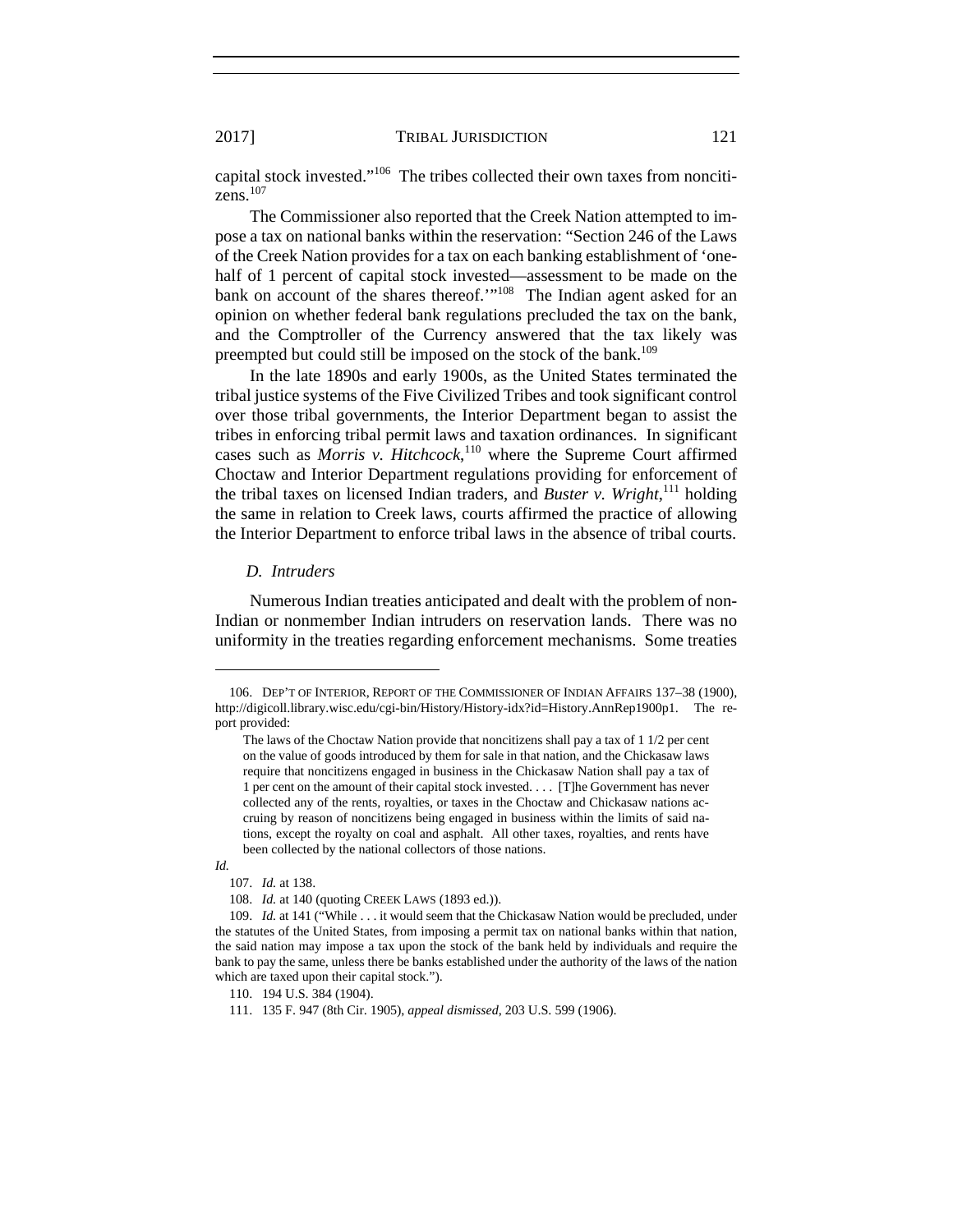required the United States to enforce the reservation boundaries and expel intruders.<sup>112</sup> Some presumed tribal assistance with intruder expulsion. Other treaties provided that intruders had given up their American legal protections and left their fate to tribal law.

Typical treaty provisions dealing with intruders, however, left incomplete the enforcement provisions and simply barred nonmembers from entrance absent tribal consent, such as Article 7 of the Treaty with the Sacs and Foxes.<sup>113</sup> The several "Stevens treaties," named after the American treaty negotiator Isaac Stevens, contained similar provisions. One example is the Article 2, paragraph 2, of the Treaty with the Nez Percés.<sup>114</sup> Other treaty

 113. Treaty with the Sacs, Foxes, Iowas art. VII, Mar. 6, 1861, 12 Stat. 1171. The Article provides:

No person not a member of either of the tribes, parties to this convention, shall go upon the reservations or sojourn among the Indians without a license or written permit from the agent or superintendent of Indian affairs, except Government employees or persons connected with the public service. And no mixed-blood Indians, except those employed at some mission, or such as may be sent there to be educated, or other members of the aforesaid tribes, shall participate in the beneficial provisions of this agreement or former treaties, unless they return to and unite permanently with said tribes, and reside upon the respective reservations within six months from the date of this convention.

*Id.* This provision can also be found, slightly altered, in an earlier treaty with the Sacs and Foxes: "If any citizen of the United States or other white person should form a settlement upon lands which are the property of the Sac and Fox tribes, upon complaint being made thereof to the superintendent or other person having charge of the affairs of the Indians, such intruder shall forthwith be removed." Treaty with the Sacs and Foxes art. 6, Nov. 3, 1804, 7 Stat. 84).

 114. Treaty with the Nez Percés art. II, June 11, 1855, 12 Stat. 957, 958. That paragraph provides:

 All which tract shall be set apart, and, so far as necessary, surveyed and marked out for the exclusive use and benefit of said tribe as an Indian reservation. Nor shall any white man, excepting those in the employment of the Indian department, be permitted to reside upon the said reservation without permission of the tribe and the superintendent

 <sup>112.</sup> *See, e.g.*, Treaty with the Choctaws and Chickasaws art. 7, June 22, 1855, 11 Stat. 611. The intruder provision stipulates:

So far as may be compatible with the constitution of the United States and the laws made in pursuance thereof, regulating trade and intercourse with the Indian tribes, the Choctaws and Chickasaws shall be secured in the unrestricted right of self-government, and full jurisdiction, over persons and property, within their respective limits; excepting, however, all persons with their property, who are not by birth, adoption, or otherwise citizens or members of either the Choctaw or Chickasaw tribe, and all persons, not being citizens or members of either tribe, found within their limits, shall be considered intruders, and be removed from, and kept out of the same, by the United States agent, assisted if necessary by the military . . . .,

*Id.* Relatedly, two Presidential Proclamations gave authority to the military to remove early settlers within the Indian Territory. Proclamation No. 243, 21 Stat. 797 (April 26, 1879) (Settling in the Indian Territory); Proclamation No. 246, 21 Stat. 798 (Feb. 12, 1880) (Settling in the Indian Territory). Later, Congress would appropriate \$15,000–\$20,000 each year "[f]or the purpose of removing intruders and placing allottees in unrestricted possession of their allotments." *See* Act of Mar. 1, 1907, Pub. L. No. 59-154, 34 Stat. 1015, 1025; *see also* Act of June 21, 1906, Pub. L. No. 59- 258, 34 Stat. 325, 325; Act of Mar. 1, 1907, Pub. L. No. 59-154, 34 Stat. 1015, 1015; Act of Apr. 30, 1908, Pub. L. No. 60-104, 35 Stat. 70, 70.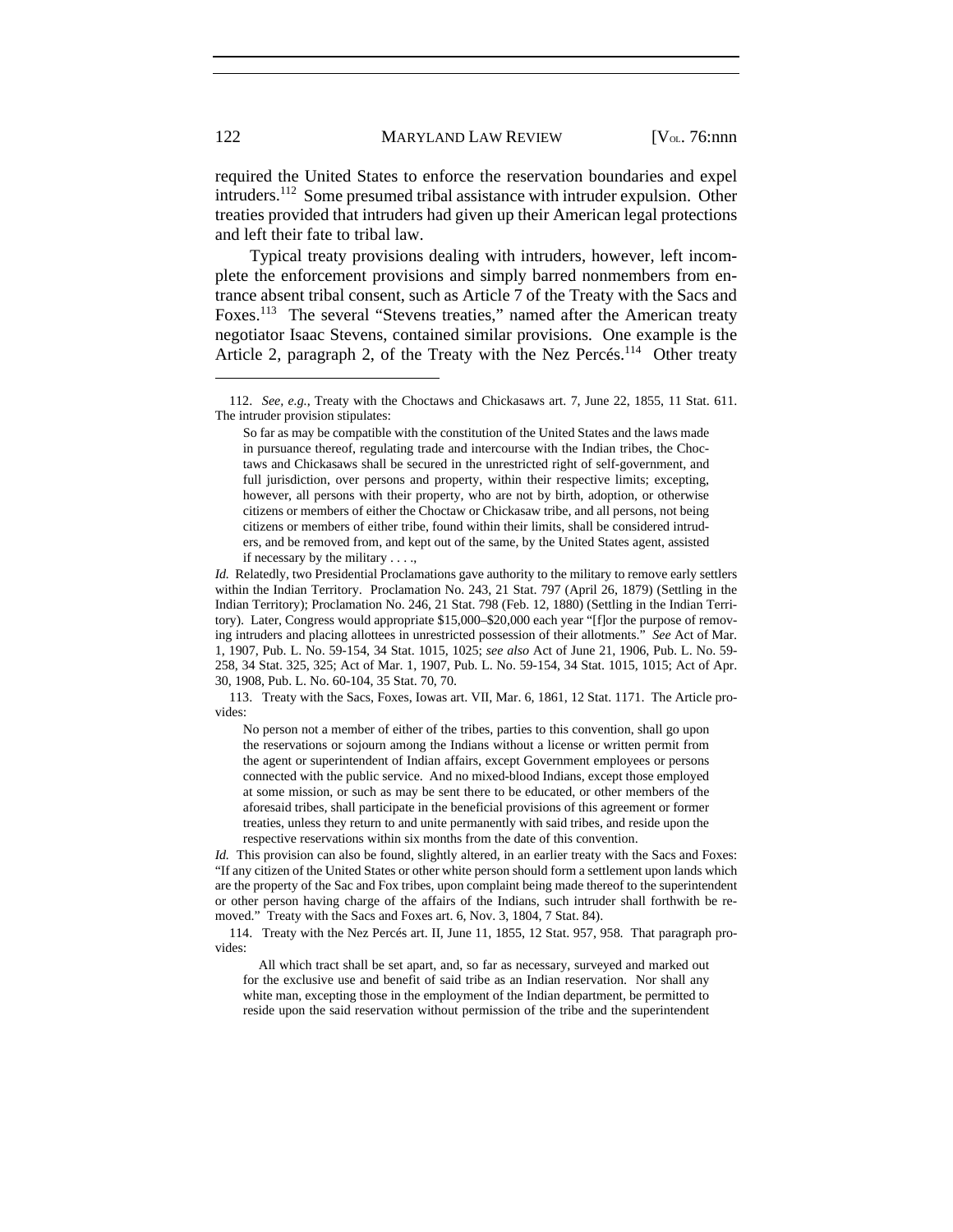provisions failed to specify both the requirement of tribal consent and the enforcement mechanism, only broadly and in passive voice referring to the required removal of intruders from Indian territory.<sup>115</sup>

Treaty provisions dealing with the problem of intruders highlight the status of Indian tribes as both sovereigns and property owners, and that tribes retained a kind of plenary authority over tribal lands. A property owner retaining sovereignty, like an Indian tribe, inherently possesses the power to regulate all persons within its jurisdiction. Persons entering tribal lands would need to bargain for permission to enter and, usually as a result of that bargain, accept tribal control. Tribes likely intended the intruder provisions to require the federal government to assist tribes in enforcing that regime.

#### II. IMPLICATIONS FOR MODERN TRIBAL JURISDICTION

The twenty-first-century experience of Indian nations and the nonmembers that permeate their lands is not radically different than the nineteenth and early twentieth-century experience. Indian nations still jealously guard their economic assets and nonmembers still must bargain for entrance into the tribal economic markets. The substance of tribal economies, however, has changed dramatically as on-reservation economic activity has shifted from a more subsistence-type economic culture to economies based on government, service, tourism, entertainment, and natural resource extraction. Nonmembers must still bargain for and make concessions to access these tribal markets.

The sheer number of nonmembers that have already consented, expressly or impliedly, to tribal jurisdiction is also unprecedented in American Indian history. It is now routine for nonmembers to pay tribal taxes,  $16$  be

and agent. And the said confederated tribe agrees to remove to and settle upon the same within one year after the ratification of this treaty.

*Id.*; *see also* Treaty with the Flatheads art. II, July 16, 1855, 12 Stat. 975, 976 ("Nor shall any white man, excepting those in the employment of the Indian department, be permitted to reside upon the said reservation without permission of the confederated tribes, and the superintendent and agent."); Treaty with the Qui-nai-elts art. II, July 1, 1855 & Jan. 25, 1856, 12 Stat. 971, 971 (providing that "no white man shall be permitted to reside thereon without permission of the tribe and of the superintendent of Indian affairs or Indian agent"); Treaty with the Makah Tribe, Makah-U.S. art. II, Jan. 31, 1855, 12 Stat. 939 (same); Treaty with the S'Klallams, Sklallams-U.S. art. II, Jan. 26, 1855, 12 Stat. 933, 934 (same); Treaty with the Nisquallys art. II, Dec. 26, 1854, 10 Stat. 1132, 1133 (same).

 <sup>115.</sup> *See* A Treaty of Perpetual Friendship, Cession and Limits, Choctaw-U.S. art. X, Sept. 27, 1830, 7 Stat. 333. ("All intruders shall be removed from the Choctaw Nation and kept without it.").

 <sup>116.</sup> *Cf.* Merrion v. Jicarilla Apache Tribe, 455 U.S. 130, 139–41 (1982); Washington v. Confederated Tribes of Colville Indian Reservation, 447 U.S. 134 (1980).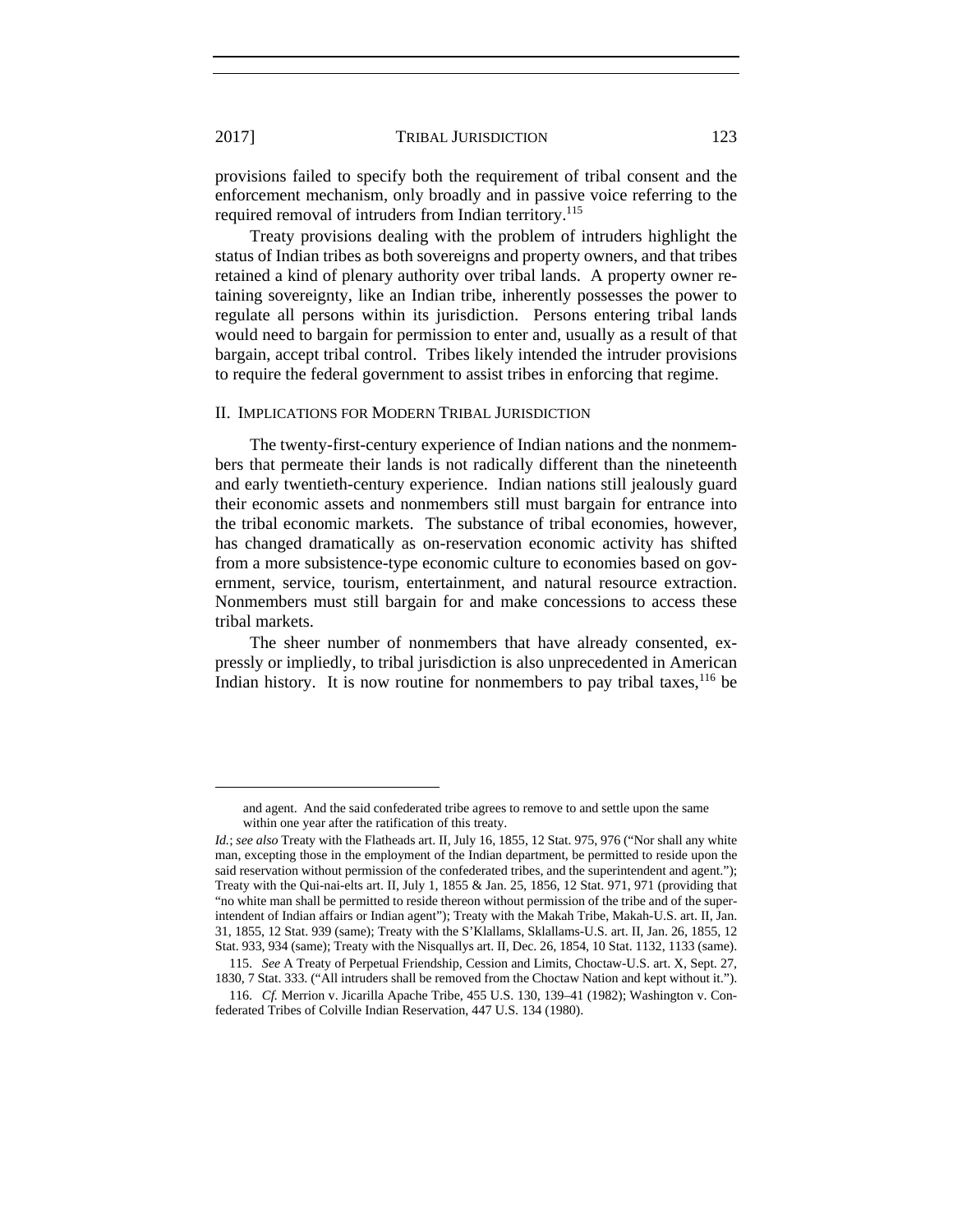haled into tribal court in civil cases,  $117$  to sue in tribal court,  $118$  and even serve on tribal court juries.<sup>119</sup> Tribal governance over Indian lands has expanded dramatically as the federal government has grown to support and encourage

 <sup>117.</sup> *See, e.g.*, One Thousand Four Hundred Sixty Three Dollars v. Muscogee (Creek) Nation, 9 Okla. Trib. 83 (Muscogee (Creek) 2005) (holding tribal court was the correct forum for civil forfeiture proceedings involving non-Indians' illegal drug use and distribution in casino parking lot); Wolf Point Org. v. Investment Centers of America, Inc., 3 Am. Tribal Law 290 (Fort Peck Ct. App. 2001) (holding tribal court was the correct forum for a dispute involving a non-Indian investment company operating on the reservation).

 <sup>118.</sup> Due to their perceived deep pockets, tribes with casinos often attract slip-and-fall cases to their tribal courts. *See, e.g.*, Lefevre v. Mashantucket Pequot Tribe, 23 Ind. L. Rep. 6018 (Mash. Peq. Tr. Ct. 1992) (deciding a slip and fall case at the Tribe's bingo hall as the first case heard by the Tribal Court). Non-Indians bring numerous other types of claims, as well. *See* Neptune Leasing, Inc. v. Mountain States Petroleum Corp., 11 Am. Tribal Law 162 (Navajo 2013) (breach of payment plan); Marathon Oil Co. v. Johnston, 33 Ind. L. Rep. 6095 (Shoshone & Arapaho Ct. App. 2006) (negligence suit against employer for injuries suffered in the scope of employment); Mustang Fuel Corp. v. Cheyenne-Arapaho Tax Com'n, 4 Okla. Trib. 1 (Cheyenne-Arapaho 1994) (challenge to Tribe's ability to tax entities on allotted lands); Matthew L.M. Fletcher, *Supreme Court Case Could Expose Indian Tribes to New Legal Risks*, THE CONVERSATION (Nov. 13, 2016, 8:40 PM), https://theconversation.com/supreme-court-case-could-expose-indian-tribes-to-new-legal-risks-66728 (noting there are many suits brought by nonmembers in tribal courts to reach tribal coffers).

 <sup>119.</sup> Tribal courts have altered their tribal codes to include non-Indians within jury pools in order to fulfil the requirement under the Violence Against Women Reauthorization Act of 2013 that juries must represent a "fair cross section of the community," tribal courts have altered their tribal codes to include non-Indians within jury pools. Pub. L. No. 113-4, § 204(d)(3)(A), 127 Stat. 54, 122 (2013) (codified in part at 42 U.S.C. §§ 13701–14040); *see also* FORT PECK TRIBES COMPREHENSIVE CODE OF JUSTICE, tit. 6, ch. 5  $\S$  507(b)(1), (c)–(d) (2015) (requiring the juror list for special domestic violence criminal jurisdiction to include twenty-one tribal members and twenty-one nontribal members, randomly summoning twelve individuals and choosing six); PASCUA YAQUI TRIBAL CODE, tit. 3, ch. 2-1 § 160 (2016) (pulling potential jurors from tribal members, individuals living in tribal housing, and anyone working for the tribe); TULALIP TRIBAL CODES, ch. 2.05, § 110 (2017) (creating a potential juror list from tribal members and employees of the tribe or "any of its enterprises, agencies, subdivisions or instrumentalities"); CONFEDERATED TRIBES OF THE UMATILLA INDIAN RESERVATION, CRIMINAL CODE AND PROCEDURES, ch. 3, § 3.19 (2014) (using county voter registration lists to find and summon potential jurors from any resident of the Umatilla Indian Reservation, regardless of tribal membership).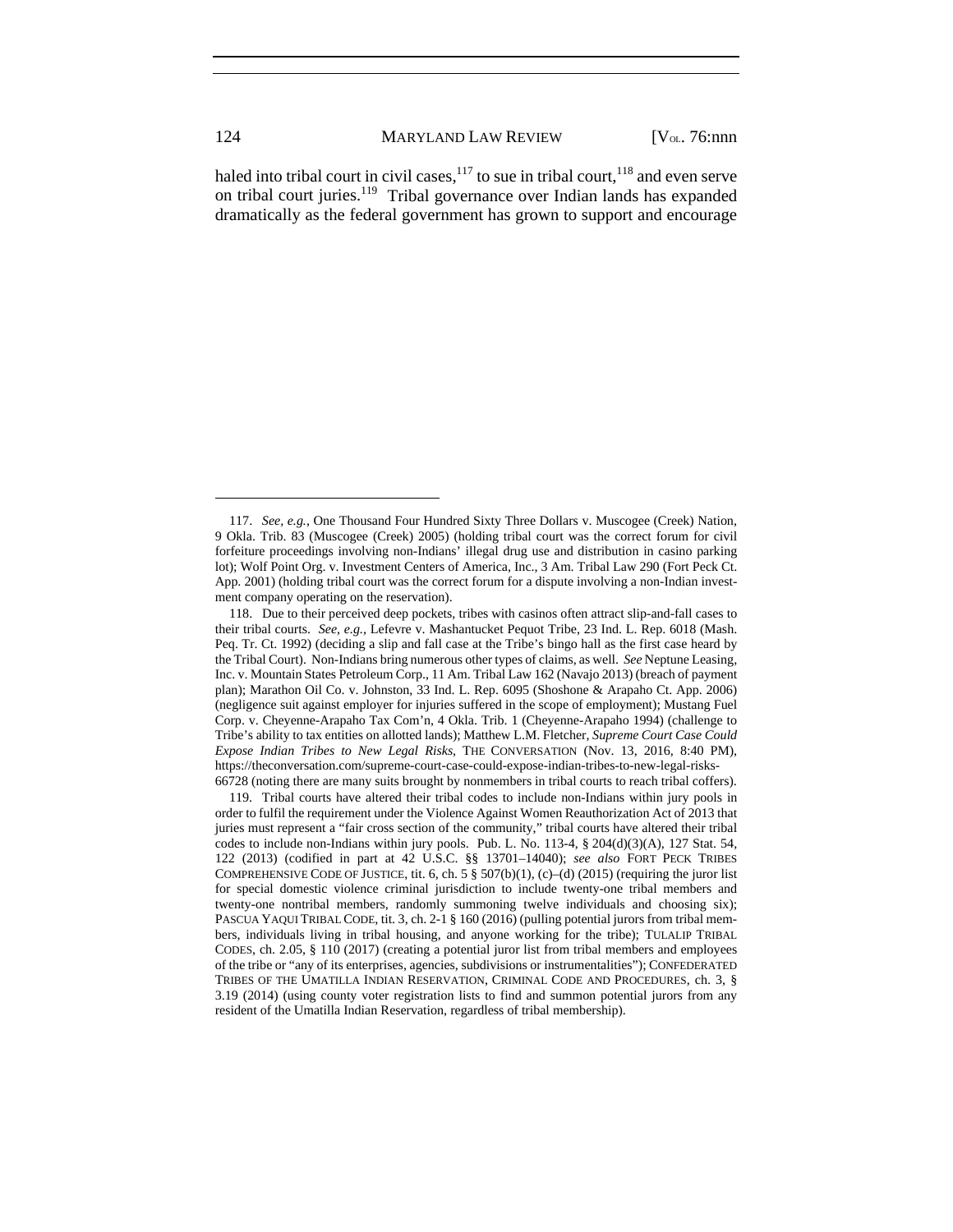tribal self-determination,<sup>120</sup> replacing the remaining whispers of federal and state government authority over Indian lands. $^{121}$ 

There has been a similar dramatic shift in Indian country land ownership patterns, originating from the allotment era of federal Indian affairs.<sup>122</sup> Although many tribes were affected by allotment practices decades earlier, $123$ allotment policies occurred in full force from  $1887$  to  $1934$ .<sup>124</sup> During this period, the United States opened up dozens of communally owned Indian

l

 122. The changes in land ownership because of allotment were contemplated by the Supreme Court as early as 1896. Draper v. United States, 164 U.S. 240, 246 (1896). *See generally* KRISTIN T. RUPPEL, UNEARTHING INDIAN LAND: LIVING WITH THE LEGACIES OF ALLOTMENT (2008); Judith V. Royster, *The Legacy of Allotment*, 27 ARIZ. ST. L.J. 1 (1995).

 123. Earlier approaches to allotment occurred through piecemeal treaties and special acts but encompassed a broad number of parcels. In the one year prior to the beginning of the formal allotment era, 7,673 separate allotments were made. DEP'T OF INTERIOR, REPORT OF THE COMMISSIONER OF INDIAN AFFAIRS 411 (1886), http://digicoll.library.wisc.edu/cgi-bin/History/History-idx?id=History.AnnRep86. In 1885, at minimum 6,537 allotments were made. DEP'T OF INTERIOR, REPORT OF THE COMMISSIONER OF INDIAN AFFAIRS 355 (1885), http://digicoll.library.wisc.edu/cgi-bin/History/History-idx?type=header&id=History.AnnRep85&isize=M.

 124. These dates are bounded by the 1887 passage of the Dawes Act, also known as the General Allotment Act, Pub. L. No. 49-119, 24 Stat. 388, and the passage of the Indian Reorganization Act of 1934, Pub. L. No. 73-383, 48 Stat. 984. During the middle of this period, Congress passed the Burke Act of 1906, which allowed the Secretary to take allotments out of trust status prior to the required twenty-five years proscribed by the Dawes Act, opening the land up to unscrupulous non-Indian land collectors. Pub. L. No. 5-149, 34 Stat. 182 (1906).

 <sup>120.</sup> The executive and legislative branches' movements towards accepting and furthering tribal self-determination are credited as beginning with President Lyndon B. Johnson. Lyndon B. Johnson, President, The Forgotten American: The President's Message to the Congress on Goals and Programs for the American Indian (Mar. 6, 1968), *in* 4 WEEKLY COMP. PRES. DOC. 438, 448 ("We must affirm the right of the first Americans to remain Indians while exercising their rights as Americans. We must affirm their right to freedom of choice and self-determination."). In the ensuing fifty decades, tribal self-determination has increased exponentially through the passage of acts such as the Indian Self-Determination and Education Assistance Act of 1975, Pub. L. No. 93-638, 88 Stat. 2203 (codified as amended in scattered sections of 25 U.S.C.), the Indian Child Welfare Act, Pub. L. No. 95-608, 92 Stat. 3069 (1978) (codified as 25 U.S.C. § 1901–63 (2016)), the American Indian Religious Freedom Act, Pub. L. No. 95-341, 92 Stat. 469 (1978) (codified as 42 U.S.C. § 1996, 1996a (2016)), and the HEARTH Act of 2012, Pub. L. No. 112-151, 126 Stat. 1150 (amending 25 U.S.C. § 415 (2016)), among many others.

 <sup>121.</sup> The federal and state governments have often extended their jurisdiction into Indian country under the guise of concurrent jurisdiction. But because of a lack of funding or political will by states, no one exercises adequate governance over Indian country. *Cf.* United States v. Bryant, 136 S. Ct. 1954, 1960 (2016) ("Even when capable of exercising jurisdiction, however, States have not devoted their limited criminal justice resources to crimes committed in Indian country."); *see also, e.g.*, Joseph A. Myers & Elbridge Coochise, *Development of Tribal Courts: Past, Present, and Future*, 79 JUDICATURE 147, 148–49 (1995) (offering an early overview of the lack of funds appropriated for tribal courts and Indian country justice systems). In the 1953 hearings on Public Law 83-280, Congress debated appropriating more funding for the additional police and court work required by states but chose to follow the Department of the Interior's recommendation not to. Bryan v. Itasca Cty., 426 U.S. 373, 381–83 (1976) (citing Unpublished Transcript of Hearings on H.R. 1063 before the Subcommittee on Indian Affairs of the House Committee on Interior and Insular Affairs, 83d Cong., 1st Sess. (1953)).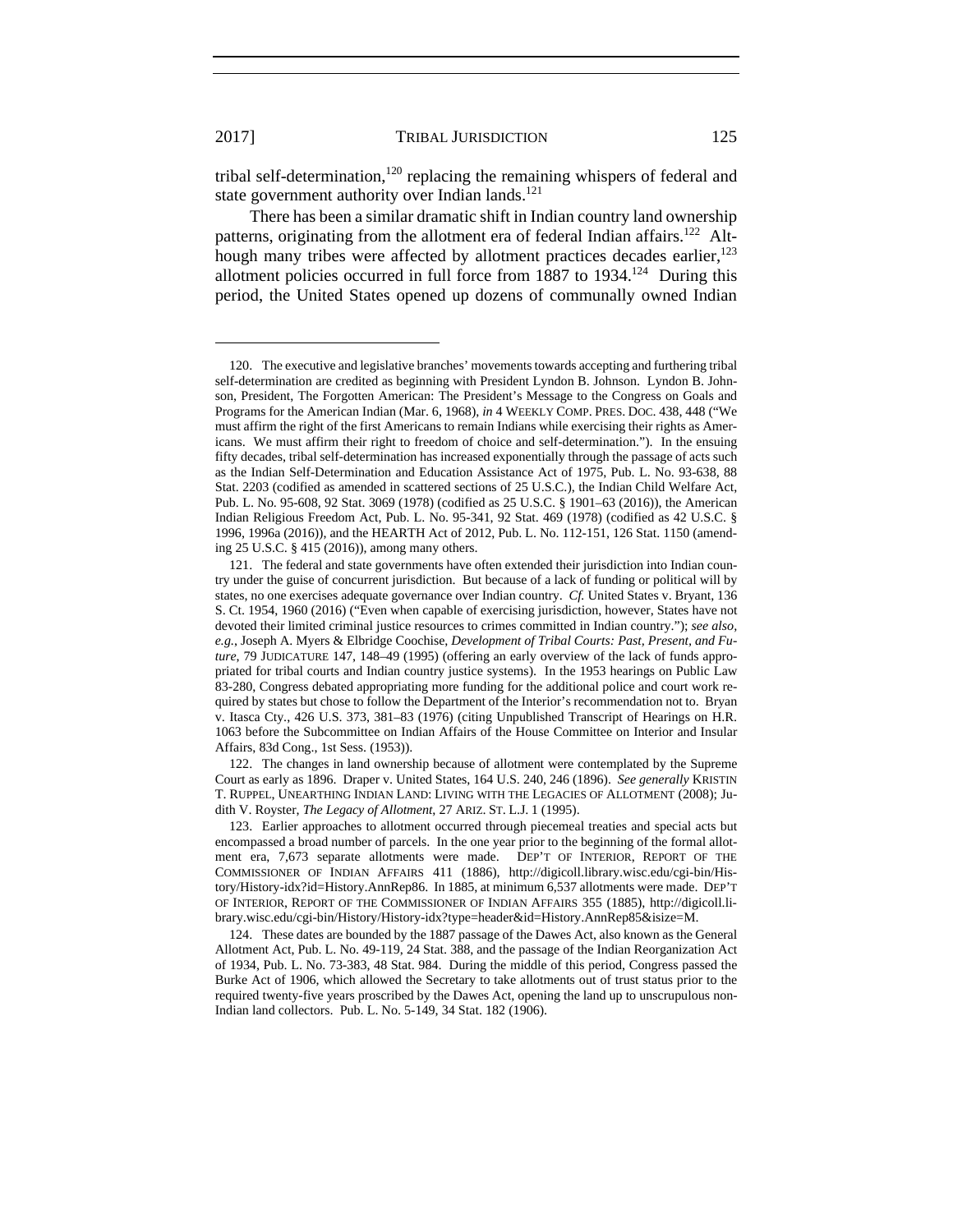reservations to non-Indian ownership.<sup>125</sup> Indian country on those reservations is now heavily checkerboarded with Indian nations, tribal members, nonmembers, and non-tribal governments owning and controlling large swaths of former Indian reservation lands.<sup>126</sup> Somewhat similarly, landless tribes have benefitted from the Interior Secretary's acquisition of land in trust for Indian nations and individual Indians, $127$  but almost by definition those trust lands created more checkerboarding, as the trust lands are islands of tribal and federal jurisdiction surrounded by state and local jurisdiction. For purposes of this Section of the Article, we will use the term "Indian lands" to mean lands that remain in reservation or trust status, and other lands over which Indian nations retain the power to exclude.

#### *A. Modern Bargains*

Nonmembers in the late twentieth and early twenty-first centuries have integrated themselves into tribal communities in ways that are largely analogous to the ways nonmembers entered tribal communities in the pre-modern era.<sup>128</sup> For the most part, what has changed is not how nonmembers enter tribal economic, political, and legal arenas, but instead how tribal governments have changed and adapted to the modern world.

The United States formally supported the development of tribal governance for much of the twentieth century after the enactment of the Indian Reorganization Act in 1934, $129$  excepting the so-called Termination Era of the 1950s where Congress eliminated the federal relationship with hundreds of

 <sup>125.</sup> The Dawes Act included a provision allowing surplus land, land existing after all tribal members had received allotments, to be sold to non-Indians. Dawes Act, § 5, 24 Stat. at 389–90.

 <sup>126.</sup> COHEN'S HANDBOOK OF FEDERAL INDIAN LAW § 1.04 (2012 ed.).

 <sup>127. 25</sup> U.S.C. § 2201 (2012); 25 C.F.R. § 151.1–.3 (2011).

 <sup>128.</sup> We are not referring here to nonmembers that enter Indian lands passing signs stating that they expressly consent to tribal jurisdiction by doing so, say at reservation boundaries or tribal casino entrances, though surely an argument can be made that a tribe may exercise some form of jurisdiction over these nominal non-consenters.

 <sup>129.</sup> Pub. L. No. 73-383, 48 Stat. 984 (codified as amended at 25 U.S.C. § 5123 (2016)). The Indian Reorganization Act outlined procedures whereby tribes could formally enact constitutions, bylaws, and business charters. While this indicated support by the United States for independent tribal governments, the questionable adoption voting practices, the necessity of Secretary approval of any constitution, and model constitutions all emphasize the culture of paternalism directed toward Indian peoples at that time. *See id.*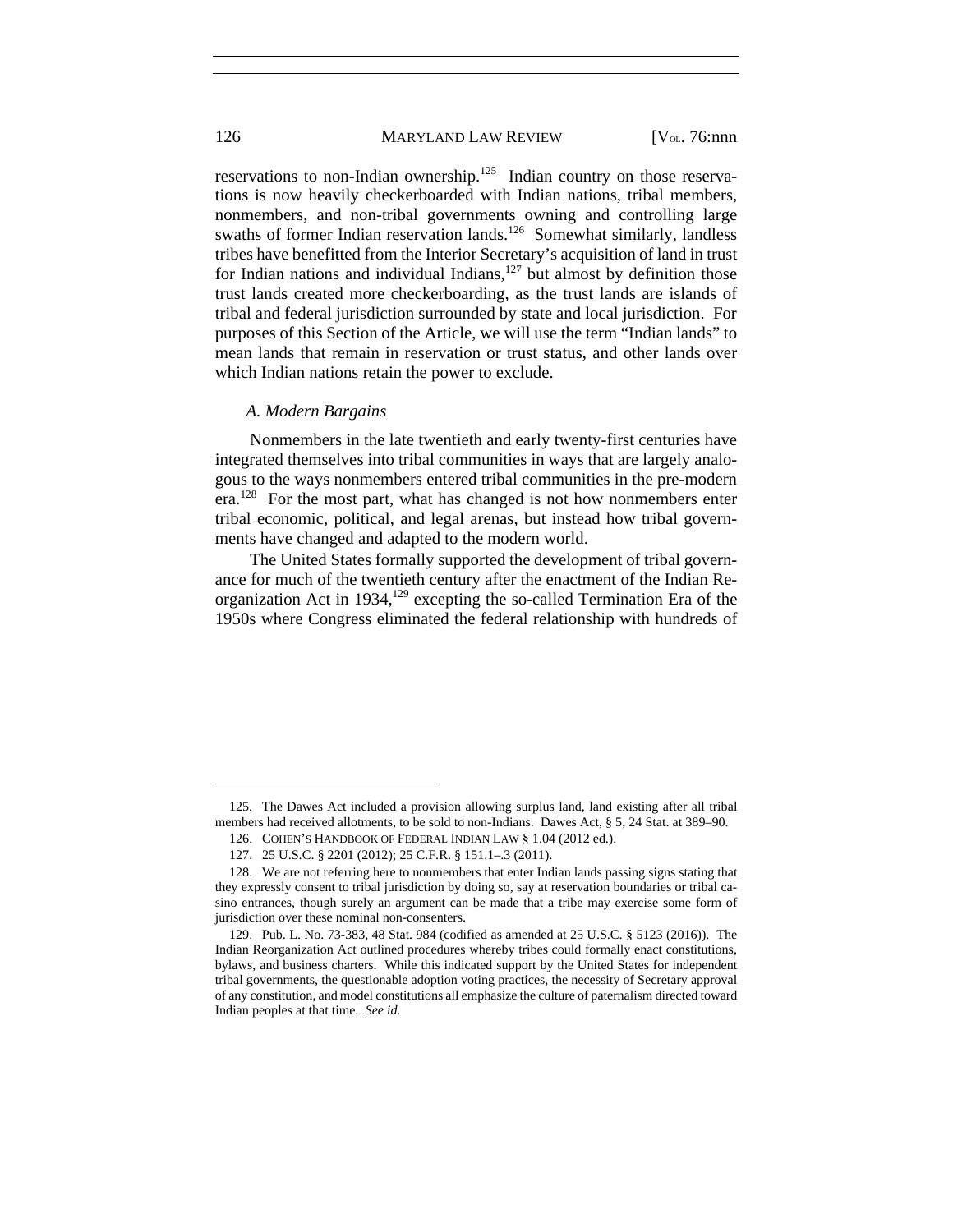tribes.130 Federal support for tribal governance began in earnest with the formal beginning of the tribal self-determination era in the  $1970s$ ,  $^{131}$  with the federal government authorizing tribal governments to administer most federal programs benefitting tribal interests. In the 1980s and 1990s, many Indian nations' economic activities expanded dramatically with federal support,<sup>132</sup> allowing tribal governments more resources to provide services to Indian country residents, including members and nonmembers, and to govern Indian lands.

The following subsections describe nonmember activities on modern Indian reservations and how tribal jurisdiction over those nonmembers is triggered.

#### *1. Employment of Nonmembers on Indian Lands*

The rise of tribal government bureaucracies beginning in the 1970s and continuing to today means that tribal governments have created thousands of jobs, and have needed to hire thousands and thousands of members and nonmembers. There are 567 federally recognized Indian nations, each employing anywhere from a few dozen to several thousand tribal employees.<sup>133</sup> As

 <sup>130.</sup> *See* H.R. Con. Res. 108, 83d. Cong., 67 Stat. B132 (1953) ("That it is declared to be the sense of Congress that, at the earliest possible time, all of the Indian tribes and the individual members thereof located within the States of California, Florida, New York, and Texas, and all of the following named Indian tribes and individual members thereof, should be freed from Federal supervision and control and from all disabilities and limitations specially applicable to Indians: The Flathead Tribe of Montana, the Klamath Tribe of Oregon, the Menominee Tribe of Wisconsin, the Potowatamie Tribe of Kansas and Nebraska, and those members of the Chippewa Tribe who are on the Turtle Mountain Reservation, North Dakota.").

 <sup>131.</sup> *See supra* note 120.

 <sup>132.</sup> *See, e.g.*, California v. Cabazon Band of Mission Indians, 480 U.S. 202, 217–18 (1987); *Oversight Hearing on Economic Development: Hearing Before the S. Comm. on Indian Affairs*, 105th Cong. (1998) (containing the statements of numerous tribal leaders detailing the economic growth in their communities in the prior two decades often resulting from federal financial and political encouragement). The Mississippi Band of Choctaw Indians, for example, estimated a growth in their economy from \$1 million to \$300 million between 1979 and 1998, including the creation of 6,000 new jobs during that time. *Id*. at 5, 7 (statement of Phillip Martin, Chief, Mississippi Band of Choctaw Indians, Philadelphia, MS).

 <sup>133.</sup> The Navajo Nation employs over 8,000 employees within the tribal government alone. NAVAJO NATION, 2009–2010 COMPREHENSIVE ECONOMIC DEVELOPMENT STRATEGY 121 tbl.22 (2010), http://www.navajobusiness.com/pdf/CEDS/CED\_NN\_Final\_09\_10.pdf. Conversely, several tribal governments employ only a handful of individuals to run their tribal government. LAURA E. EVANS, POWER FROM POWERLESSNESS: TRIBAL GOVERNMENTS, INSTITUTIONAL NICHES, AND AMERICAN FEDERALISM (2011) (offering a detailed review of twelve tribal governments, varying in population, geographic, and economic sizes). For more information on how the makeup of tribal governments can influence tribal economic activities, see Stephen Cornell & Joseph P. Kalt, *Reloading the Dice: Improving the Chances for Economic Development on American Indian Reservations*, *in* WHAT CAN TRIBES DO? STRATEGIES AND INSTITUTIONS IN AMERICAN INDIAN ECONOMIC DEVELOPMENT (Stephen Cornell & Joseph P. Kalt eds., 1992), and Stephen Cornell & Joseph P. Kalt, *Where's the Glue? Institutional and Cultural Foundations of American Indian Economic Development*, 29 J. SOCIO-ECON. 443 (2000).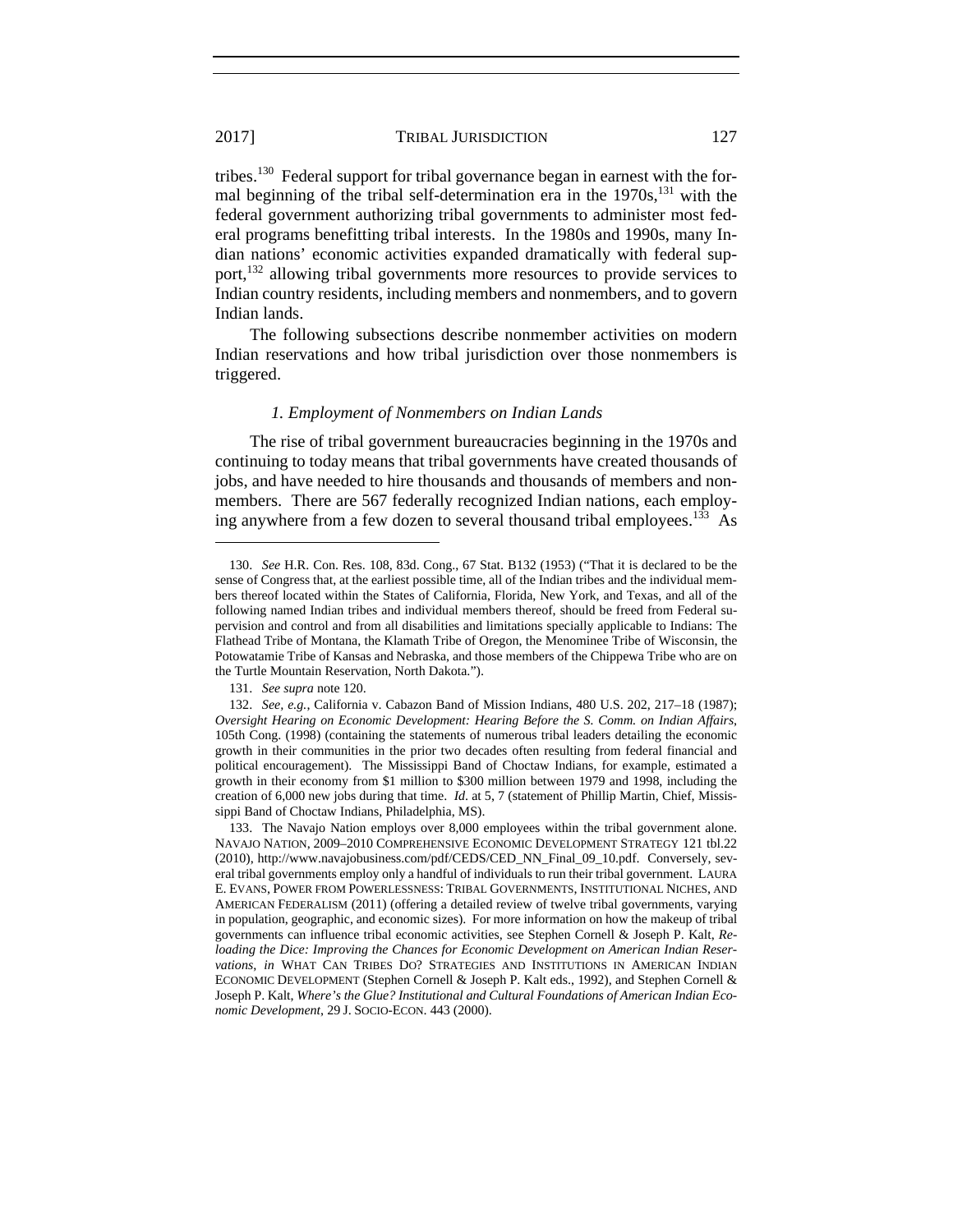in any municipal-type government, the skill and education level of the employees range from maintenance workers to doctors and lawyers. Large numbers of tribal government employees are nonmembers.<sup>134</sup>

The rise of Indian gaming beginning in the  $1980s^{135}$  coupled with greater tribal control over natural resource extraction industries and the overall rise in tribal business activity, tribal enterprises also employ thousands upon thousands of employees.<sup>136</sup> Some tribal enterprises are very small and employ mostly tribal members. The larger the tribal enterprise, however, the larger the number of nonmembers that are employed.<sup>137</sup> As with tribal government employment, large numbers of tribal enterprise employees are nonmembers. In many large tribal gaming and natural resource enterprises, nonmember employees significantly outnumber tribal member employees.<sup>138</sup>

Tribal employment is always located on Indian lands, reservation or trust lands owned or controlled by the tribal government. Management-level employees usually have executed an employment contract with the tribal government or enterprise. Other employment is governed by employee manuals and handbooks that provide for dispute resolution and employment separation procedures.<sup>139</sup> Several tribes, and the number is growing, have entered into collective bargaining agreements with employees under tribal labor ordinances.<sup>140</sup>

 <sup>134.</sup> One estimate is that 450,000 nonmembers work for Indian gaming operations alone. 161 CONG. REC. H8,261 (Nov. 17, 2015) ("It should be noted that some 600,000 workers are employed in tribal casinos, but fully 75 percent are not members of tribes.").

 <sup>135.</sup> Tribal gaming revenue now exceeds \$28 billion dollars annually. *NIGC Tribal Gaming Revenues by Gaming Operation Revenue Range*, NAT'L INDIAN GAMING COMM. (2014), http://www.nigc.gov/images/uploads/reports/2014GGRbyGamingOperationRevenueRange.pdf.

 <sup>136.</sup> *See supra* note 134.

 <sup>137.</sup> In 1998, California Indian casinos alone employed nearly 15,000 individuals, ninety percent of whom were non-Indian. NAT'L GAMBLING IMPACT STUDY COMM., NATIONAL GAMBLING IMPACT STUDY COMMISSION REPORT 7–9 (1999) .

 <sup>138.</sup> *See supra* note 134.

 <sup>139.</sup> *See, e.g.*, COLORADO RIVER INDIAN TRIBES, EMPLOYEE'S HANDBOOK 25–29 (2010); SITKA TRIBE OF ALASKA, EMPLOYEE HANDBOOK 27–30 (2013); STOCKBRIDGE-MUNSEE COMM., EMPLOYEE MANUAL 45–49, http://mohican-nsn.gov/mt-content/uploads/2015/11/stock bridgemunsee-employee-manual.pdf (last visited Apr. 2, 2017).

 <sup>140.</sup> For examples of tribal labor ordinances, see PORT GAMBLE S'KLALLAM TRIBAL CODE § 27.03.06 (2011); MASHANTUCKET PEQUOT TRIBAL LAWS tit. 32 (2014); COQUILLE INDIAN TRIBAL CODE ch. 240 (2008). At least two circuit courts have applied the National Labor Relations Act to Indian-owned businesses. *See* San Manuel Indian Bingo & Casino v. NLRB, 475 F.3d 1306 (D.C. Cir. 2007); NLRB v. Little River Band of Ottawa Indians Tribal Gov't, 788 F.3d 537 (6th Cir. 2015). Tribal businesses have become increasingly hostile toward to courts' application of the National Labor Relations Act—so much so that lawmakers have introduced the Tribal Labor Sovereignty Act, which was passed by the House of Representatives in November 2015. H.R. 511, 114th Cong. (2015). The Senate Committee on Indian Affairs has repeatedly recommended that the bill be passed, see S. REP. NO. 114-140 (2015) and S. REP. 115-3 (2017), but it has yet to be voted on by the full Senate. S. 63, 115th Cong. (2017).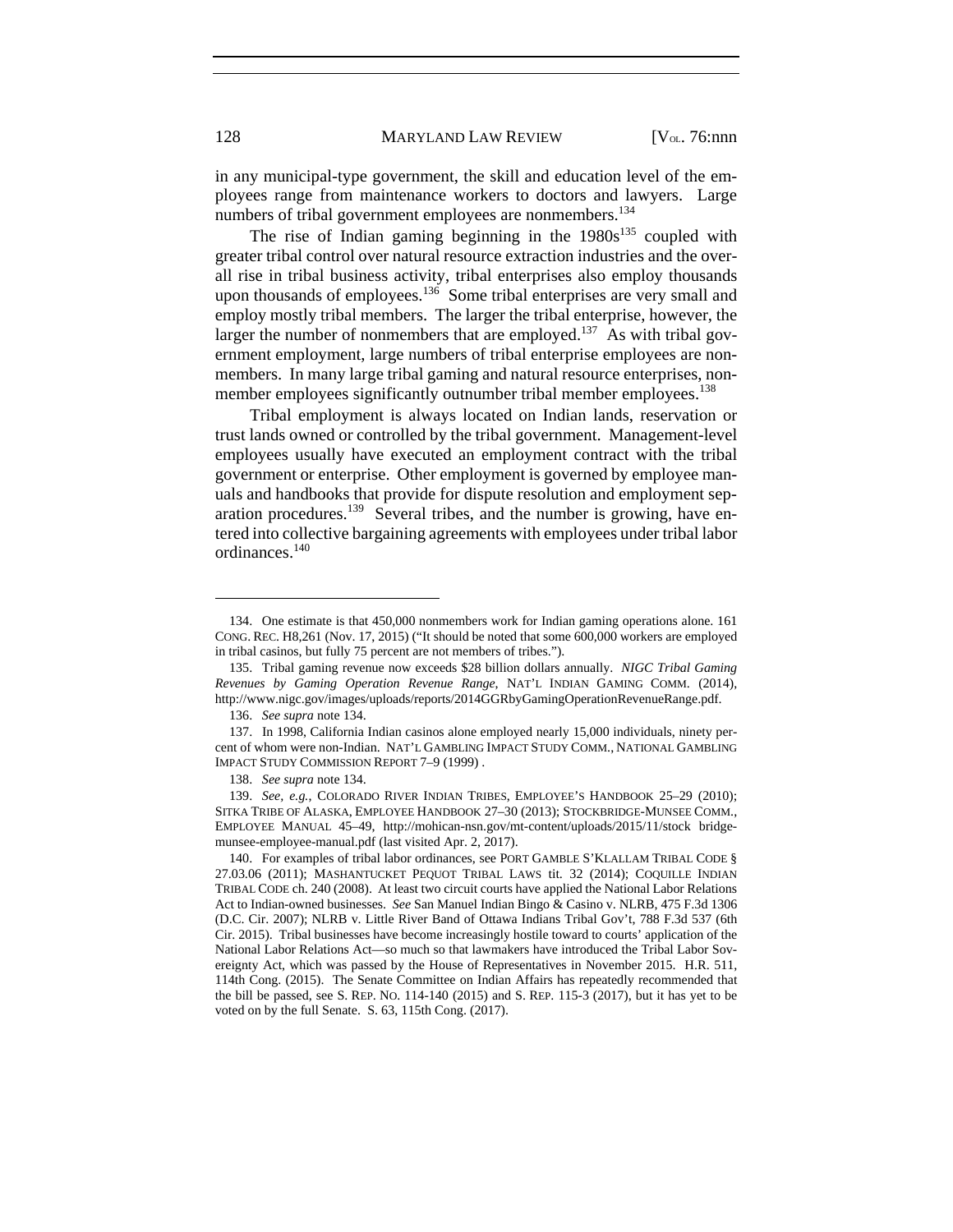In many regions, tribal governments and enterprises are the largest employers and the key generators of regional economic activity.<sup>141</sup>

#### *2. Tribal Vendors*

Tribal governments and tribal enterprises depend heavily on outside vendors to supply tribal activities. Indian nations execute dozens or even hundreds of agreements each year with office suppliers, investment portfolio managers, slot machine technicians, and an incredibly wide variety of other vendors. These agreements commonly require the outside vendor to obtain a tribal business license and may require the vendor to consent to tribal laws and judicial jurisdiction.<sup>142</sup> Tribal contractors typically must comply with tribal hiring laws as well, which are often enforced by the tribal employment rights offices established by tribes to enforce Indian preference in employment and contracting laws.<sup>143</sup>

### *3. Tribal Lessees*

Indian nations also execute leases with a large number of nonmember individuals and business interests. As Indian nations have been doing for over a century, they have executed leases of tribal lands for agricultural and natural resource extraction purposes. Pre-modern era lessees were usually accountable to the Department of Interior as the trustee of tribal assets.<sup>144</sup> In recent decades, tribal governments have taken greater and greater control over these nonmember lessees, requiring lessees to obtain business licenses, comply with tribal laws, and consent to tribal judicial jurisdiction.<sup>145</sup>

 <sup>141.</sup> *See* BEACON ECONOMICS, 2014 CALIFORNIA TRIBAL GAMING IMPACT STUDY: AN UPDATED ANALYSIS OF TRIBAL GAMING ECONOMIC AND SOCIAL IMPACTS, WITH EXPANDED STUDY OF RSTF AND CHARITABLE EFFECTS (2014); JONATHAN B. TAYLOR, THE ECONOMIC IMPACT OF TRIBAL GAMING IN ARIZONA (2014); JONATHAN B. TAYLOR, THE ECONOMIC AND FISCAL IMPACTS OF INDIAN TRIBES IN WASHINGTON (2012); Katherine Spilde & Jonathan B. Taylor, *Economic Evidence on the Effects of the Indian Gaming Regulatory Act on Indians and Non-Indians*, 17 UNLV GAMING RES. & REV.J. 13 (2013); William N. Evans & Julie H. Topoleski, *The Social and Economic Impact of Native American Casinos* (NBER, Working Paper No. 9198, 2002).

 <sup>142.</sup> Heidi McNeil Staudenmaier & Michael Coccaro, *Negotiating with a Tribe or Tribal Entity: Practical Tips for Franchisors*, 34 FRANCHISE L.J. 34, 47 (2014).

 <sup>143.</sup> *See, e.g.*, Oglala Sioux Tribal Employment Rights Ordinance, OGLALA SIOUX TRIBE LAW AND ORDER CODE ch. 18 (2002); Seneca Nation of Indians Tribal Employment Rights Ordinance (2012), https://sni.org/media/145335/sa-adm-prt014121615380.pdf; Comanche Tribal Employment Rights Ordinance (1995), http://www.comanchenation.com/forms/TERO%20Ordinance%2095.pdf.

 <sup>144.</sup> Under the terms of the Indian Long-Term Leasing Act, almost all leases of tribal trust lands need to be approved by the Secretary of the Interior before they become effective. *See* 25 U.S.C. § 415(a) (2016).

 <sup>145.</sup> The HEARTH Act of 2012 allows tribal governments to codify tribal leasing regulations, leases executed under these new regulations do not require approval from the Secretary of the Interior. *See generally* Pub. L. No. 112-151, 126 Stat. 1150 (amending 25 U.S.C. § 415 (2016)). Other,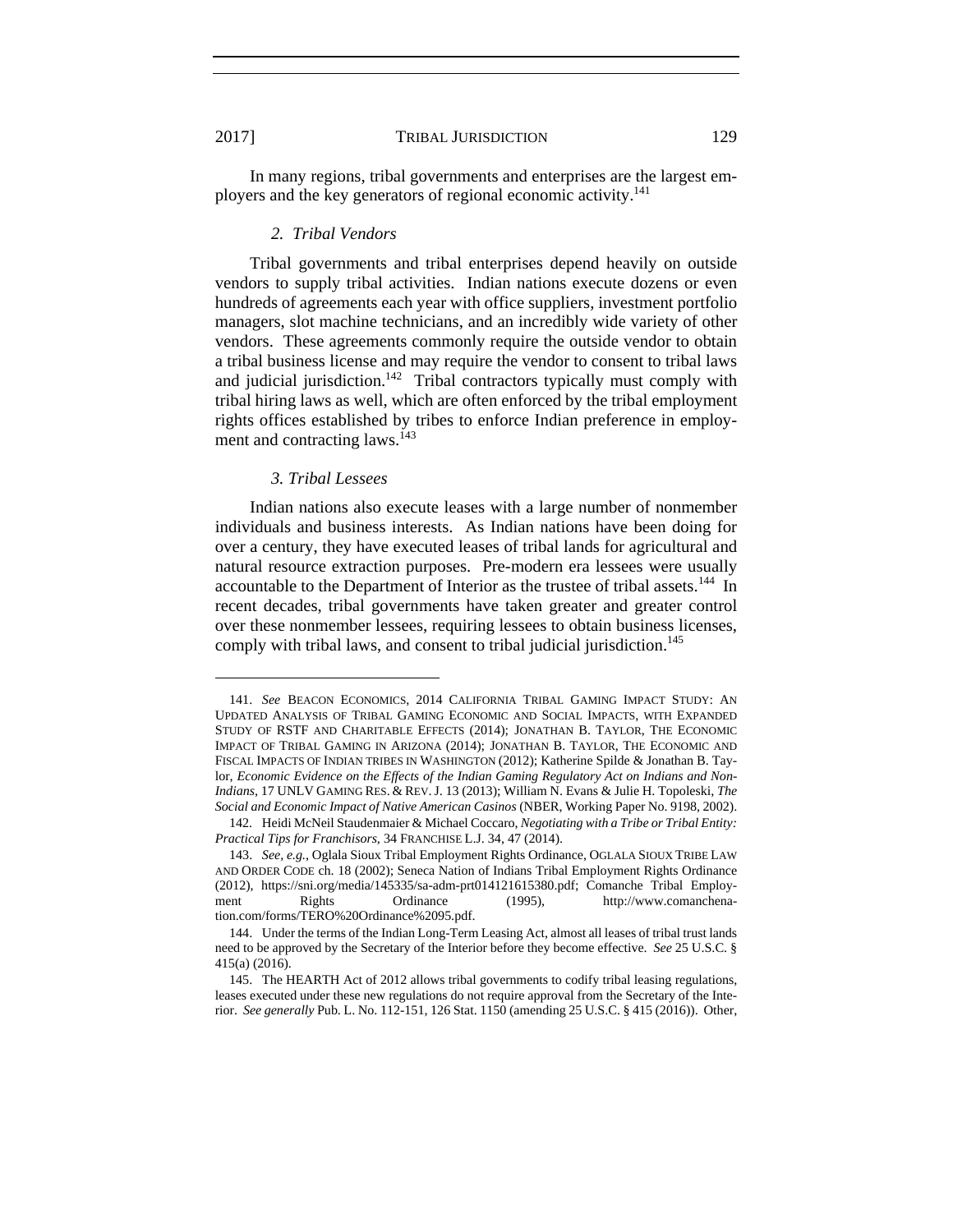A large number of Indian nations also allow nonmembers to enter into leases for Indian housing, often when those nonmembers are caring for tribal member children or have married tribal members.<sup>146</sup> Tribal housing regulations are rigorous, beginning with the application process, $147$  which makes it impossible for a nonmember to be unaware, or refuse to consent to tribal jurisdiction.

#### *4. Tribal Patrons*

Tribal enterprises depend heavily on nonmember customers in gaming, service, and tourism industries. Millions of nonmembers enter Indian lands to play casino games,<sup>148</sup> buy gasoline or tobacco, and stay at tribal resorts. These nonmembers pay tribal excise, sales, use, and other taxes and fees without question.<sup>149</sup> Nonmembers that stay at tribal resorts likely have signed documents in which they expressly consent to tribal jurisdiction. Numerous Indian nations have also begun to enforce civil offense ordinances against non-Indians,<sup>150</sup> often with cooperation from state and federal authorities.

#### *5. Tribal Government Service Recipients*

As tribal resources increase, more and more Indian nations are providing governmental services to nonmembers. Numerous tribes have public

loads/2016/06/MIGA\_RYAN\_REPORT\_ON\_EC\_IMPACT\_2009.pdf.

non-HEARTH Act land use policies also exist. The Fort Peck Tribes, for example, have adopted a comprehensive land use policy that outlines requirements for the major types of land leases, including agricultural, business, homesites, and rights of way. FORT PECK, TRIBES LAND USE POLICY (2013).

 <sup>146.</sup> Tribal housing built and managed with block grant funds received under the Native American Housing Assistance and Self-Determination Act (NAHASDA) can be restricted to Indian families under an exception to Title VI of the Civil Rights Act. 25 U.S.C. § 4101 (2012).

 <sup>147.</sup> For example, while the Colville Indian Housing Authority only accepts applications from tribal members, all household members over the age of eighteen are required to sign the application. Memorandum from the Occupancy Specialist I, Colville Indian Housing Auth., to Applicant, http://colville.whydevelop.com/media/files/RENTAL%20ASSISTANCE%20APP.pdf (last visited Apr. 2, 2017).

 <sup>148.</sup> A report from the American Gaming Association in 2000 estimated that almost 8 million adults visited casinos on Indian reservations. AM. GAMING ASS'N, STATE OF THE STATES: THE AGA SURVEY OF CASINO ENTERTAINMENT 21 (2001), https://www.americangaming.org/sites/default/files/research\_files/aga-sos-2001.pdf. This number continues to increase. In 2007, the state of Minnesota alone recorded 17.22 million visits by non-Indians to tribal casinos. *See* BARRY RYAN, THE ECONOMIC CONTRIBUTIONS OF MINNESOTA TRIBAL GOVERNMENTS IN 2007 (2009), http://www.mnindiangamingassoc.com/wp-content/up-

 <sup>149.</sup> These tribal taxes were upheld by the Supreme Court in *Kerr-McGee Corp. v. Navajo Tribe of Indians*, 471 U.S. 195 (1985).

 <sup>150.</sup> *See, e.g.*, POKAGON BAND OF POTAWATOMI INDIANS CODE OF OFFENSES, CIVIL OFFENSES § 2, http://www.pokagon.com/government/codes-and-ordinances (follow "Code of Offenses" hyperlink) (last visited Apr. 2, 2017).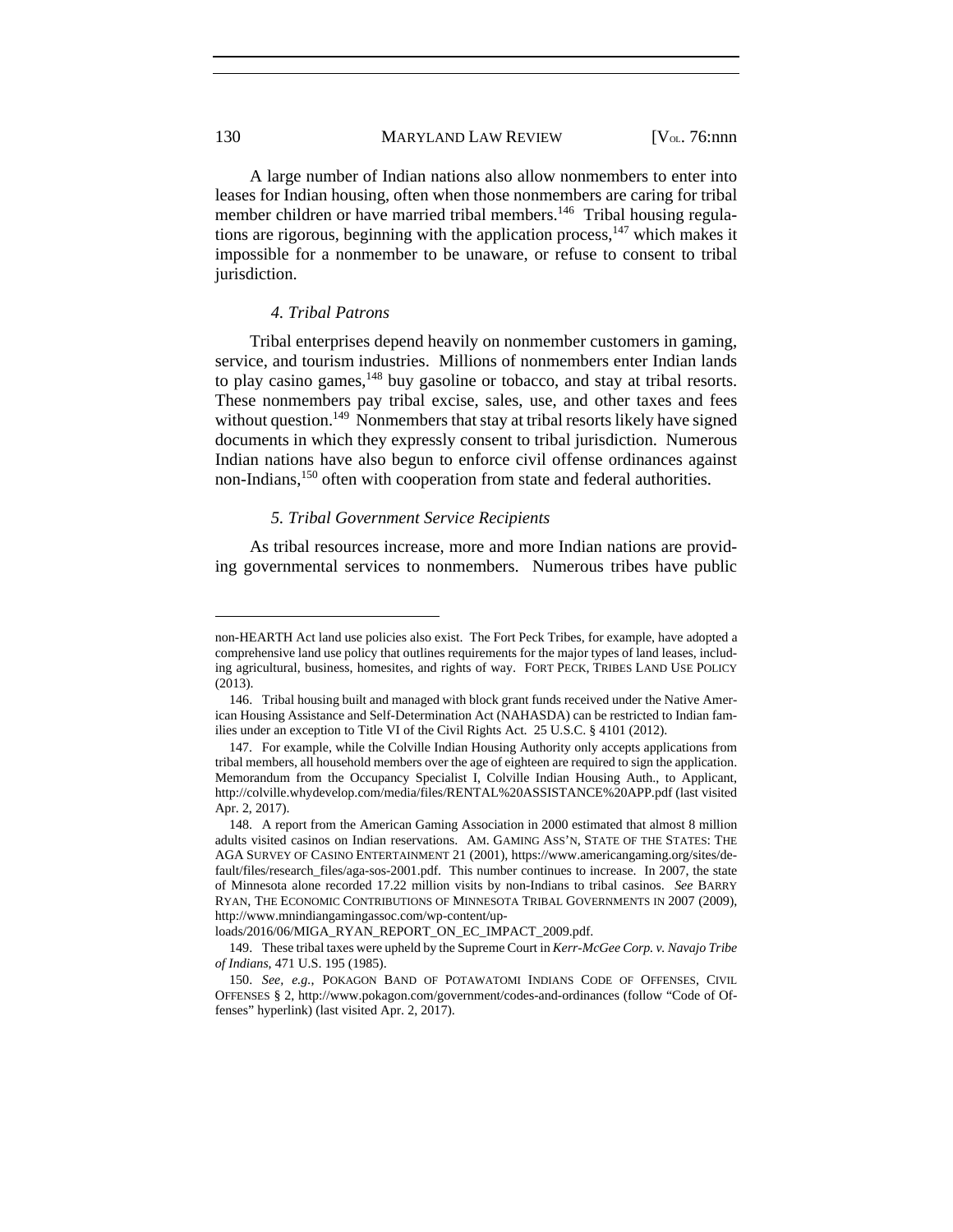l

#### 2017] TRIBAL JURISDICTION 131

safety cooperative agreements that require tribal police, ambulance, and firefighting assets to respond to nonmember calls for assistance.<sup>151</sup> Many tribes have also established health clinics that serve nonmembers as well as members.152 As noted above, nonmembers also live in tribal housing and, as a result, may partake in services provided to renters and lessees. Finally, tribal governments provide a panoply of government services to all persons within their jurisdictions, as any municipal government does, from animal control<sup>153</sup> to snow plowing<sup>154</sup> to zoning and land use regulation.<sup>155</sup>

#### *6. Tribal Investment Partners*

The rise of tribal business enterprises has allowed Indian nations to partner with investors on a wide variety of commercial activity. Many Indian nations contract with gaming management companies to operate Indian gaming facilities, as provided for and governed by the Indian Gaming Regulatory Act.<sup>156</sup> Tribes have also invested in business operations all over the world.<sup>157</sup> The contracts between tribes and their business partners occasionally provide

156. 25 U.S.C. §§ 2701–21 (2012).

 <sup>151.</sup> *See* CAROLE GOLDBERG & HEATHER VALDEZ, LAW ENFORCEMENT AND CRIMINAL JUSTICE UNDER PUBLIC LAW 280, at 18–37, 113–73 (2007), https://www.ncjrs.gov/pdffiles1/nij/grants/222585.pdf (discussing the prevalence and effectiveness of cooperative and cross-deputization agreements within Public Law 280 states); Matthew L.M. Fletcher et al., *Indian Country Law Enforcement and Cooperative Public Safety Agreements*, 89 MICH. B.J. 42 (2010) (detailing public safety cooperative and cross-deputization agreements within Michigan).

 <sup>152.</sup> Tribal clinics located in small, rural communities may choose to extend care to non-tribal members. Often, this care is extended to non-Indian women pregnant with the child of a tribal member, or nonmembers living in a home where the head of the household is a tribal member, such as step children. *E.g.* SILETZ TRIBAL HEALTH DEP'T, CONTRACT HEALTH SERVICE (CHS) USERS GUIDE 2, http://www.ctsi.nsn.us/uploads/downloads/Clinic/Contract\_Health\_User\_Guide.pdf; ALASKA NATIVE MED. CTR., ELIGIBILITY TO RECEIVE DIRECT HEALTH SERVICES AT ANMC POLICY # 703E, at 2–3, http://anmc.org/files/703E.pdf (last visited Apr. 2, 2017). Any tribal clinic operated under a block contract grant for IHS services may only serve tribal members or descendants. INDIAN HEALTH SERV. INDIAN HEALTH MANUAL § 2-1.2, https://www.ihs.gov/IHM/index.cfm? module=dsp\_ihm\_pc\_p2c1#2-1.1 (last visited Apr. 2, 2017).

 <sup>153.</sup> *E.g.*, Lac du Flambeau Animal Control Ordinance, LAC DU FLAMBEAU TRIBAL ORDINANCES, ch. 50 (2007); Animal Control, PASCUA YAQUI REGULATORY CODE, pt. VI, ch. 6-1 (2016), http://www.pascuayaqui-nsn.gov/\_static\_pages/tribalcodes/ (follow "Ch 6-1 Animal Control"); UTE INDIAN ANIMAL CONTROL CODE, tit. IX (1988).

 <sup>154.</sup> NAT'L COOPERATIVE HIGHWAY RESEARCH PROGRAM, TRIBAL TRANS. PROGRAMS: A SYNTHESIS OF HIGHWAY PRACTICE 93 (2007).

 <sup>155.</sup> The Supreme Court, however, has made it decidedly more difficult for tribes to control zoning within their reservations. *See* Brendale v. Confederated Tribes & Bands of Yakima Indian Nation, 492 U.S. 408 (1989).

 <sup>157.</sup> For example, the Seminole Tribe of Florida owns the Hard Rock brand of cafes, hotels, and casinos. *Seminole Ownership*, HARD ROCK, http://www.hardrock.com/corporate/ownership.aspx (last visited Apr. 2, 2017).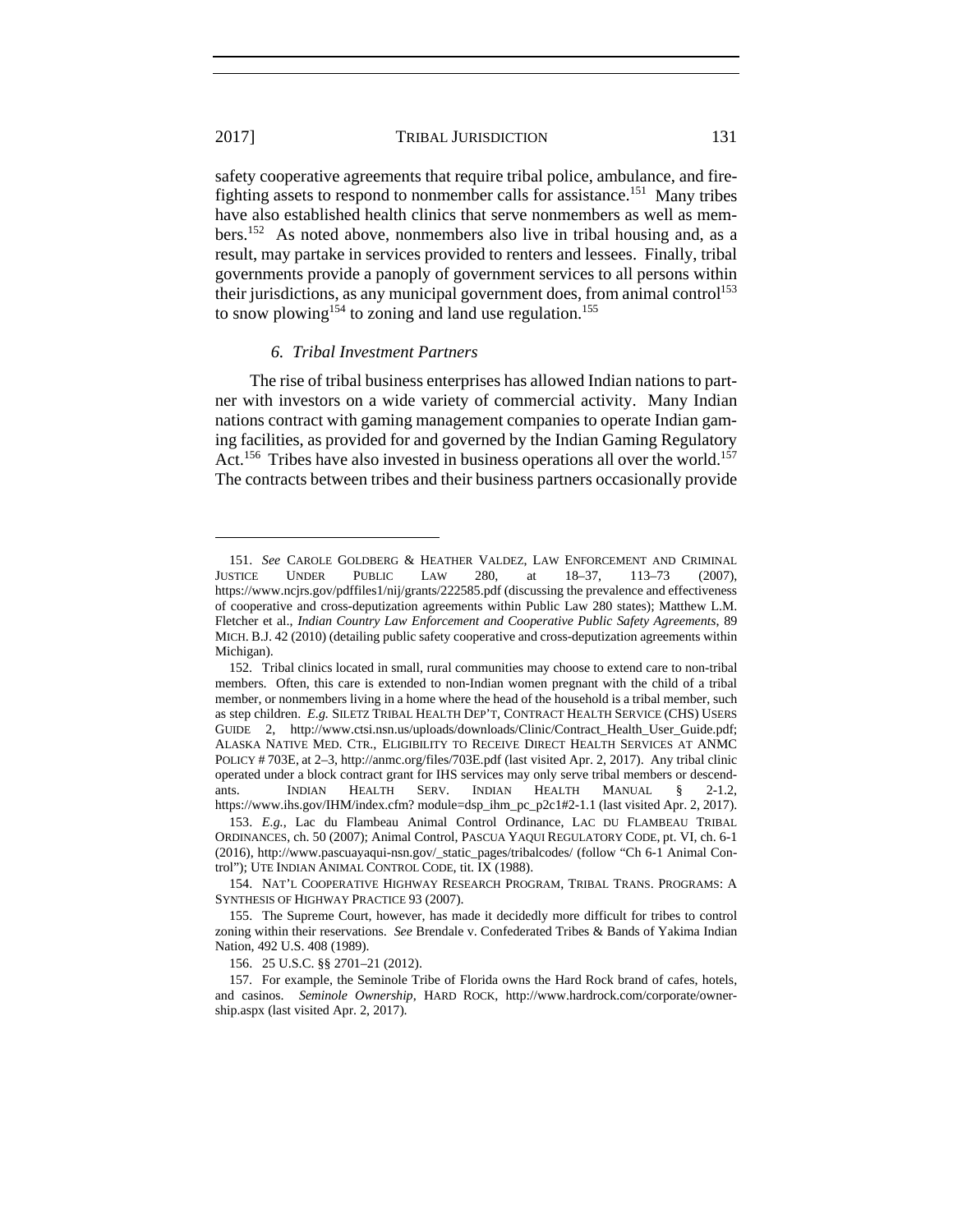132 MARYLAND LAW REVIEW [V<sub>OL.</sub> 76:nnn]

for tribal court jurisdiction over disputes, and almost always require tribal business partners to comply with relevant tribal laws.<sup>158</sup>

Millions of nonmembers access the tribal market in some manner, from employment to gaming to contracting. In each of those arrangements, nonmembers have expressly or impliedly consented to tribal laws in some form or another. These nonmembers are on Indian lands for only two fundamental reasons–either they have family relationships with tribal members<sup>159</sup> or they have bargained in some way to access the tribal commercial market.

#### *B. Normalizing Tribal Civil Jurisdiction*

On Indian lands, where tribal governance authority is at its zenith, nonmembers have voluntarily entered tribal jurisdiction. At one time, the Supreme Court stated that tribal civil jurisdiction over nonmembers in such circumstances was "presumptive." $160$  Later, the Court backed away from that statement, suggesting that tribal civil jurisdiction is an "open question."<sup>161</sup> Nevertheless, the long history of tribal jurisdiction over nonmembers where nonmembers bargain for access to tribal markets, continuing with the millions of nonmembers who voluntarily enter tribal markets today, supports presumptive tribal civil jurisdiction over nonmembers.

Nonconsenting nonmembers that object to tribal court jurisdiction after accessing the tribal market are rare. Given the sheer numbers of nonmembers expressly or implicitly consenting on any given day to tribal jurisdiction, the small number of tribal and federal court challenges to tribal jurisdiction indicates the rarity of nonconsenting nonmembers. Nonconsenting nonmembers are outliers.

#### *C . Land Ownership*

l

Indian lands, as we have used that term in this Article, constitute the core of tribal territorial authority. Indian nations retain the power of exclusion on Indian lands.<sup>162</sup> The power to exclude, the Supreme Court has held,

 <sup>158.</sup> The dispute over tribal court jurisdiction in *Dollar General Corp. v. Mississippi Band of Choctaw Indians*, for example, involved fairly standard lease documents wherein the nonmember company agreed to comply with tribal laws. J. App. at 45, Dollar General Corp. v. Mississippi Band of Choctaw Indians, 136 S. Ct. 2159 (2016) (No. 13-1496), 2015 WL 5139328.

 <sup>159.</sup> *See, e.g.*, Motion for Leave to File Brief Amici Curiae of the Rosebud Sioux Tribe et al. at \*10 n.3, Duro v. Reina, 495 U.S. 676 (1990) (No. 88-6546) (noting the prevalence of intermarriage between members of different tribes, up to seventy percent in some cases).

 <sup>160.</sup> Iowa Mut. Ins. Co. v. LaPlante, 480 U.S. 9, 18 (1987) ("Civil jurisdiction over [nonmembers'] activities presumptively lies in the tribal courts unless affirmatively limited by a specific treaty provision or federal statute.").

 <sup>161.</sup> Nevada v. Hicks, 533 U.S. 353, 358 n.2 (2001) ("We leave open the question of tribalcourt jurisdiction over nonmember defendants in general.").

 <sup>162.</sup> Merrion v. Jicarilla Apache Tribe, 455 U.S. 130, 137 (1982).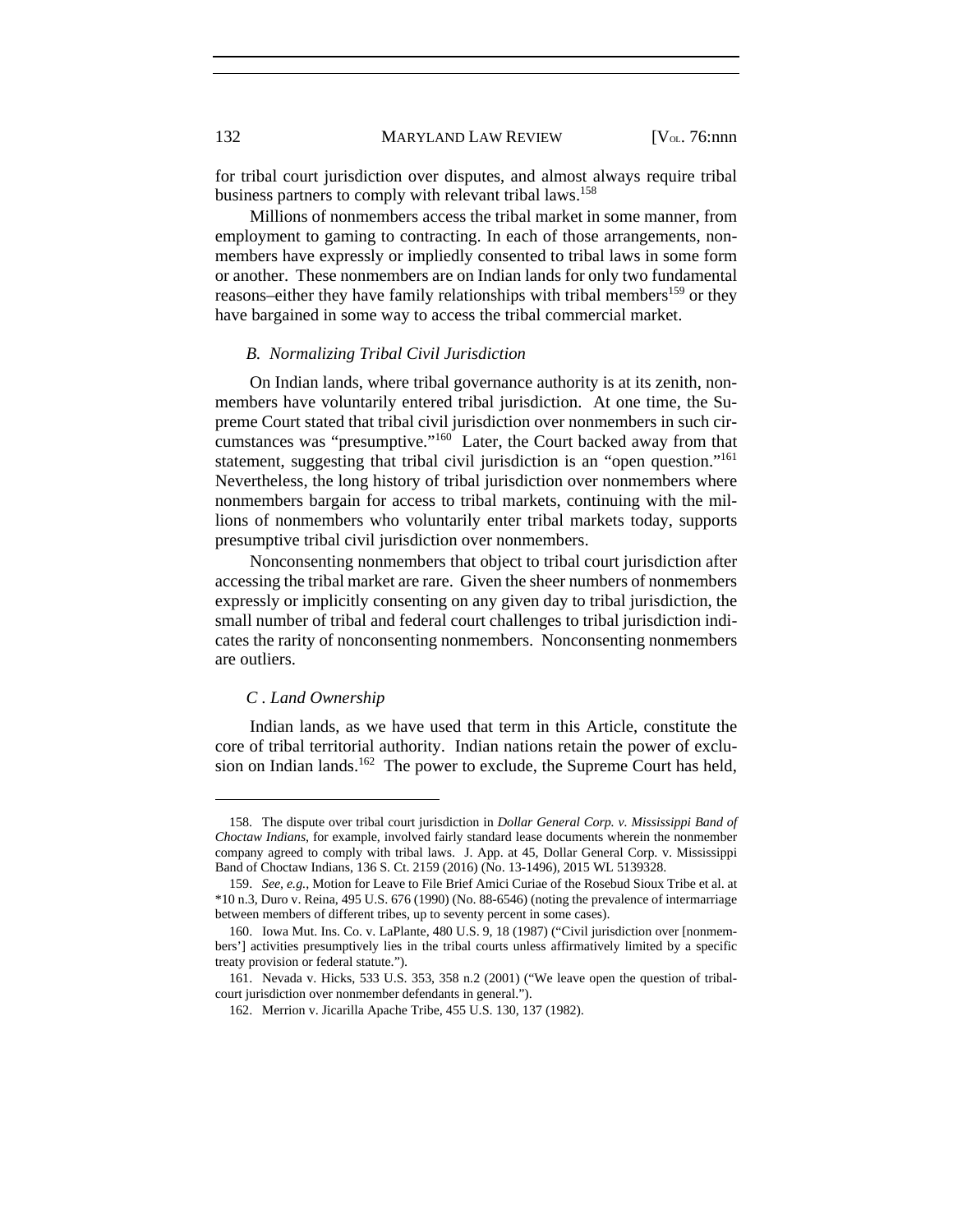also includes the concomitant power to impose conditions on those that enter Indian lands.<sup>163</sup> In recent tribal jurisdiction cases, the Court has also stated that land ownership is an important, if not dispositive, factor in determining whether tribes may assert jurisdiction over nonmember activities.<sup>164</sup>

Indian lands are where most tribal commercial activity takes place. Tribal natural resources and other fixed assets are located on Indian lands. Tribal entertainment and tourism industries are located on Indian lands. Individual tribal members also live and work there and are a customer base for nonmember owned businesses located on Indian lands. Outside of intimate personal relationships, the only reason for nonmembers to enter and stay on Indian lands is to access tribal commercial markets.

Indian lands are also where state jurisdiction is most limited. Unless clearly expressed congressional intent to the contrary exists, states have no regulatory authority on Indian lands.<sup>165</sup> States may tax nonmember activities,166 and state courts are open to on-reservation civil disputes in states governed by Public Law 280,  $167$  but that is the extent of state civil jurisdiction on Indian lands. The absence of state regulatory authority on Indian lands promotes tribal commercial activities by allowing tribal governments to be more flexible with their own regulations and to craft regulations to encourage nonmember businesses to relocate and expand onto Indian lands.

Finally, Indian lands are what remain of Indian homelands.<sup>168</sup> The bleak history of American Indian affairs has meant the dispossession of the vast

 168. In addition to being one of the biggest spaces for tribal commercial possibilities, Indian land often holds a deep connection to the spiritual, mental, and physical health of tribal members.

 <sup>163.</sup> *Id.* at 144 ("Nonmembers who lawfully enter tribal lands remain subject to the tribe's *power* to exclude them. This power necessarily includes the lesser power to place conditions on entry, on continued presence, or on reservation conduct, such as a tax on business activities conducted on the reservation.").

 <sup>164.</sup> *Hicks*, 533 U.S. at 360 ("The ownership status of land, in other words, is only one factor to consider in determining whether regulation of the activities of nonmembers is 'necessary to protect tribal self-government or to control internal relations.' It may sometimes be a dispositive factor." (quoting Montana v. United States, 450 U.S. 544, 564 (1981)).

 <sup>165.</sup> *See, e.g.*, South Dakota v. Bourland, 508 U.S. 649 (1993); Bryan v. Itasca Cty., 426 U.S. 373 (1976).

 <sup>166.</sup> *See* Nathan Quigley, *Defining the Contours of the Infringement Test in Cases Involving the State Taxation of Non-Indians a Half-Century After* Williams v. Lee, 1 AM. INDIAN L.J. 147 (2012) (detailing the various permutations of a state's ability to tax non-Indians within Indian lands).

 <sup>167.</sup> Public Law 280 is the most egregious form of state control on Indian laws. In 1953, Public Law 83-280 was passed, granting states mandatory criminal jurisdiction over almost all the Indian reservations in six states: California, Minnesota, Nebraska, Oregon, Wisconsin, and Alaska (Alaska was added in 1959). *Id.* The law also left open the option for additional states to take jurisdiction. *See generally* CAROLE GOLDBERG-AMBROSE, PLANTING TAIL FEATHERS: TRIBAL SURVIVAL AND PUBLIC LAW 280 (1997). In contrast, the transfer of civil jurisdiction in these states was more nuanced and "primarily intended to redress the lack of adequate Indian forums for resolving private legal disputes between reservation Indians, and between Indians and other private citizens, by permitting the courts of the States to decide such disputes," and was held to necessarily exclude state power to tax tribal members. *Bryan*, 426 U.S. at 383.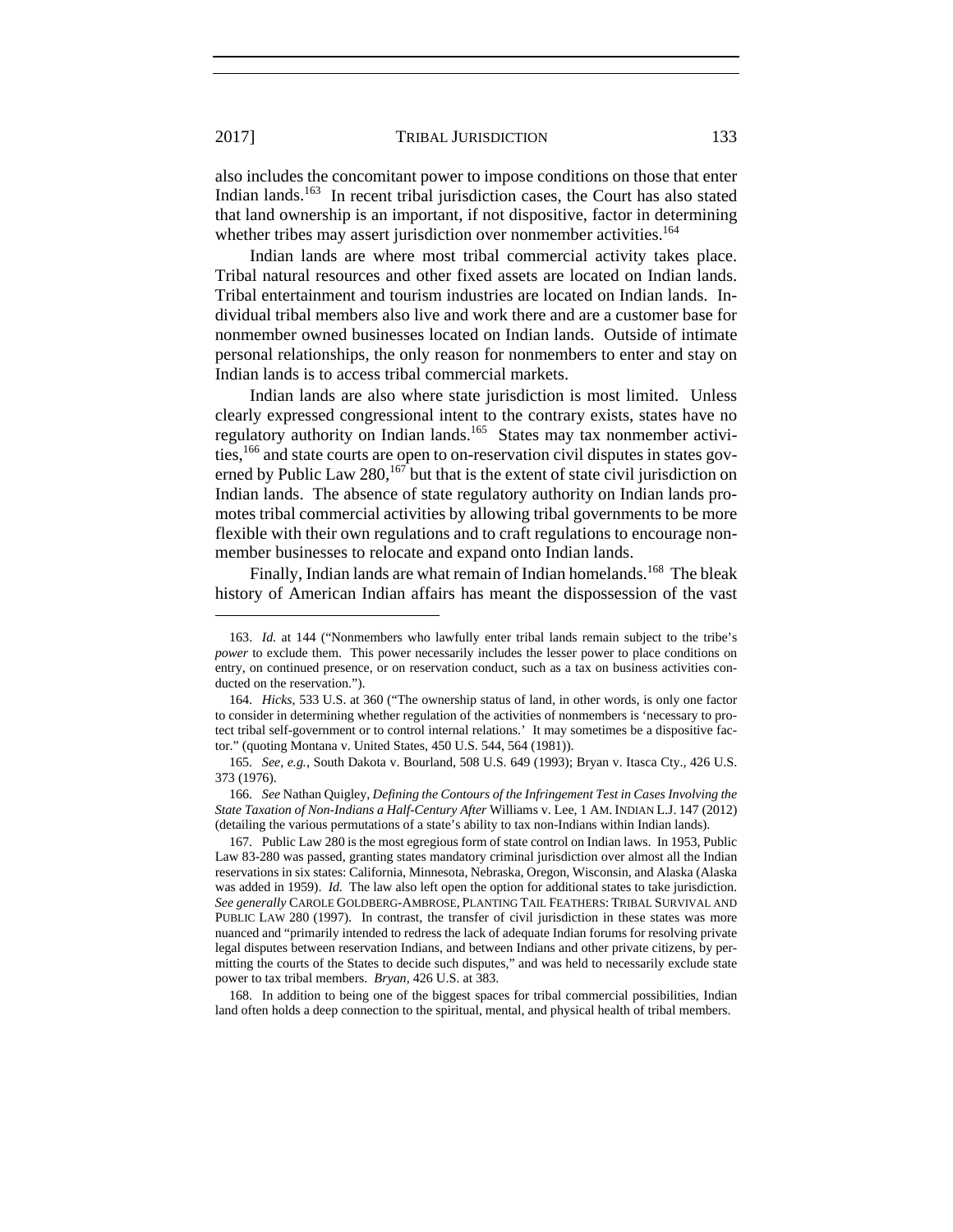majority of Indian resources, usually with little to no compensation.<sup>169</sup> Even reservations are sometimes inundated with nonmembers as a result of allotment and similar federal initiatives, $170$  usually imposed on Indian nations without their consent. For many Indian nations, reservation and trust land is the last remaining asset the tribe owns and controls.

#### IV. CONCLUSION

The modern tribal market is not the market of the nineteenth century, with multiple nations and their citizens converging on Indian country to exploit untapped natural resources of Indian lands. The modern tribal market still includes natural resource development but now with tribal control. The modern market is otherwise dominated by economic growth arising from enhanced tribal governance activities and a multi-billion dollar entertainment and tourism industry. Nonmembers still flock to Indian lands for commercial purposes, but they now do so in accordance with the laws of Indian nations.

Nonmembers that object to tribal laws and jurisdiction are true outliers that demand access to the tribal market without giving anything in return. Indian nations are willing to allow nonmembers access to the market, but nonmembers must comply with tribal laws. Tribes retain the inherent sovereignty to deny access to their commercial markets to those nonmembers unwilling to be subjected to tribal jurisdiction. Tribes that have been subject to thorough political and economic domination by outsider forces, usually advanced by the federal government, are often slow to realize and enforce the closing of tribal markets to specific individuals. The twentieth century saw a plummet in the number of tribes formally regulating nonmember activities, until recently giving nonmembers the mistaken impression that access to the tribal market is free. Like access to any market—formal, under the table, sovereign controlled, or voluntary—it is not.

 <sup>169.</sup> *See, e.g.*, JEFFREY OSTLER, THE LAKOTAS AND THE BLACK HILLS: THE STRUGGLE FOR SACRED GROUND (2010).

 <sup>170.</sup> *See supra* notes 122–127 and accompanying text.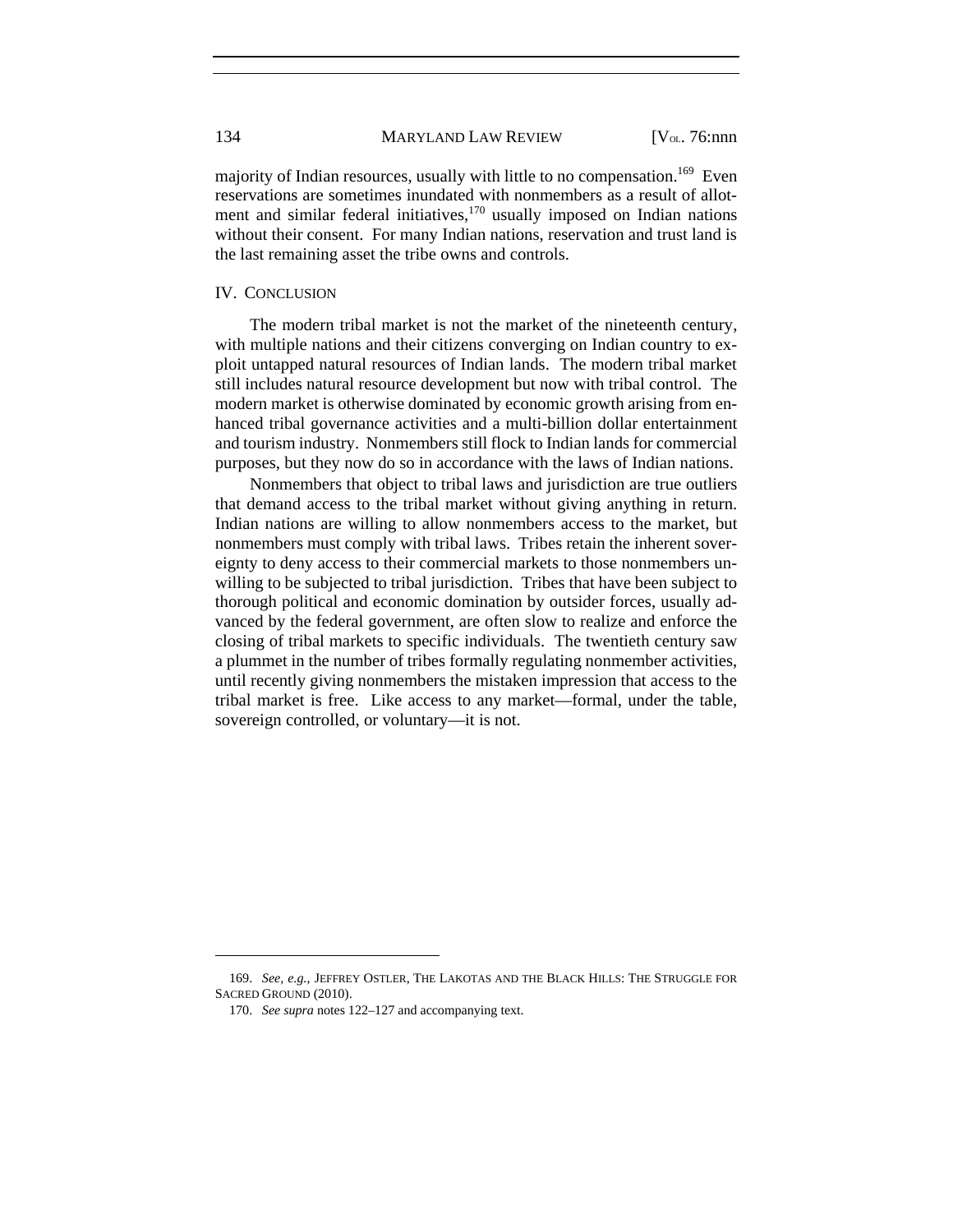#### APPENDIX: REPRESENTATIVE OKLAHOMA INDIAN NATIONS' LAWS GOVERNING NONCITIZENS

Several Oklahoma Indian nations enacted statutes pursuant to its tribal authority to govern the entrance, residence, and activities of noncitizens on tribal land. The Table below contains representative examples of tribal statutes that constitute what was then loosely referred to as the "permit system." In large part, the tribes themselves enforced the laws from the 1830s until the 1880s and 1890s, when the sheer number of noncitizens in violation of tribal laws overwhelmed tribal law enforcement capacity. The United States failed to adequately assist the tribes, and in 1898 the federal government stripped several tribes of their justice systems.<sup>171</sup>

| <b>Tribal Law</b>                                                                                                                                                                                                                                                                                                                                        | <b>Relevant Statutory Language</b>                                                                                                                                                                                                                                                                                                                                                                                                                                                                                                                                                                                                                                                                                                                                             | Source                                                                                                                                                                                    |
|----------------------------------------------------------------------------------------------------------------------------------------------------------------------------------------------------------------------------------------------------------------------------------------------------------------------------------------------------------|--------------------------------------------------------------------------------------------------------------------------------------------------------------------------------------------------------------------------------------------------------------------------------------------------------------------------------------------------------------------------------------------------------------------------------------------------------------------------------------------------------------------------------------------------------------------------------------------------------------------------------------------------------------------------------------------------------------------------------------------------------------------------------|-------------------------------------------------------------------------------------------------------------------------------------------------------------------------------------------|
| 1836 Choctaw Na-<br>tion Law Governing<br><b>Employment</b><br>In 1836, the Choctaw<br>Nation enacted a stat-<br>ute regulating both the<br>residence and employ-<br>ment of "white citi-<br>zens of the United<br>States," requiring<br>them to obtain a per-<br>mit from either the<br>principal chief of the<br>Nation or the United<br>States Agent. | Sec. 7. Be it enacted by the General Council of the<br>Choctaw Nation assembled, That all white citizens<br>of the United States wishing to remain in the Nation<br>under employ of any person, citizen of the Choctaw<br>Nation, may do so by procuring permission in writ-<br>ing from the Chief or United States Agent. But<br>should any person, citizen of this Nation, receive<br>any white man into his employ, not having the reg-<br>ular permission to remain in the Nation, and should<br>such white man commit any depredation, or run<br>away with any property belonging to the Nation,<br>the person so employing shall pay all damages, and<br>make good to the person or persons for property so<br>stolen or injury sustained. Approved, October 8,<br>1836. | Act of Oct. 8,<br>1836 § 7, re-<br>printed in CONST.<br>& LAWS OF THE<br><b>CHOCTAW</b><br>NATION,<br><b>TOGETHER WITH</b><br>THE TREATIES OF<br>1855, 1865 AND<br>1866, at 72<br>(1869). |
| 1868 Chickasaw<br><b>Nation Law Gov-</b><br>erning Employment<br>In 1868, the Chicka-<br>saw Nation enacted a<br>law requiring registra-<br>tion of "white men"<br>for hiring purposes.                                                                                                                                                                  | Be it enacted by the Legislature of the Chickasaw<br><i>Nation:</i> That section first of An Act entitled 'An<br>Act in relation to hiring white men,' be and the<br>same is hereby amended so as to substitute 'County<br>Clerks' of the several counties in the Nation, in-<br>stead of the National Secretary. Be it further en-<br><i>acted:</i> That the clerk shall receive from the white<br>man, registered, one dollar, for which the clerk<br>shall give his certificate to the white man so regis-<br>tered, which receipt shall be good evidence to the<br>officers that said white man has been registered ac-<br>cording to law.                                                                                                                                 | Act of Sept. 24,<br>1868 ch. XLIX,<br>reprinted in<br><b>GENERAL LAWS</b><br>OF THE<br>LEGISLATURE OF<br><b>THE CHICKASAW</b><br>NATION, at 28<br>(1867, 1868,<br>1869 & 1870).           |

171. Curtis Act, Pub. L. No. 55-517, 30 Stat. 495 (1898).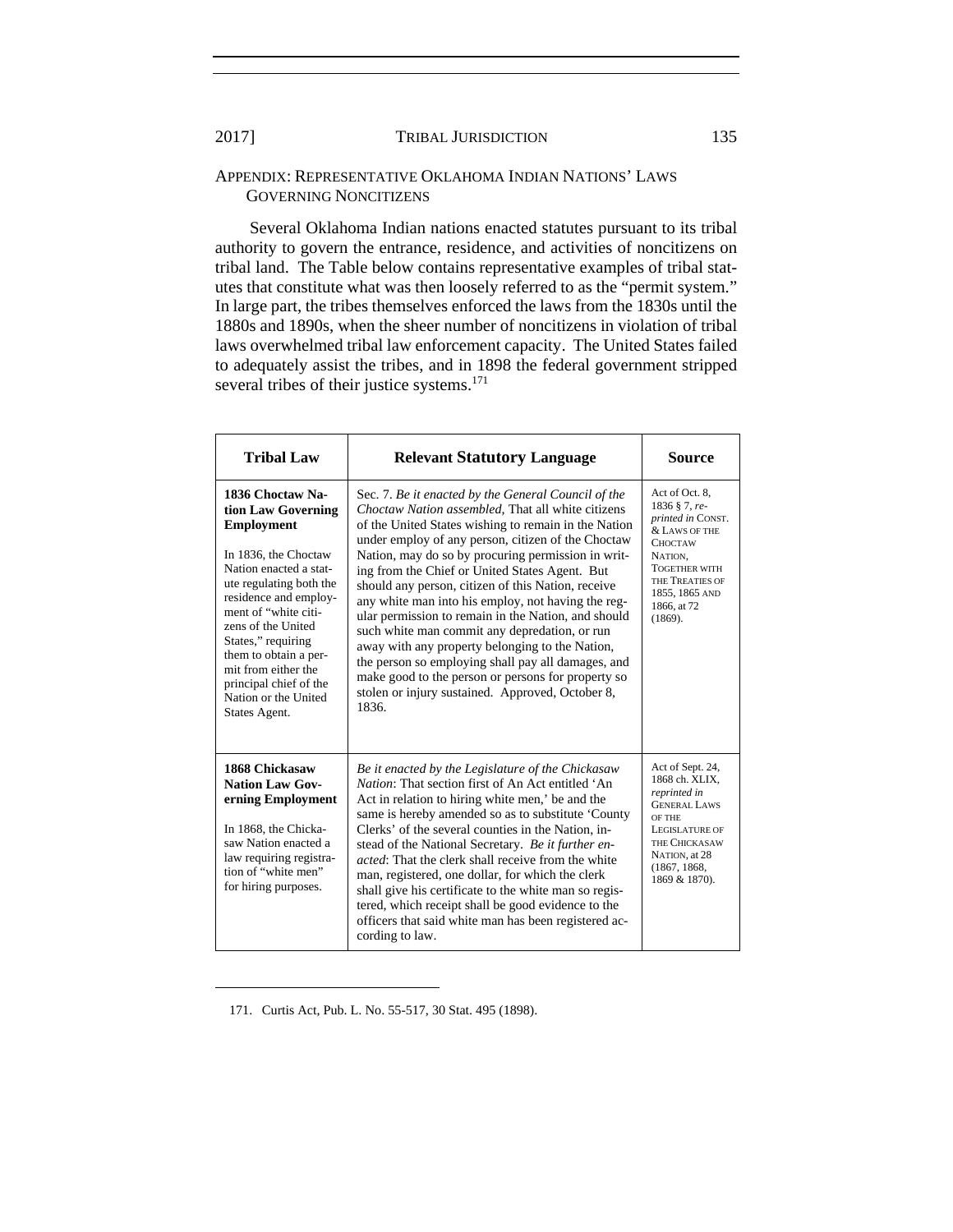## 136 MARYLAND LAW REVIEW [V<sub>ol.</sub> 76:nnn]

| 1885 Sac and Fox<br><b>Nation Law Gov-</b><br>erning Employment<br>and Rental<br>In 1885, the Sac and<br>Fox Nation enacted a<br>comprehensive law<br>governing the employ-<br>ment of "Non-Citi-<br>zens" or rental of real<br>property to "Non-Citi-<br>zens."     | Sec. 15. Any Citizen of this Nation who may desire<br>to employ, for one month, or more, or rent to a citi-<br>zen of the United States, shall be required to obtain<br>a permit for that purpose from the Sac and Fox Ex-<br>ecutive Council, and be approved by the Indian<br>Agent, and the Indian Office at Washington. [¶]<br>Sec. 16. Any citizen of this Nation who may desire<br>to employ or rent to a non-citizen Indian, shall be<br>required to obtain a permit for that purpose from<br>the Sac and Fox Executive Council, and be ap-<br>proved by the Indian Agent. [¶] Sec. 17. For all<br>such permits granted, the National Secretary shall<br>require of the person obtaining it one dollar for<br>every month or fraction more than a month for<br>which it is granted. He shall report to the Treasurer<br>at the end of each quarter, and turn over to him all<br>of the receipts that may come into his hands for the<br>quarter then ending. [¶] Sec. 18. After the expira-<br>tion of the time of the permits, such persons shall<br>be deemed an intruder, and it is made the duty of<br>the Prosecuting Attorney to report the same to the<br>Indian Agent. [¶] Sec. 19. Any citizen of this Na-<br>tion who shall hire or employ any citizen of the<br>United States, or non-citizen Indian, in any other<br>manner than as provided in the first and second sec-<br>tions of this article, shall be deemed guilty of a mis-<br>demeanor, and, upon conviction, be fined in any<br>sum not less than twenty-five nor exceeding fifty<br>dollars, at the discretion of the court. [¶] Sec. 20.<br>That any person fined at any time, upon the Sac and<br>Fox reservation, not a citizen of the Nation, or a<br>United States officer or employee, and not having a<br>permit from the Executive Council, and paid or the<br>same according to law, shall be ejected from the<br>reservation as the law directs in other cases. | Employment of<br>Non-Citizens,<br>Laws of the Sac<br>and Fox Nation<br>ch. 2, art. V, re-<br>printed in CONST.<br>AND LAWS OF THE<br><b>SAC AND FOX</b><br>NATION (1975). |
|----------------------------------------------------------------------------------------------------------------------------------------------------------------------------------------------------------------------------------------------------------------------|----------------------------------------------------------------------------------------------------------------------------------------------------------------------------------------------------------------------------------------------------------------------------------------------------------------------------------------------------------------------------------------------------------------------------------------------------------------------------------------------------------------------------------------------------------------------------------------------------------------------------------------------------------------------------------------------------------------------------------------------------------------------------------------------------------------------------------------------------------------------------------------------------------------------------------------------------------------------------------------------------------------------------------------------------------------------------------------------------------------------------------------------------------------------------------------------------------------------------------------------------------------------------------------------------------------------------------------------------------------------------------------------------------------------------------------------------------------------------------------------------------------------------------------------------------------------------------------------------------------------------------------------------------------------------------------------------------------------------------------------------------------------------------------------------------------------------------------------------------------------------------------------------------------------------------------------------------|---------------------------------------------------------------------------------------------------------------------------------------------------------------------------|
| 1867 Muscogee<br>(Creek) Nation Law<br><b>Licensing Traders</b><br>In 1867, the Muscogee<br>(Creek) Nation en-<br>acted a law requiring<br>traders to pay license<br>fees to the tribal gov-<br>ernment for each trad-<br>ing house operating on<br>the reservation. | <i>Be it further enacted</i> , That all licensed traders set-<br>tling in this Nation shall pay a tax of one hundred<br>dollars (\$100) for each and every trading house.                                                                                                                                                                                                                                                                                                                                                                                                                                                                                                                                                                                                                                                                                                                                                                                                                                                                                                                                                                                                                                                                                                                                                                                                                                                                                                                                                                                                                                                                                                                                                                                                                                                                                                                                                                                | CIV. CODE OF<br>LAWS $§$ 10, re-<br><i>printed in CONST.</i><br>AND CIV. AND<br>CRIM. CODE OF<br>THE MUSKOKEE<br>NATION 11<br>(1867).                                     |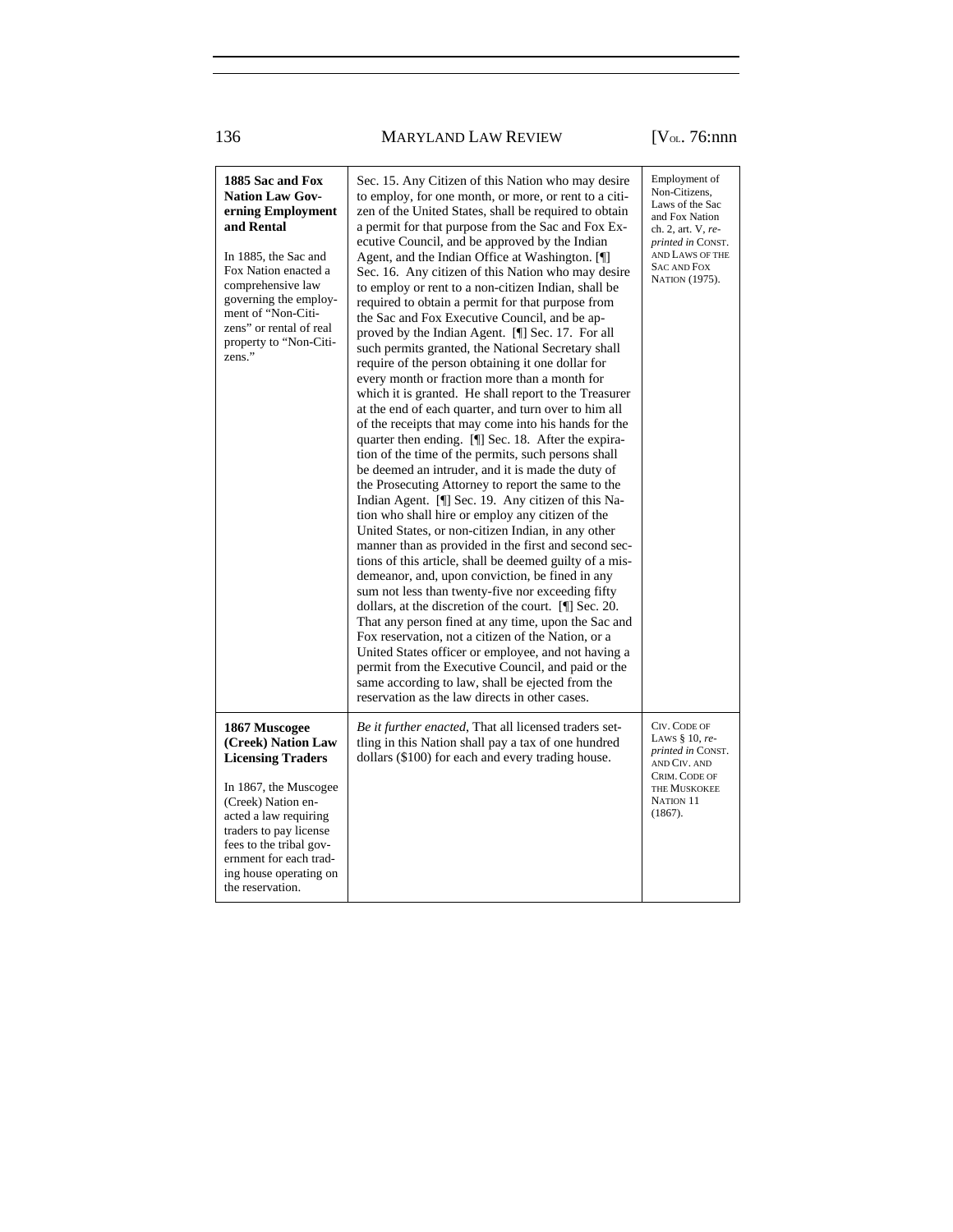| 1849 Choctaw Na-<br>tion Law Barring<br>"White Men" from<br><b>Raising Stock</b><br>In 1849, the Choctaw<br>Nation enacted a law<br>barring "white men"<br>from raising stock<br>within reservation<br>boundaries unless they<br>were married to a<br>Chocktaw woman.                                       | Be it enacted by the General Council of the Choc-<br>taw Nation assembled, That from and after the pas-<br>sage of this act, no white man who has not married<br>a native of this Nation shall ever be allowed to raise<br>any stock within the limits of this Nation.                                                                                                                                                                                                                                                                                                                                                                                                                                                                                                                                                                                                                                                                                                                                                                                                                                                                                                                                                                                                                                                                                                                                                                    | Act of Oct. 10,<br>1849, § 6, re-<br>printed in CONST.<br>AND LAWS OF THE<br><b>CHOCTAW</b><br>NATION,<br><b>TOGETHER WITH</b><br>THE TREATIES OF<br>1855, 1865 AND<br>1866, at 103<br>(1869). |
|-------------------------------------------------------------------------------------------------------------------------------------------------------------------------------------------------------------------------------------------------------------------------------------------------------------|-------------------------------------------------------------------------------------------------------------------------------------------------------------------------------------------------------------------------------------------------------------------------------------------------------------------------------------------------------------------------------------------------------------------------------------------------------------------------------------------------------------------------------------------------------------------------------------------------------------------------------------------------------------------------------------------------------------------------------------------------------------------------------------------------------------------------------------------------------------------------------------------------------------------------------------------------------------------------------------------------------------------------------------------------------------------------------------------------------------------------------------------------------------------------------------------------------------------------------------------------------------------------------------------------------------------------------------------------------------------------------------------------------------------------------------------|------------------------------------------------------------------------------------------------------------------------------------------------------------------------------------------------|
| 1859 Choctaw Law<br><b>Removing White</b><br><b>Men Residing With-</b><br>out a Permit<br>In 1859, the Choctaw<br>Nation provided for<br>the removal of "white<br>men" residing on the<br>reservation without a<br>permit.                                                                                  | Be it enacted by the General Council of the Choc-<br>taw Nation assembled, That it shall be the special<br>duty of the Sheriff in each county of this Nation, to<br>give prompt and immediate notice to the Governor<br>of this Nation, of all white men, who are residing,<br>or who may reside within the limits of their respec-<br>tive counties, without a license or permit from the<br>proper authorities of this nation. Be it further en-<br>acted, That the Governor of this Nation is hereby<br>authorized, and directed to take the necessary steps<br>to cause the removal of all such persons as may be<br>residing here without any license, or permit.                                                                                                                                                                                                                                                                                                                                                                                                                                                                                                                                                                                                                                                                                                                                                                    | Act of Oct. 17,<br>1859, reprinted in<br>CONST. AND<br>LAWS OF THE<br><b>CHOCTAW</b><br>NATION,<br><b>TOGETHER WITH</b><br>THE TREATIES OF<br>1855, 1865 AND<br>1866, at 206<br>(1869).        |
| <b>Nineteenth-Century</b><br><b>Osage Laws Re-</b><br>quiring Permit for<br><b>Intermarriage</b><br>The Osage Nation<br>constitution provided<br>for the legalization of<br>intermarriage with<br>white men only after<br>the completion of a<br>detailed procedure for<br>the procurement of a<br>license. | To Legalize Intermarriage with White Men<br>Whereas the peace and prosperity of the Osage peo-<br>ple require that, in the enforcement of the laws, ju-<br>risdiction of the civil laws should be exercised over<br>all persons whatever, who may, from time to time,<br>be privileged to reside within the limits of the<br>Osage Nation: therefore, any white man or citizen<br>of the United States, who may hereafter come into<br>the country to marry an Osage woman, shall first be<br>required to make known his intentions to the Na-<br>tional Council by applying for a license, and such<br>license may, under the authority of the National<br>Council, be issued by the clerk thereof; any person<br>so obtaining a license shall pay to the clerk, the sum<br>of twenty dollars (\$20.00) for such license, and take<br>an oath to support the Constitution and abide by the<br>laws of the Osage Nation; which oath may be ad-<br>ministered by the President of the National Council,<br>or the Clerk of the body, authorized for that pur-<br>pose, and it shall be the duty of the Clerk to record<br>the same in the Journals of the National Council.<br>But if any such white man, or citizen of the United<br>States, shall refuse to subscribe to the oath, he shall<br>not be entitled to the rights of citizenship, and shall<br>forthwith be removed without the limits of the<br>Osage Nation as an intruder. | CONST. OF THE<br>OSAGE NATION,<br>art. IX, $\S 1$ , re-<br>printed in<br><b>TREATIES AND</b><br>LAWS OF THE<br>OSAGE NATION,<br>AS PASSED TO<br>Nov. 26, 1890, at<br>90 (1895).                |